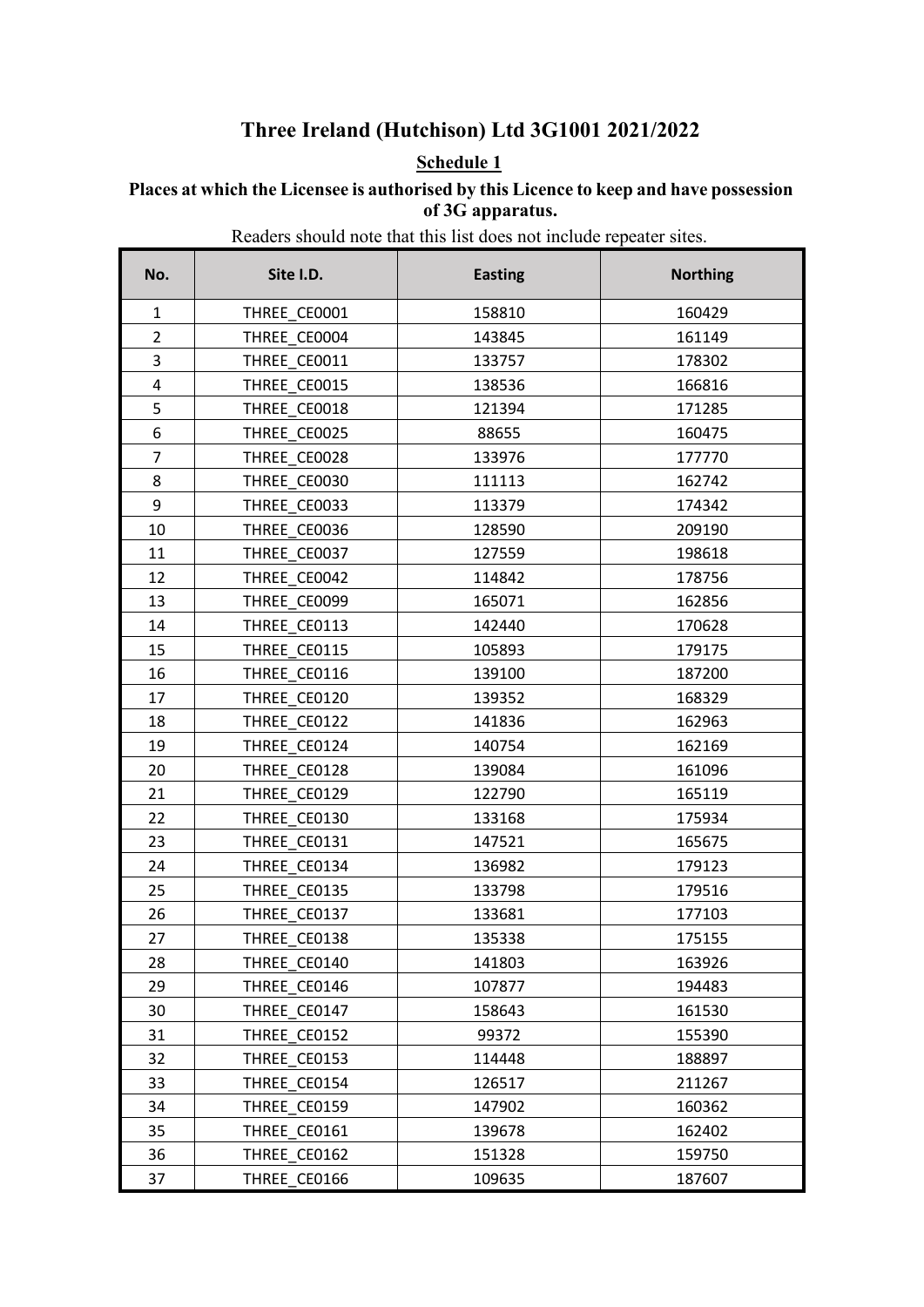| No. | Site I.D.    | <b>Easting</b> | <b>Northing</b> |
|-----|--------------|----------------|-----------------|
| 38  | THREE CE0168 | 134314         | 178050          |
| 39  | THREE CE0172 | 103625         | 151524          |
| 40  | THREE CE0173 | 103574         | 151539          |
| 41  | THREE CE0174 | 103512         | 151554          |
| 42  | THREE CER003 | 112721         | 187872          |
| 43  | THREE_CER010 | 139678         | 162398          |
| 44  | THREE CER011 | 139669         | 161851          |
| 45  | THREE CK0001 | 167750         | 71983           |
| 46  | THREE CK0002 | 167493         | 73178           |
| 47  | THREE CK0003 | 168049         | 71556           |
| 48  | THREE CK0004 | 167714         | 71026           |
| 49  | THREE CK0007 | 169463         | 71816           |
| 50  | THREE CK0011 | 168495         | 72344           |
| 51  | THREE CK0012 | 164609         | 71223           |
| 52  | THREE CK0013 | 168428         | 70492           |
| 53  | THREE CK0014 | 168299         | 66297           |
| 54  | THREE CK0015 | 167546         | 69196           |
| 55  | THREE CK0018 | 164100         | 68856           |
| 56  | THREE CK0019 | 163350         | 71411           |
| 57  | THREE CK0021 | 161922         | 71443           |
| 58  | THREE CK0024 | 166389         | 66903           |
| 59  | THREE CK0025 | 166323         | 66549           |
| 60  | THREE CK0026 | 171235         | 71176           |
| 61  | THREE CK0028 | 170165         | 70860           |
| 62  | THREE CK0030 | 166431         | 69193           |
| 63  | THREE CK0034 | 158165         | 70749           |
| 64  | THREE_CK0037 | 171654         | 66049           |
| 65  | THREE CK0041 | 178100         | 64331           |
| 66  | THREE CK0047 | 163307         | 70797           |
| 67  | THREE CK0051 | 166403         | 70216           |
| 68  | THREE CK0058 | 178922         | 73276           |
| 69  | THREE CK0060 | 180206         | 72770           |
| 70  | THREE CK0062 | 178535         | 70069           |
| 71  | THREE CK0064 | 176801         | 66838           |
| 72  | THREE CK0065 | 178350         | 66873           |
| 73  | THREE CK0069 | 169735         | 68567           |
| 74  | THREE CK0075 | 161251         | 75777           |
| 75  | THREE CK0076 | 174002         | 76418           |
| 76  | THREE CK0079 | 167193         | 71754           |
| 77  | THREE CK0082 | 167820         | 71720           |
| 78  | THREE CK0084 | 172548         | 65248           |
| 79  | THREE CK0093 | 166829         | 49459           |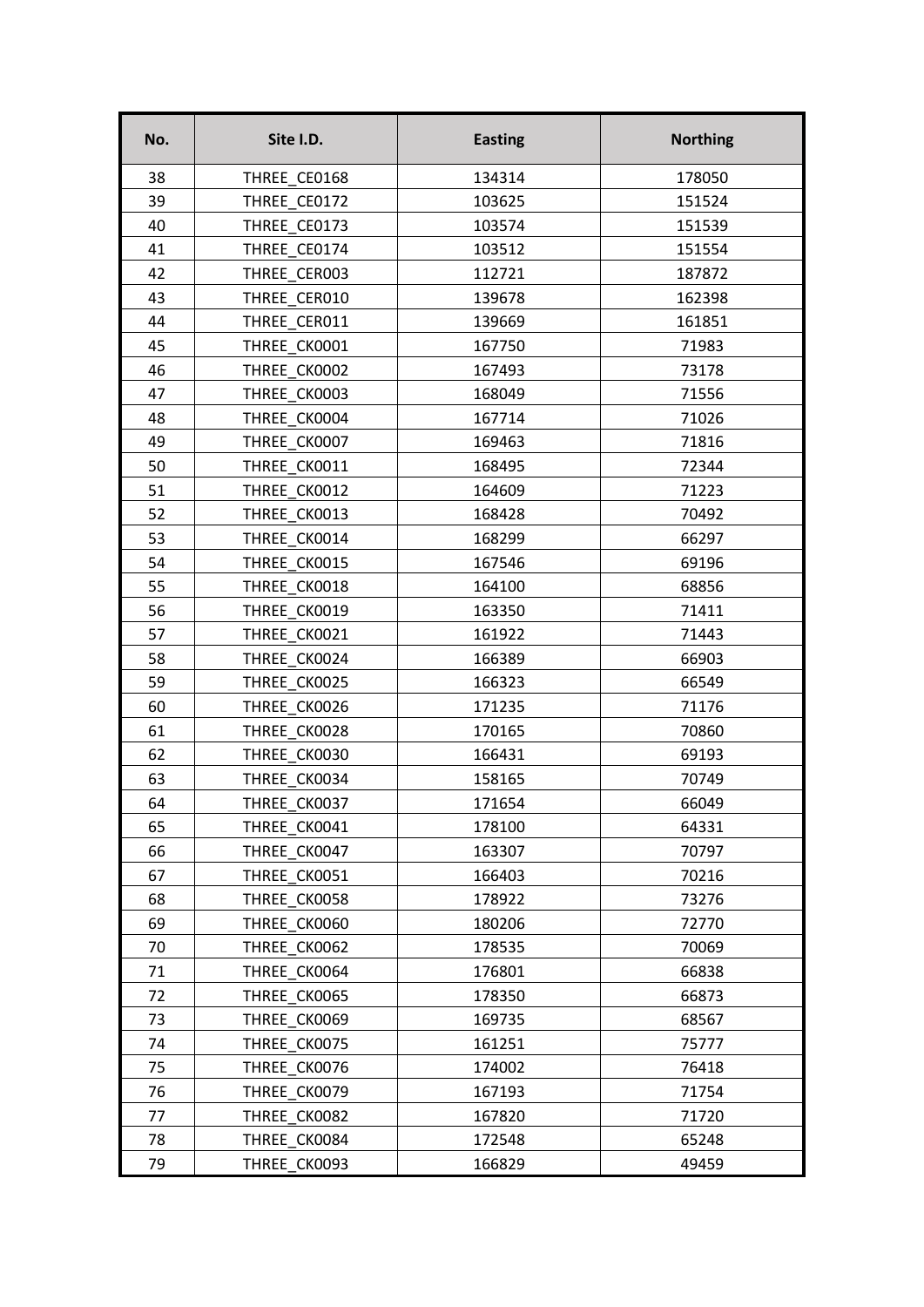| No. | Site I.D.    | <b>Easting</b> | <b>Northing</b> |
|-----|--------------|----------------|-----------------|
| 80  | THREE CK0099 | 188023         | 73222           |
| 81  | THREE CK0105 | 209156         | 79836           |
| 82  | THREE CK0107 | 159504         | 81180           |
| 83  | THREE CK0111 | 179513         | 92916           |
| 84  | THREE CK0112 | 153894         | 107981          |
| 85  | THREE CK0115 | 198623         | 77045           |
| 86  | THREE CK0116 | 195198         | 73555           |
| 87  | THREE CK0117 | 111642         | 33399           |
| 88  | THREE CK0118 | 167632         | 69939           |
| 89  | THREE CK0121 | 149516         | 54999           |
| 90  | THREE CK0122 | 173625         | 78214           |
| 91  | THREE CK0124 | 164768         | 72936           |
| 92  | THREE CK0125 | 68464          | 46070           |
| 93  | THREE CK0131 | 153806         | 122512          |
| 94  | THREE CK0133 | 177831         | 61891           |
| 95  | THREE CK0141 | 167411         | 71686           |
| 96  | THREE CK0147 | 176287         | 57879           |
| 97  | THREE CK0149 | 192784         | 63917           |
| 98  | THREE CK0150 | 203470         | 71128           |
| 99  | THREE CK0154 | 112852         | 28847           |
| 100 | THREE CK0155 | 79096          | 29337           |
| 101 | THREE CK0156 | 80326          | 37044           |
| 102 | THREE CK0157 | 71094          | 55372           |
| 103 | THREE CK0160 | 192505         | 92662           |
| 104 | THREE CK0163 | 131316         | 65033           |
| 105 | THREE CK0165 | 106869         | 47494           |
| 106 | THREE CK0166 | 64171          | 49273           |
| 107 | THREE CK0167 | 190483         | 103180          |
| 108 | THREE CK0168 | 171947         | 92319           |
| 109 | THREE CK0170 | 60979          | 40884           |
| 110 | THREE CK0171 | 74830          | 47075           |
| 111 | THREE CK0172 | 82169          | 49690           |
| 112 | THREE CK0173 | 92579          | 60633           |
| 113 | THREE CK0174 | 153518         | 105364          |
| 114 | THREE CK0175 | 93039          | 56708           |
| 115 | THREE CK0176 | 125435         | 114653          |
| 116 | THREE CK0177 | 183124         | 80340           |
| 117 | THREE CK0178 | 187683         | 61428           |
| 118 | THREE CK0179 | 122735         | 67454           |
| 119 | THREE CK0181 | 141442         | 121203          |
| 120 | THREE CK0199 | 174493         | 53118           |
| 121 | THREE CK0201 | 137347         | 35213           |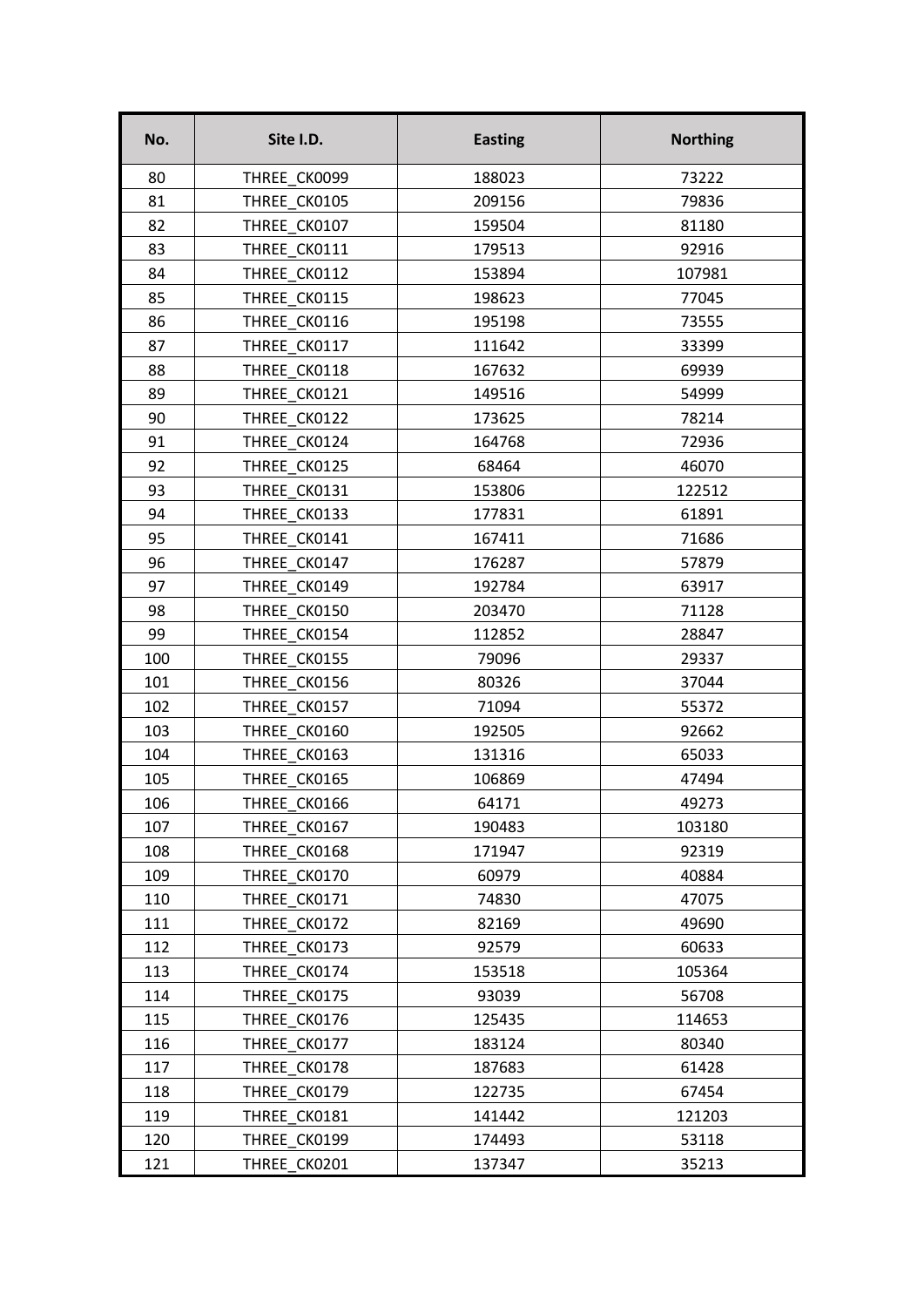| No. | Site I.D.    | <b>Easting</b> | <b>Northing</b> |
|-----|--------------|----------------|-----------------|
| 122 | THREE CK0203 | 169771         | 73379           |
| 123 | THREE CK0234 | 181033         | 110472          |
| 124 | THREE CK0246 | 173121         | 76123           |
| 125 | THREE CK0248 | 145320         | 44307           |
| 126 | THREE CK0378 | 99702          | 48507           |
| 127 | THREE CK0380 | 108095         | 35120           |
| 128 | THREE CK0381 | 126857         | 89104           |
| 129 | THREE CK0382 | 93098          | 31739           |
| 130 | THREE CK0397 | 135508         | 54018           |
| 131 | THREE CK0400 | 134271         | 72943           |
| 132 | THREE CK0407 | 163823         | 51057           |
| 133 | THREE CK0411 | 107588         | 59006           |
| 134 | THREE CK0412 | 126092         | 38919           |
| 135 | THREE CK0413 | 143807         | 50839           |
| 136 | THREE CK0418 | 164701         | 50996           |
| 137 | THREE CK0419 | 156805         | 71851           |
| 138 | THREE CK0422 | 162171         | 69402           |
| 139 | THREE CK0423 | 155382         | 59127           |
| 140 | THREE CK0426 | 180443         | 106118          |
| 141 | THREE CK0430 | 184944         | 67750           |
| 142 | THREE CK0431 | 177747         | 68132           |
| 143 | THREE CK0432 | 130871         | 108952          |
| 144 | THREE CK0433 | 139017         | 103687          |
| 145 | THREE CK0435 | 93015          | 34778           |
| 146 | THREE CK0436 | 157531         | 69560           |
| 147 | THREE CK0437 | 164858         | 70154           |
| 148 | THREE_CK0439 | 61534          | 44953           |
| 149 | THREE CK0442 | 163709         | 50509           |
| 150 | THREE CK0444 | 170662         | 67235           |
| 151 | THREE CK0445 | 155659         | 66337           |
| 152 | THREE CK0454 | 100200         | 46846           |
| 153 | THREE CK0457 | 159824         | 74146           |
| 154 | THREE CK0460 | 181179         | 98435           |
| 155 | THREE CK0463 | 135473         | 40470           |
| 156 | THREE CK0465 | 165077         | 69522           |
| 157 | THREE CK0466 | 159873         | 70731           |
| 158 | THREE CK0473 | 181641         | 97838           |
| 159 | THREE CK0475 | 173805         | 97682           |
| 160 | THREE CK0478 | 190393         | 68963           |
| 161 | THREE CK0479 | 164849         | 66969           |
| 162 | THREE CK0481 | 168029         | 71887           |
| 163 | THREE CK0485 | 168231         | 73186           |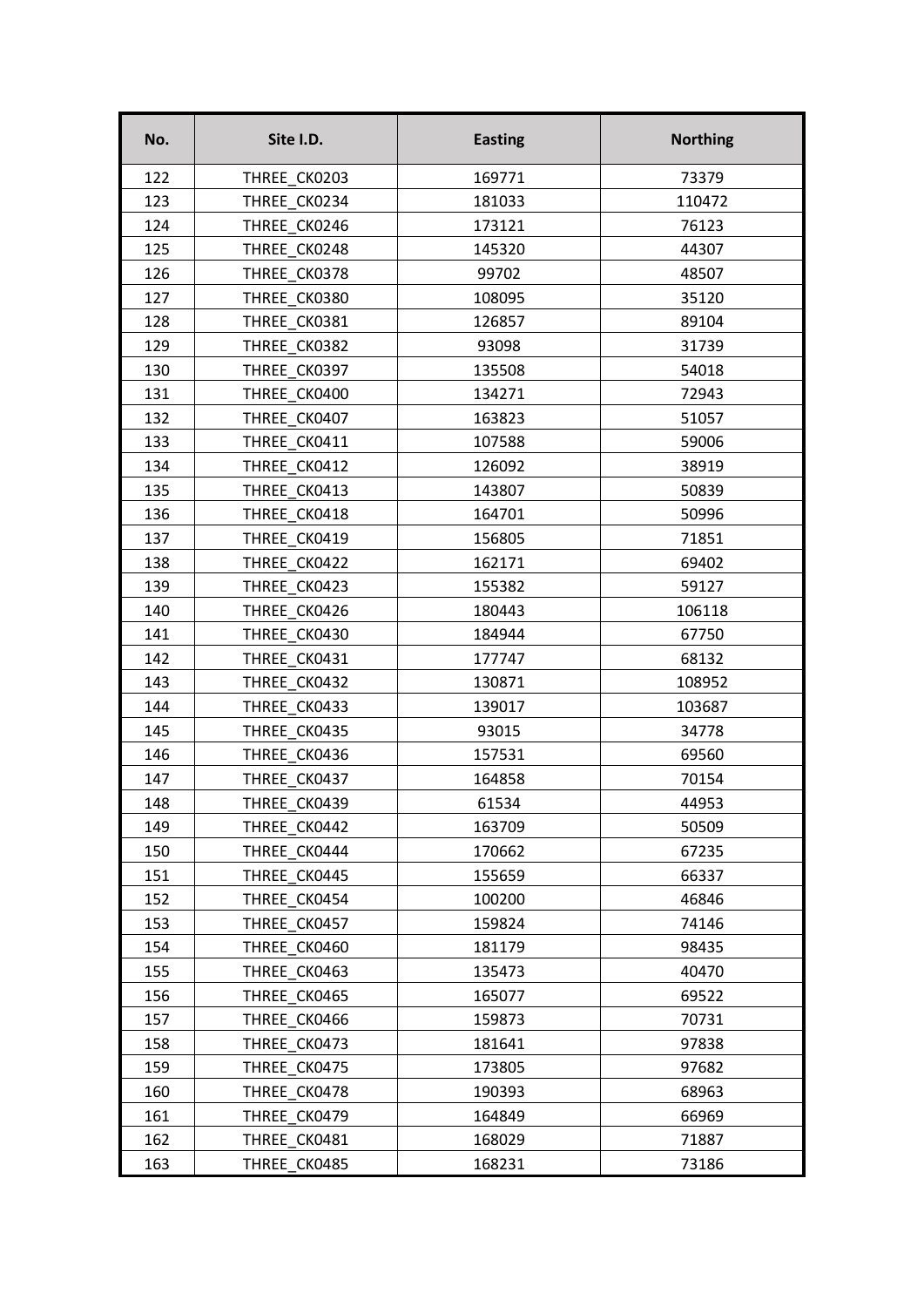| No. | Site I.D.    | <b>Easting</b> | <b>Northing</b> |
|-----|--------------|----------------|-----------------|
| 164 | THREE CK0488 | 166035         | 71247           |
| 165 | THREE CK0489 | 164596         | 70792           |
| 166 | THREE CK0490 | 180913         | 113179          |
| 167 | THREE CK0492 | 181564         | 112425          |
| 168 | THREE CK0494 | 138505         | 41683           |
| 169 | THREE CK0495 | 188090         | 73794           |
| 170 | THREE CK0498 | 156119         | 98527           |
| 171 | THREE CK0503 | 180697         | 99297           |
| 172 | THREE CK0505 | 154173         | 108792          |
| 173 | THREE CK0506 | 155561         | 97604           |
| 174 | THREE CK0507 | 157118         | 99114           |
| 175 | THREE CK0509 | 182512         | 72934           |
| 176 | THREE CK0513 | 122928         | 53255           |
| 177 | THREE CK0515 | 172616         | 70099           |
| 178 | THREE CK0520 | 168898         | 68426           |
| 179 | THREE CK0522 | 166998         | 72074           |
| 180 | THREE CK0525 | 179930         | 72007           |
| 181 | THREE CK0526 | 112371         | 33575           |
| 182 | THREE CK0533 | 172818         | 75364           |
| 183 | THREE CK0537 | 168922         | 69401           |
| 184 | THREE CK0539 | 189090         | 71298           |
| 185 | THREE CK0540 | 153558         | 122878          |
| 186 | THREE CK0547 | 184151         | 64579           |
| 187 | THREE CK0550 | 175487         | 68338           |
| 188 | THREE CK0554 | 166297         | 73440           |
| 189 | THREE CK0555 | 170021         | 69637           |
| 190 | THREE_CK0558 | 162471         | 67417           |
| 191 | THREE CK0561 | 94046          | 57506           |
| 192 | THREE CK0562 | 139517         | 37855           |
| 193 | THREE CK0563 | 164774         | 72433           |
| 194 | THREE CK0565 | 174611         | 72051           |
| 195 | THREE CK0568 | 154082         | 104055          |
| 196 | THREE CK0571 | 155415         | 69457           |
| 197 | THREE CK0576 | 209939         | 75985           |
| 198 | THREE CK0585 | 167388         | 72338           |
| 199 | THREE CK0589 | 172590         | 68680           |
| 200 | THREE CK0592 | 166308         | 71037           |
| 201 | THREE CK0593 | 197088         | 91402           |
| 202 | THREE CK0601 | 167656         | 71899           |
| 203 | THREE CK0604 | 164640         | 72595           |
| 204 | THREE CK0605 | 164640         | 72595           |
| 205 | THREE CK0613 | 175981         | 72653           |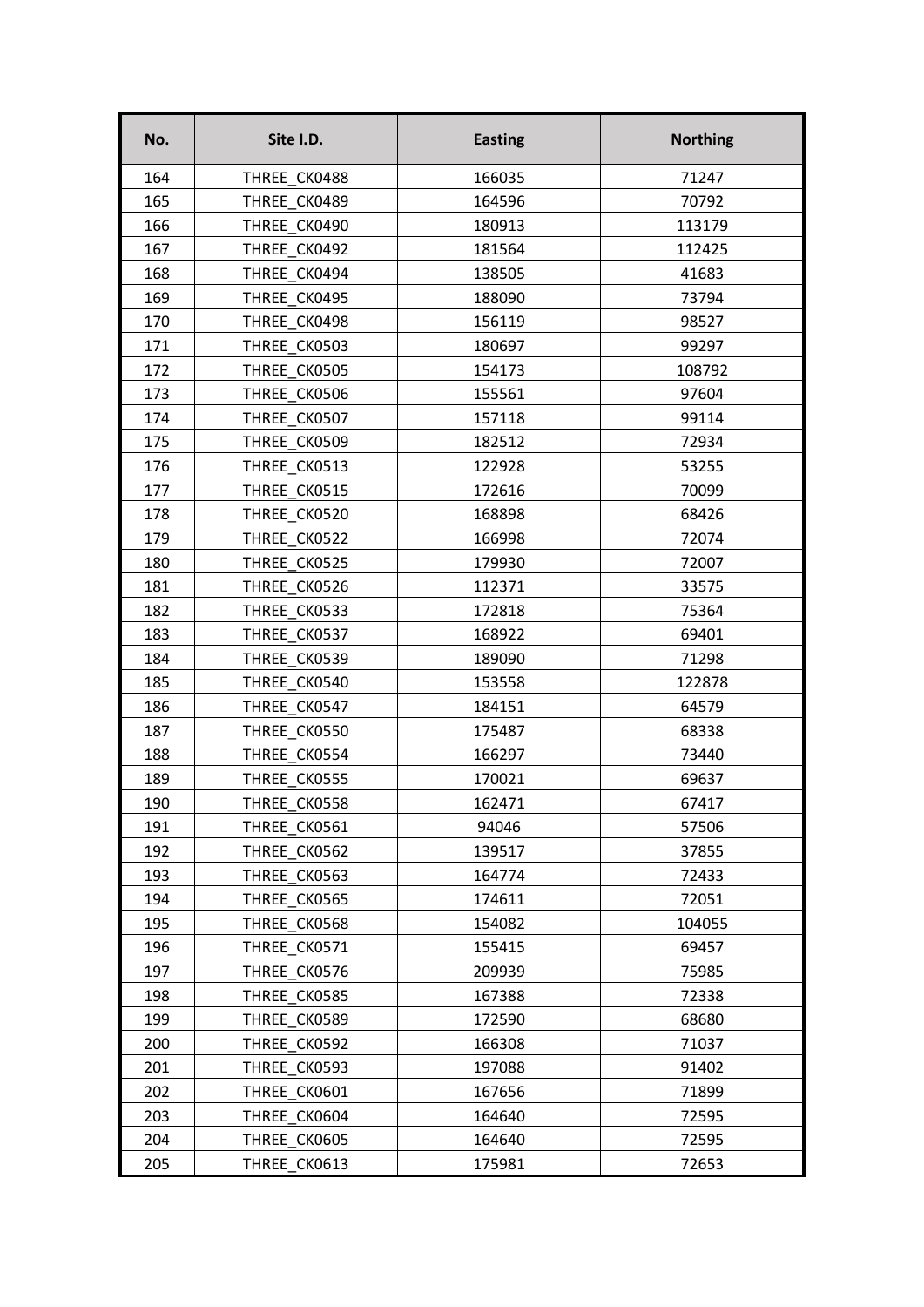| No. | Site I.D.    | <b>Easting</b> | <b>Northing</b> |
|-----|--------------|----------------|-----------------|
| 206 | THREE CK0616 | 171050         | 69127           |
| 207 | THREE CK0617 | 171050         | 69127           |
| 208 | THREE CK0618 | 180972         | 73257           |
| 209 | THREE CK0619 | 172960         | 62792           |
| 210 | THREE CKR004 | 98430          | 181339          |
| 211 | THREE CKR005 | 167317         | 68405           |
| 212 | THREE CKR018 | 181768         | 112963          |
| 213 | THREE CKR020 | 172434         | 71852           |
| 214 | THREE CKR022 | 187458         | 75297           |
| 215 | THREE CKR027 | 171272         | 70411           |
| 216 | THREE CKR028 | 177209         | 71363           |
| 217 | THREE CKR031 | 172477         | 78048           |
| 218 | THREE CKR038 | 166210         | 73487           |
| 219 | THREE CKR039 | 164231         | 70925           |
| 220 | THREE CKR040 | 166622         | 66743           |
| 221 | THREE CKR044 | 181536         | 95171           |
| 222 | THREE CKR048 | 174886         | 64578           |
| 223 | THREE CKR050 | 164657         | 72472           |
| 224 | THREE CKR057 | 165184         | 70917           |
| 225 | THREE CKR065 | 167857         | 71789           |
| 226 | THREE CKR066 | 164994         | 70293           |
| 227 | THREE CL0004 | 272118         | 161309          |
| 228 | THREE CL0011 | 297006         | 180414          |
| 229 | THREE CL0028 | 264175         | 163485          |
| 230 | THREE CL0041 | 271698         | 177266          |
| 231 | THREE CL0045 | 272322         | 176475          |
| 232 | THREE CL0046 | 276241         | 168749          |
| 233 | THREE CL0047 | 278012         | 176338          |
| 234 | THREE CL0050 | 272197         | 177113          |
| 235 | THREE CL0066 | 282745         | 152461          |
| 236 | THREE CLR002 | 176664         | 272376          |
| 237 | THREE CN0011 | 251657         | 290347          |
| 238 | THREE CN0012 | 225827         | 319997          |
| 239 | THREE CN0013 | 234394         | 316810          |
| 240 | THREE CN0018 | 229005         | 316476          |
| 241 | THREE CN0019 | 250304         | 283786          |
| 242 | THREE CN0020 | 216942         | 317434          |
| 243 | THREE CN0022 | 233352         | 301983          |
| 244 | THREE CN0024 | 264564         | 290481          |
| 245 | THREE CN0025 | 260451         | 283433          |
| 246 | THREE CN0029 | 216832         | 325200          |
| 247 | THREE CN0030 | 226046         | 312258          |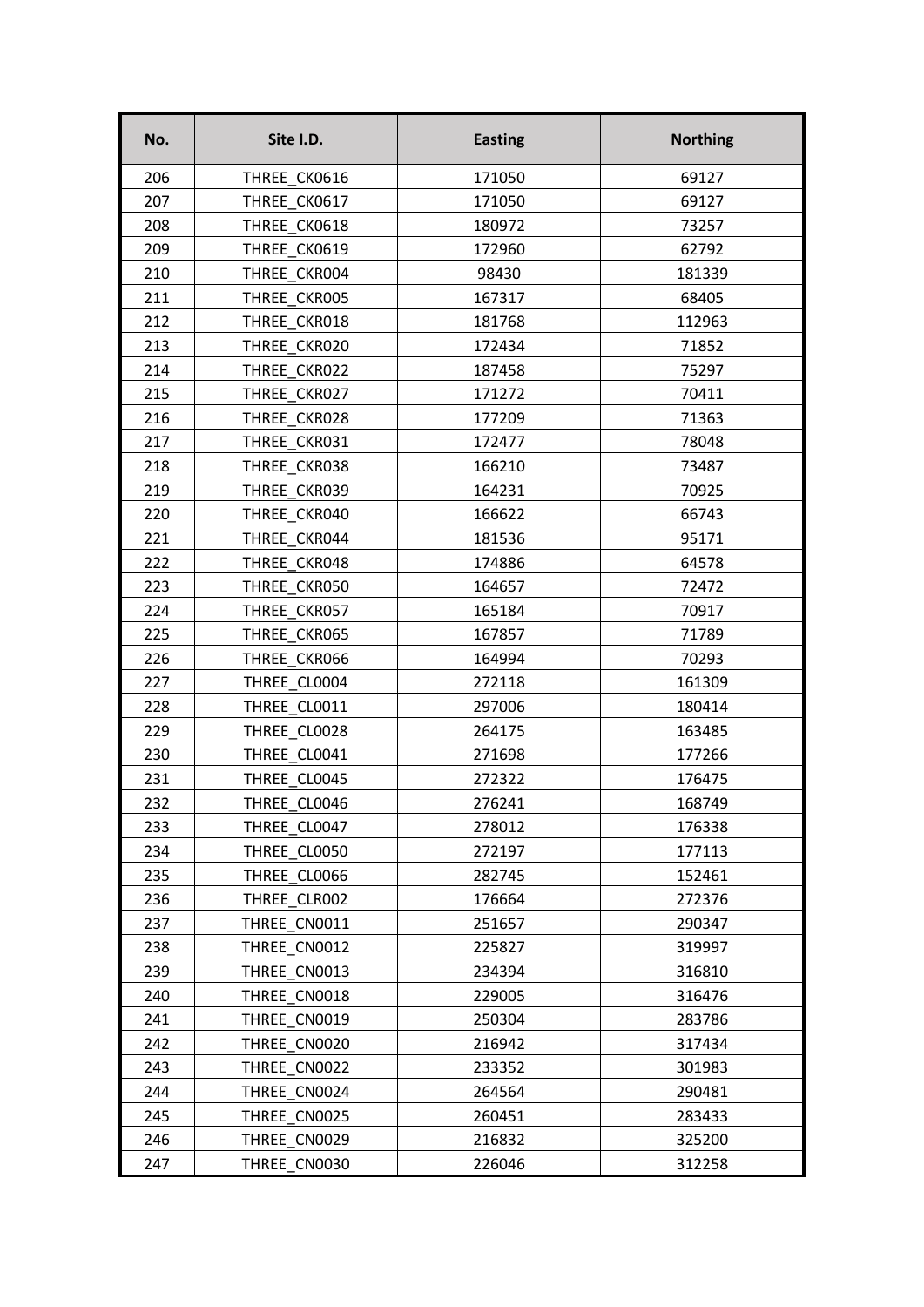| No. | Site I.D.    | <b>Easting</b> | <b>Northing</b> |
|-----|--------------|----------------|-----------------|
| 248 | THREE CN0032 | 232882         | 309104          |
| 249 | THREE CN0034 | 204790         | 327208          |
| 250 | THREE CN0036 | 248213         | 312645          |
| 251 | THREE CN0037 | 230650         | 299247          |
| 252 | THREE CN0077 | 244350         | 304265          |
| 253 | THREE CN0078 | 235769         | 286819          |
| 254 | THREE CN0083 | 229638         | 309112          |
| 255 | THREE CN0086 | 258035         | 307704          |
| 256 | THREE CN0087 | 259172         | 298517          |
| 257 | THREE CN0089 | 241991         | 305081          |
| 258 | THREE CN0090 | 260221         | 315091          |
| 259 | THREE CN0092 | 239144         | 300299          |
| 260 | THREE CN0098 | 272256         | 296212          |
| 261 | THREE CN0099 | 260368         | 289529          |
| 262 | THREE CN0100 | 245488         | 290256          |
| 263 | THREE CN0104 | 229943         | 296815          |
| 264 | THREE CNR006 | 278987         | 292770          |
| 265 | THREE CNR011 | 262543         | 285434          |
| 266 | THREE DO0003 | 182790         | 358294          |
| 267 | THREE DO0005 | 171476         | 376628          |
| 268 | THREE DO0015 | 216110         | 393713          |
| 269 | THREE DO0021 | 174795         | 387148          |
| 270 | THREE DO0024 | 183118         | 421691          |
| 271 | THREE DO0030 | 193505         | 432233          |
| 272 | THREE DO0036 | 252810         | 451999          |
| 273 | THREE DO0037 | 219177         | 433748          |
| 274 | THREE_DO0038 | 203081         | 439827          |
| 275 | THREE DO0043 | 187712         | 379143          |
| 276 | THREE DO0044 | 195995         | 373510          |
| 277 | THREE DO0045 | 177706         | 402841          |
| 278 | THREE DO0048 | 154287         | 386799          |
| 279 | THREE DO0050 | 212225         | 430929          |
| 280 | THREE DO0051 | 194550         | 404900          |
| 281 | THREE DO0053 | 197465         | 370194          |
| 282 | THREE DO0054 | 204399         | 366135          |
| 283 | THREE DO0059 | 205368         | 433104          |
| 284 | THREE DO0060 | 231941         | 448793          |
| 285 | THREE DO0061 | 212228         | 424108          |
| 286 | THREE DO0062 | 188769         | 408165          |
| 287 | THREE DO0064 | 221462         | 442342          |
| 288 | THREE DO0066 | 244887         | 453420          |
| 289 | THREE DO0067 | 208876         | 397603          |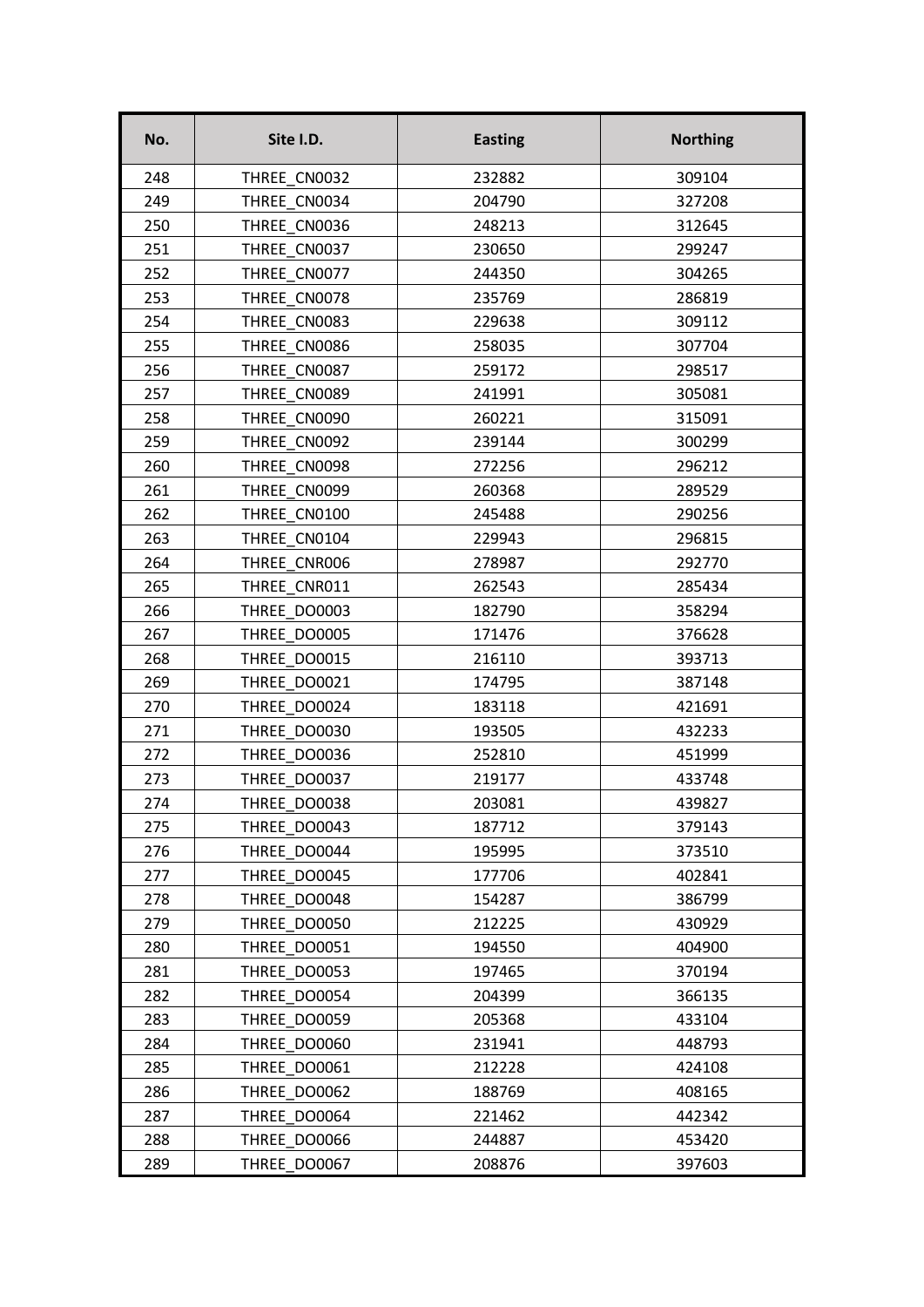| No. | Site I.D.    | <b>Easting</b> | <b>Northing</b> |
|-----|--------------|----------------|-----------------|
| 290 | THREE DO0072 | 219536         | 408508          |
| 291 | THREE DO0073 | 212366         | 370961          |
| 292 | THREE DO0076 | 169065         | 392109          |
| 293 | THREE DO0077 | 189193         | 394293          |
| 294 | THREE DO0137 | 226059         | 403744          |
| 295 | THREE DO0138 | 173658         | 390245          |
| 296 | THREE DO0141 | 219311         | 426657          |
| 297 | THREE DO0148 | 181312         | 399345          |
| 298 | THREE DO0151 | 261912         | 438729          |
| 299 | THREE DO0154 | 230131         | 410911          |
| 300 | THREE DO0157 | 181335         | 424582          |
| 301 | THREE DO0159 | 201023         | 399323          |
| 302 | THREE DO0160 | 194458         | 376887          |
| 303 | THREE DO0161 | 219540         | 412621          |
| 304 | THREE DO0162 | 218365         | 412174          |
| 305 | THREE DO0164 | 221417         | 399903          |
| 306 | THREE DO0165 | 203717         | 385487          |
| 307 | THREE DO0166 | 182227         | 359099          |
| 308 | THREE DO0167 | 192867         | 378413          |
| 309 | THREE DO0170 | 240580         | 427128          |
| 310 | THREE DO0175 | 188761         | 432359          |
| 311 | THREE DO0181 | 245343         | 445362          |
| 312 | THREE DO0183 | 176794         | 411835          |
| 313 | THREE DO0187 | 176911         | 376113          |
| 314 | THREE DO0188 | 213912         | 394693          |
| 315 | THREE DO0192 | 231866         | 398543          |
| 316 | THREE_DO0193 | 246918         | 445238          |
| 317 | THREE DO0195 | 226395         | 388768          |
| 318 | THREE DO0197 | 262515         | 441991          |
| 319 | THREE DO0199 | 236538         | 433850          |
| 320 | THREE DO0201 | 181998         | 394227          |
| 321 | THREE DO0205 | 216969         | 411952          |
| 322 | THREE DO0206 | 201674         | 437328          |
| 323 | THREE DOR001 | 411371         | 216861          |
| 324 | THREE DOR004 | 217054         | 412601          |
| 325 | THREE DOR007 | 218123         | 413105          |
| 326 | THREE DU0001 | 315568         | 234642          |
| 327 | THREE DU0002 | 315872         | 234177          |
| 328 | THREE DU0008 | 316135         | 234724          |
| 329 | THREE DU0009 | 317033         | 234503          |
| 330 | THREE DU0012 | 316091         | 235260          |
| 331 | THREE DU0013 | 315242         | 234744          |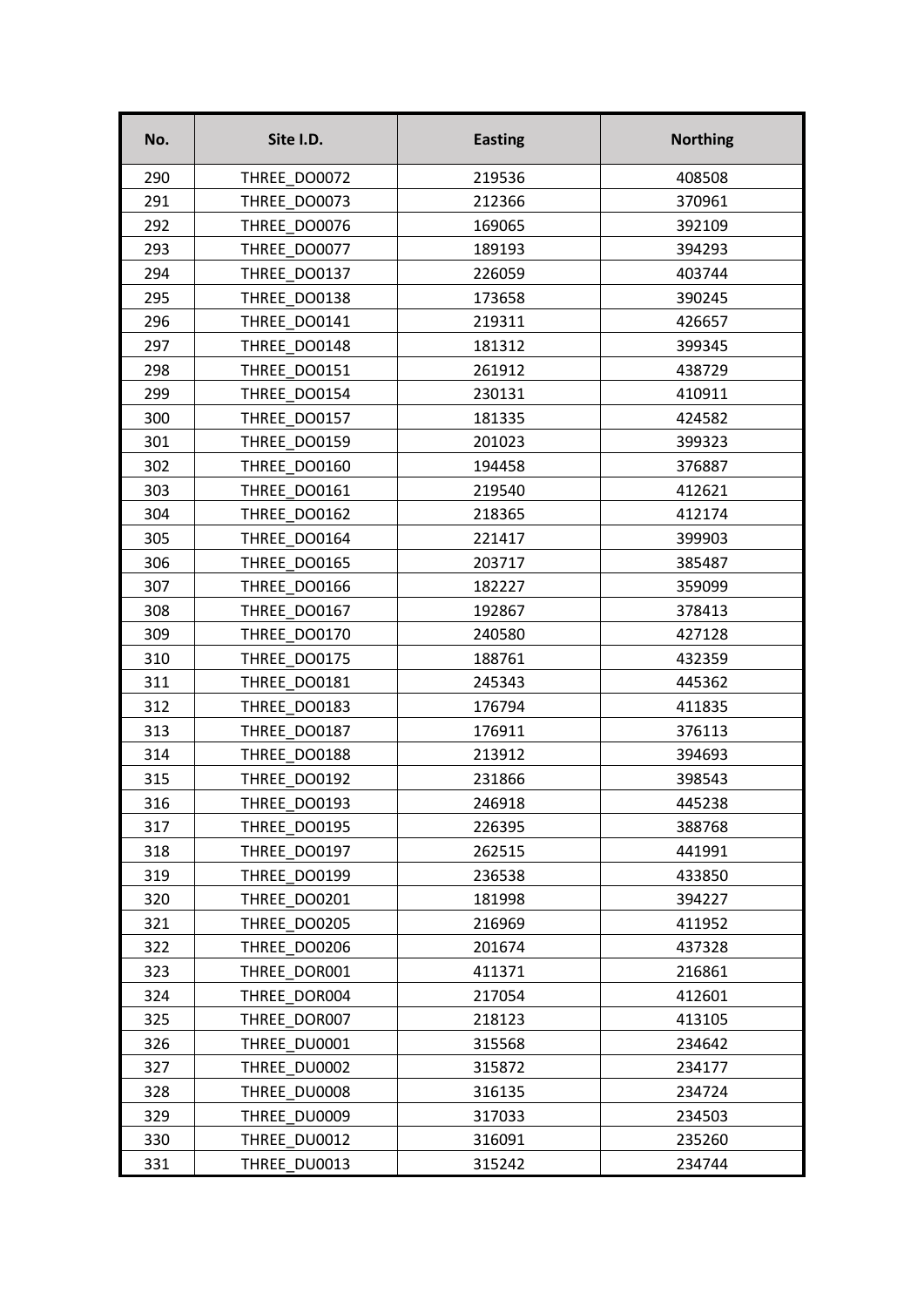| No. | Site I.D.    | <b>Easting</b> | <b>Northing</b> |
|-----|--------------|----------------|-----------------|
| 332 | THREE DU0015 | 314736         | 234476          |
| 333 | THREE DU0016 | 314930         | 234228          |
| 334 | THREE DU0017 | 314894         | 233716          |
| 335 | THREE DU0018 | 315379         | 233404          |
| 336 | THREE DU0019 | 315846         | 233752          |
| 337 | THREE DU0020 | 316946         | 233945          |
| 338 | THREE DU0022 | 317898         | 234585          |
| 339 | THREE DU0026 | 318190         | 235132          |
| 340 | THREE DU0032 | 316649         | 236419          |
| 341 | THREE DU0036 | 314965         | 235471          |
| 342 | THREE DU0042 | 314166         | 235031          |
| 343 | THREE DU0043 | 314493         | 234320          |
| 344 | THREE DU0044 | 313945         | 234456          |
| 345 | THREE DU0046 | 314214         | 233493          |
| 346 | THREE DU0051 | 316303         | 233500          |
| 347 | THREE DU0057 | 316711         | 232530          |
| 348 | THREE DU0058 | 317902         | 233554          |
| 349 | THREE DU0062 | 318982         | 232792          |
| 350 | THREE DU0063 | 316513         | 231810          |
| 351 | THREE DU0064 | 315513         | 232081          |
| 352 | THREE DU0066 | 315570         | 231240          |
| 353 | THREE DU0071 | 317830         | 231412          |
| 354 | THREE DU0076 | 318440         | 230828          |
| 355 | THREE DU0080 | 320067         | 227904          |
| 356 | THREE DU0081 | 319929         | 228660          |
| 357 | THREE DU0082 | 321716         | 229202          |
| 358 | THREE_DU0083 | 323791         | 228779          |
| 359 | THREE DU0084 | 323694         | 228006          |
| 360 | THREE DU0086 | 321569         | 227907          |
| 361 | THREE DU0087 | 320972         | 227042          |
| 362 | THREE DU0090 | 319286         | 238357          |
| 363 | THREE DU0091 | 324279         | 226912          |
| 364 | THREE DU0096 | 314734         | 231296          |
| 365 | THREE DU0104 | 325241         | 224171          |
| 366 | THREE DU0105 | 315067         | 230427          |
| 367 | THREE DU0107 | 315949         | 238688          |
| 368 | THREE DU0109 | 317161         | 229491          |
| 369 | THREE DU0115 | 312373         | 238460          |
| 370 | THREE DU0118 | 318125         | 228314          |
| 371 | THREE DU0121 | 316825         | 226488          |
| 372 | THREE DU0125 | 323960         | 224316          |
| 373 | THREE DU0126 | 324025         | 225922          |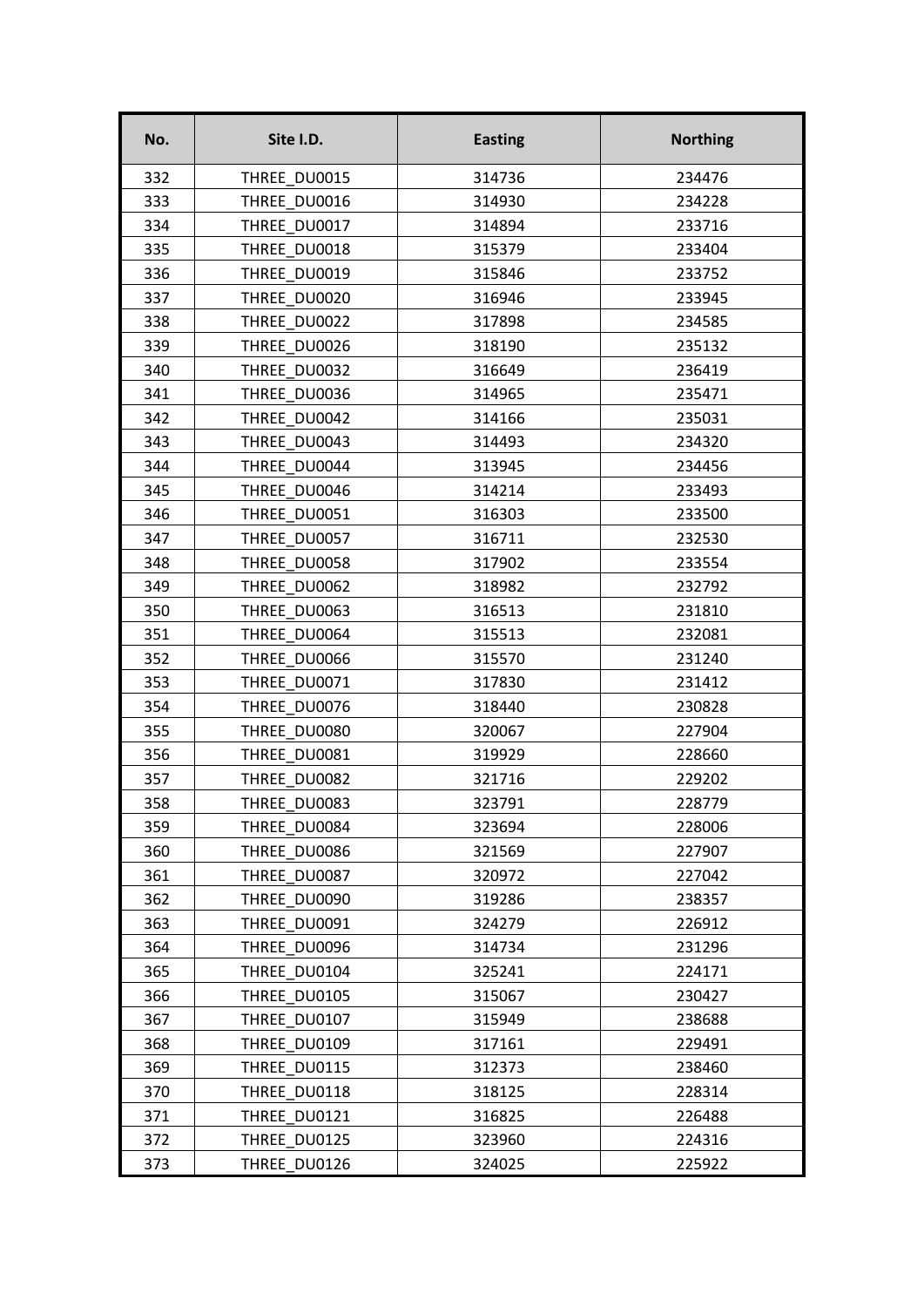| No. | Site I.D.    | <b>Easting</b> | <b>Northing</b> |
|-----|--------------|----------------|-----------------|
| 374 | THREE DU0131 | 311275         | 227844          |
| 375 | THREE DU0133 | 308892         | 227502          |
| 376 | THREE DU0134 | 310347         | 230625          |
| 377 | THREE DU0135 | 309729         | 230134          |
| 378 | THREE DU0137 | 313338         | 232761          |
| 379 | THREE DU0140 | 313973         | 231272          |
| 380 | THREE DU0142 | 316278         | 228557          |
| 381 | THREE DU0145 | 320067         | 239619          |
| 382 | THREE DU0146 | 317478         | 239428          |
| 383 | THREE DU0148 | 319412         | 237073          |
| 384 | THREE DU0149 | 319419         | 236428          |
| 385 | THREE DU0151 | 317253         | 236557          |
| 386 | THREE DU0152 | 316311         | 237234          |
| 387 | THREE DU0156 | 317099         | 238247          |
| 388 | THREE DU0158 | 312449         | 229940          |
| 389 | THREE DU0161 | 309144         | 228650          |
| 390 | THREE DU0162 | 309159         | 227654          |
| 391 | THREE DU0166 | 309829         | 226295          |
| 392 | THREE DU0167 | 309379         | 240623          |
| 393 | THREE DU0169 | 306488         | 232849          |
| 394 | THREE DU0172 | 323429         | 222669          |
| 395 | THREE DU0174 | 320445         | 238039          |
| 396 | THREE DU0176 | 309971         | 231848          |
| 397 | THREE DU0177 | 311184         | 232238          |
| 398 | THREE DU0178 | 311120         | 230968          |
| 399 | THREE DU0179 | 306527         | 225962          |
| 400 | THREE_DU0181 | 312286         | 227153          |
| 401 | THREE DU0183 | 312214         | 231775          |
| 402 | THREE DU0186 | 309579         | 232639          |
| 403 | THREE DU0190 | 312192         | 233758          |
| 404 | THREE DU0193 | 307934         | 236257          |
| 405 | THREE DU0194 | 305755         | 234308          |
| 406 | THREE DU0196 | 308268         | 235243          |
| 407 | THREE DU0201 | 302359         | 235034          |
| 408 | THREE DU0208 | 324240         | 223027          |
| 409 | THREE DU0210 | 324868         | 221308          |
| 410 | THREE DU0230 | 315310         | 226815          |
| 411 | THREE DU0232 | 309999         | 227603          |
| 412 | THREE DU0233 | 321982         | 239143          |
| 413 | THREE DU0238 | 305620         | 227672          |
| 414 | THREE DU0242 | 300179         | 233896          |
| 415 | THREE DU0243 | 303615         | 236490          |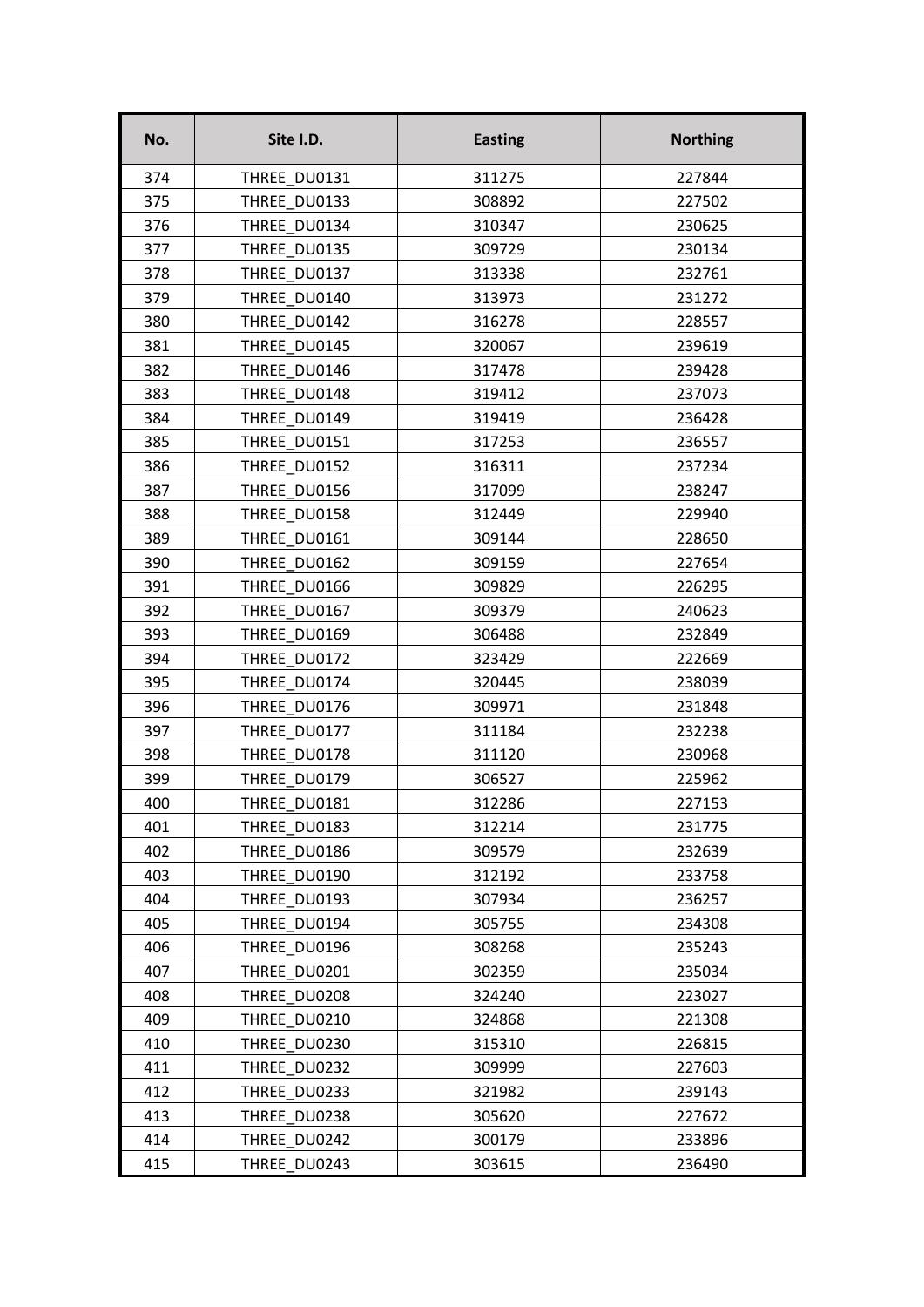| No. | Site I.D.    | <b>Easting</b> | <b>Northing</b> |
|-----|--------------|----------------|-----------------|
| 416 | THREE DU0251 | 311034         | 237156          |
| 417 | THREE DU0254 | 317260         | 240752          |
| 418 | THREE DU0255 | 316794         | 243278          |
| 419 | THREE DU0256 | 319122         | 246490          |
| 420 | THREE DU0257 | 318243         | 246652          |
| 421 | THREE DU0260 | 313705         | 238216          |
| 422 | THREE DU0261 | 313879         | 236086          |
| 423 | THREE DU0266 | 317916         | 245082          |
| 424 | THREE DU0269 | 321726         | 246617          |
| 425 | THREE DU0270 | 322526         | 245093          |
| 426 | THREE DU0272 | 323126         | 246095          |
| 427 | THREE DU0281 | 303675         | 239900          |
| 428 | THREE DU0284 | 313293         | 238807          |
| 429 | THREE DU0287 | 306479         | 229956          |
| 430 | THREE DU0292 | 315368         | 242132          |
| 431 | THREE DU0294 | 305922         | 231633          |
| 432 | THREE DU0301 | 317369         | 227650          |
| 433 | THREE DU0305 | 315740         | 233290          |
| 434 | THREE DU0306 | 316615         | 234349          |
| 435 | THREE DU0307 | 315888         | 234519          |
| 436 | THREE DU0308 | 316446         | 234707          |
| 437 | THREE DU0309 | 315771         | 232754          |
| 438 | THREE DU0312 | 325948         | 225977          |
| 439 | THREE DU0329 | 304475         | 241132          |
| 440 | THREE DU0332 | 313691         | 225653          |
| 441 | THREE DU0344 | 314430         | 227369          |
| 442 | THREE DU0346 | 317300         | 225693          |
| 443 | THREE DU0349 | 317357         | 227651          |
| 444 | THREE DU0351 | 320470         | 263234          |
| 445 | THREE DU0353 | 322804         | 249954          |
| 446 | THREE DU0356 | 321676         | 254547          |
| 447 | THREE DU0359 | 325494         | 254718          |
| 448 | THREE DU0371 | 308928         | 242131          |
| 449 | THREE DU0373 | 307252         | 241257          |
| 450 | THREE DU0374 | 317785         | 235624          |
| 451 | THREE DU0375 | 315767         | 240569          |
| 452 | THREE DU0376 | 313212         | 230319          |
| 453 | THREE DU0377 | 314918         | 240553          |
| 454 | THREE DU0378 | 312042         | 239860          |
| 455 | THREE DU0384 | 317144         | 245510          |
| 456 | THREE DU0387 | 307270         | 234173          |
| 457 | THREE DU0403 | 307154         | 239589          |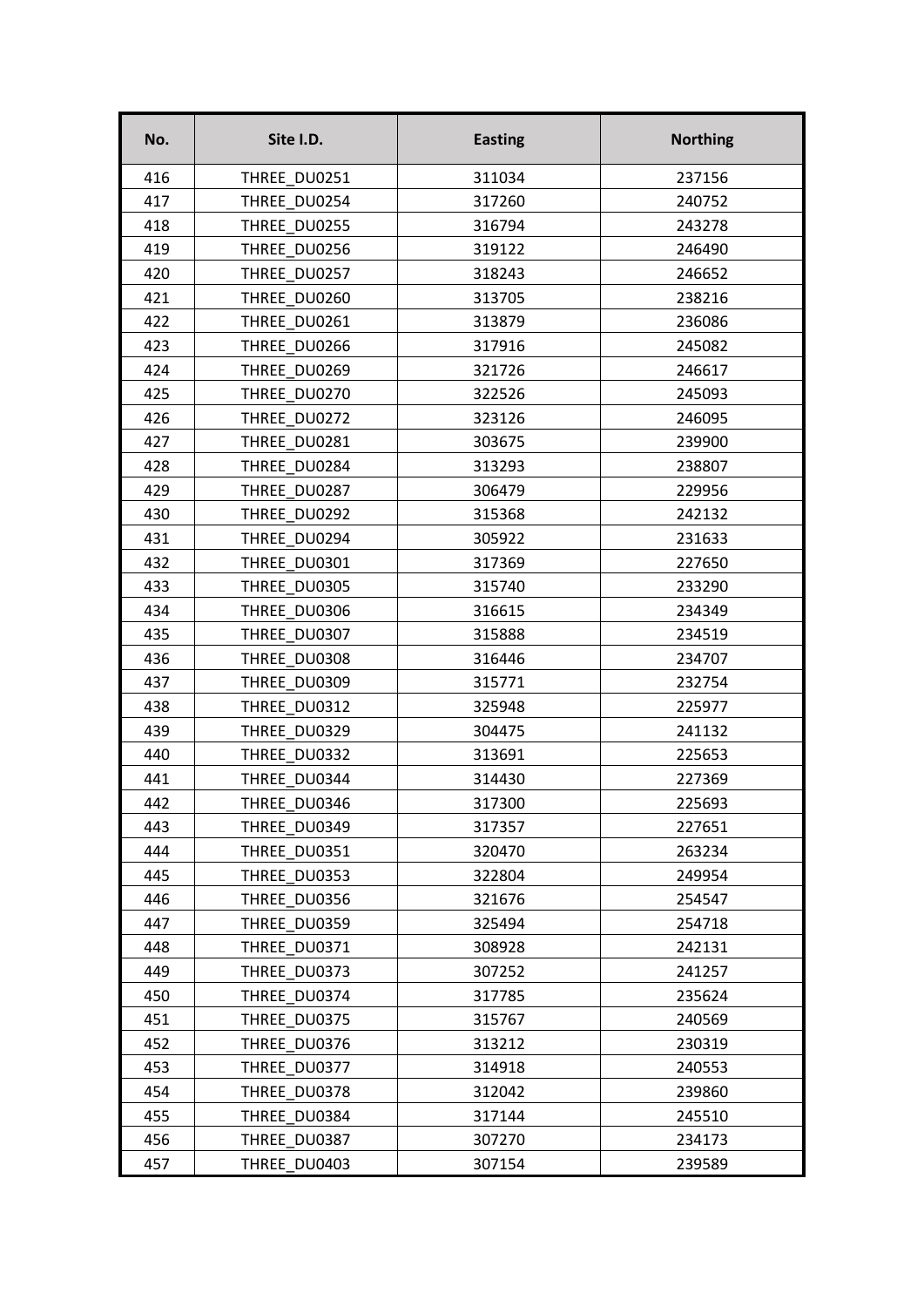| No. | Site I.D.    | <b>Easting</b> | <b>Northing</b> |
|-----|--------------|----------------|-----------------|
| 458 | THREE DU0405 | 305382         | 240907          |
| 459 | THREE DU0414 | 307504         | 227750          |
| 460 | THREE DU0428 | 317262         | 234498          |
| 461 | THREE DU0430 | 313179         | 228814          |
| 462 | THREE DU0432 | 317030         | 243261          |
| 463 | THREE DU0495 | 326557         | 226868          |
| 464 | THREE DU0548 | 317301         | 231866          |
| 465 | THREE DU0561 | 314770         | 235790          |
| 466 | THREE DU0562 | 315708         | 235502          |
| 467 | THREE DU0574 | 311967         | 228922          |
| 468 | THREE DU0588 | 306759         | 244008          |
| 469 | THREE DU0600 | 315271         | 233996          |
| 470 | THREE DU0602 | 314942         | 234714          |
| 471 | THREE DU0604 | 315455         | 234572          |
| 472 | THREE_DU0609 | 309019         | 225805          |
| 473 | THREE DU0610 | 307198         | 225433          |
| 474 | THREE DU0611 | 310876         | 224980          |
| 475 | THREE DU0623 | 319267         | 231261          |
| 476 | THREE DU0624 | 305812         | 228607          |
| 477 | THREE DU0625 | 306075         | 226894          |
| 478 | THREE DU0629 | 314728         | 238230          |
| 479 | THREE DU0630 | 321256         | 236198          |
| 480 | THREE DU0631 | 313145         | 228195          |
| 481 | THREE DU0649 | 315925         | 232442          |
| 482 | THREE DU0658 | 310619         | 226987          |
| 483 | THREE DU0661 | 301644         | 228360          |
| 484 | THREE DU0665 | 314428         | 230521          |
| 485 | THREE DU0669 | 305120         | 234170          |
| 486 | THREE DU0719 | 317040         | 242151          |
| 487 | THREE DU0728 | 318678         | 238647          |
| 488 | THREE DU0816 | 315369         | 235733          |
| 489 | THREE DU0818 | 317121         | 234268          |
| 490 | THREE DU0822 | 318030         | 234477          |
| 491 | THREE DU0825 | 309148         | 230561          |
| 492 | THREE DU0827 | 318735         | 226968          |
| 493 | THREE DU0828 | 317096         | 234256          |
| 494 | THREE DU0832 | 325732         | 253235          |
| 495 | THREE DU0839 | 313097         | 248318          |
| 496 | THREE DU0842 | 317865         | 263942          |
| 497 | THREE DU0846 | 314071         | 234027          |
| 498 | THREE DU0847 | 316139         | 233077          |
| 499 | THREE DU0851 | 313319         | 234268          |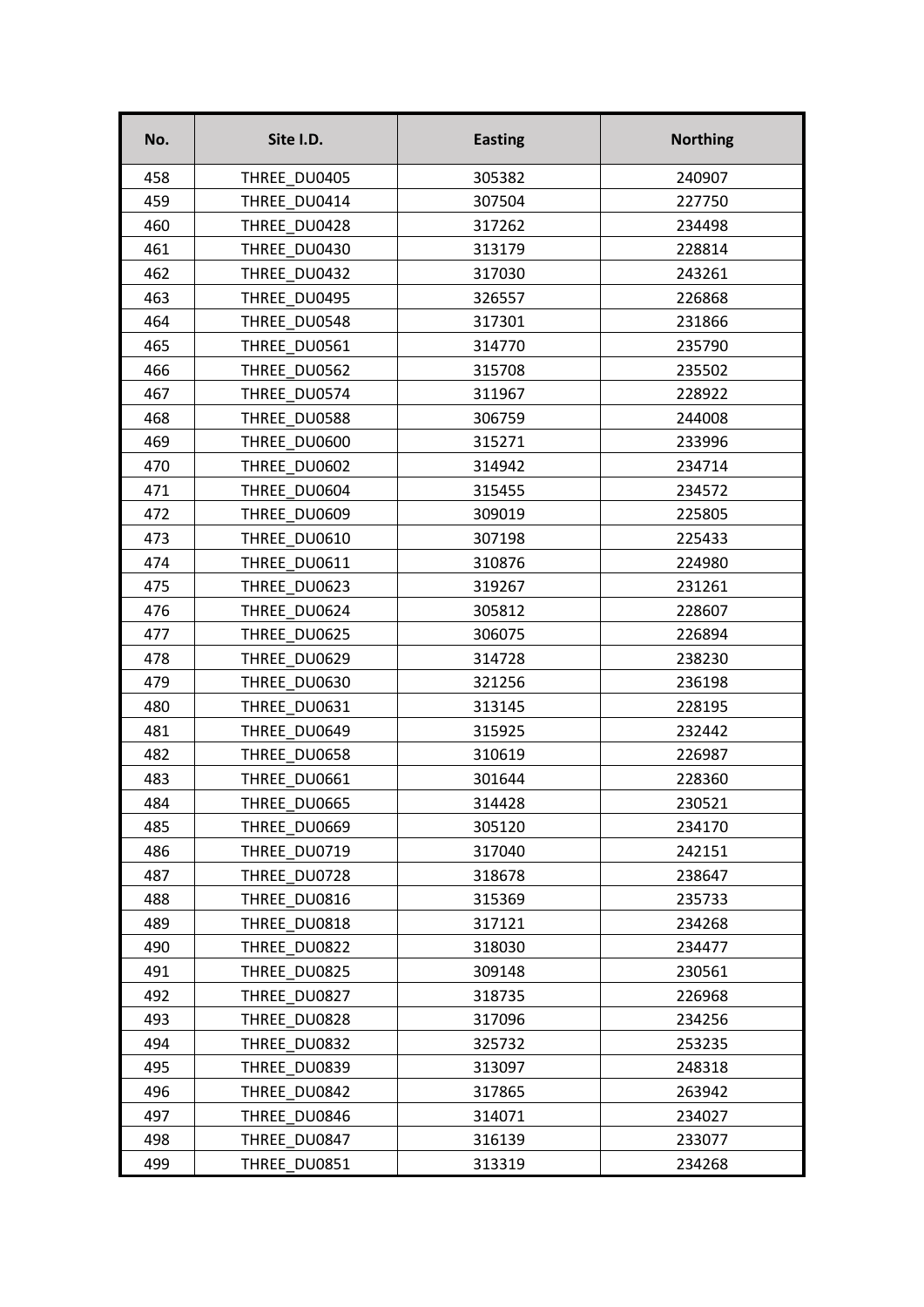| No. | Site I.D.    | <b>Easting</b> | <b>Northing</b> |
|-----|--------------|----------------|-----------------|
| 500 | THREE DU0853 | 319742         | 226015          |
| 501 | THREE DU0858 | 316845         | 233005          |
| 502 | THREE DU0861 | 324625         | 259925          |
| 503 | THREE DU0866 | 315772         | 235269          |
| 504 | THREE DU0868 | 320622         | 227693          |
| 505 | THREE DU0871 | 322004         | 223560          |
| 506 | THREE DU0872 | 314035         | 245155          |
| 507 | THREE DU0874 | 307682         | 232513          |
| 508 | THREE DU0875 | 308967         | 237115          |
| 509 | THREE DU0878 | 314549         | 234626          |
| 510 | THREE DU0879 | 315562         | 233118          |
| 511 | THREE DU0881 | 303881         | 239442          |
| 512 | THREE DU0882 | 315589         | 246799          |
| 513 | THREE DU0883 | 315530         | 240341          |
| 514 | THREE DU0886 | 308310         | 232625          |
| 515 | THREE DU0890 | 311364         | 231459          |
| 516 | THREE DU0893 | 322810         | 246125          |
| 517 | THREE DU0894 | 316209         | 245195          |
| 518 | THREE DU0896 | 313393         | 232437          |
| 519 | THREE DU0898 | 322989         | 242373          |
| 520 | THREE DU0901 | 325511         | 221973          |
| 521 | THREE DU0908 | 306210         | 233114          |
| 522 | THREE DU0911 | 312350         | 231217          |
| 523 | THREE DU0921 | 310225         | 231067          |
| 524 | THREE DU0923 | 317257         | 241525          |
| 525 | THREE DU0926 | 318657         | 238215          |
| 526 | THREE DU0933 | 315585         | 234061          |
| 527 | THREE DU0934 | 318590         | 259060          |
| 528 | THREE DU0935 | 313535         | 240056          |
| 529 | THREE DU0940 | 328536         | 239169          |
| 530 | THREE DU0943 | 323449         | 224937          |
| 531 | THREE DU0944 | 307793         | 238929          |
| 532 | THREE DU0948 | 321286         | 238061          |
| 533 | THREE DU0949 | 319768         | 264220          |
| 534 | THREE DU0952 | 315542         | 231456          |
| 535 | THREE DU0954 | 313003         | 233737          |
| 536 | THREE DU0957 | 307035         | 231493          |
| 537 | THREE DU0959 | 320170         | 235090          |
| 538 | THREE DU0970 | 318077         | 245384          |
| 539 | THREE DU0971 | 299331         | 227303          |
| 540 | THREE DU0972 | 318015         | 233079          |
| 541 | THREE DU0973 | 307187         | 239226          |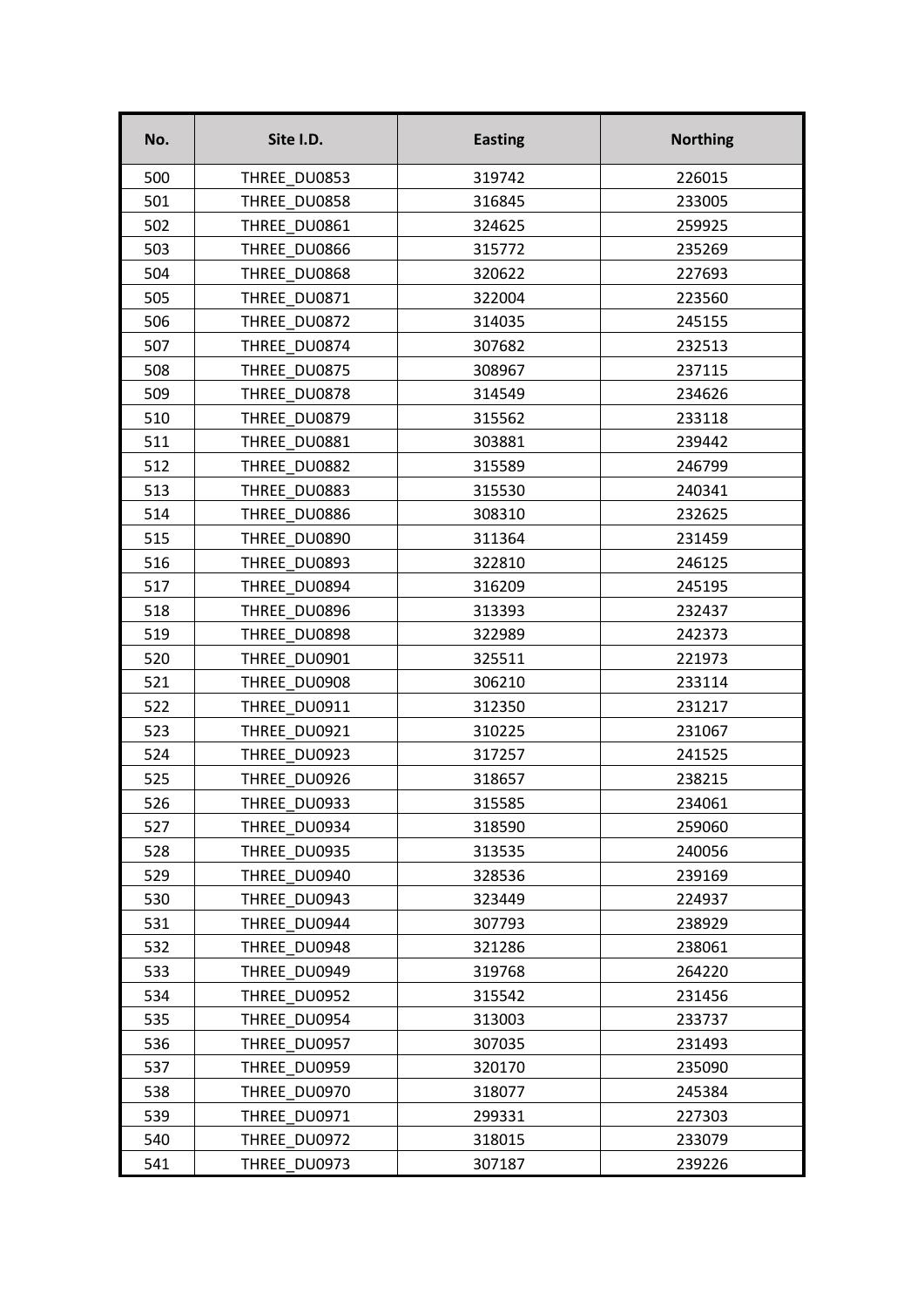| No. | Site I.D.    | <b>Easting</b> | <b>Northing</b> |
|-----|--------------|----------------|-----------------|
| 542 | THREE DU0975 | 323709         | 244271          |
| 543 | THREE DU0976 | 314174         | 228787          |
| 544 | THREE DU0978 | 318390         | 233435          |
| 545 | THREE DU0979 | 319762         | 239254          |
| 546 | THREE DU0982 | 318549         | 236273          |
| 547 | THREE DU0985 | 316227         | 235544          |
| 548 | THREE DU0989 | 310120         | 228521          |
| 549 | THREE DU0990 | 317618         | 234468          |
| 550 | THREE DU0994 | 308477         | 226424          |
| 551 | THREE DU0995 | 325188         | 239546          |
| 552 | THREE DU0997 | 318024         | 234440          |
| 553 | THREE DU0999 | 315011         | 232715          |
| 554 | THREE DU1000 | 314676         | 233846          |
| 555 | THREE DU1002 | 316122         | 233563          |
| 556 | THREE_DU1003 | 308036         | 236889          |
| 557 | THREE DU1008 | 317546         | 236229          |
| 558 | THREE DU1009 | 307179         | 234841          |
| 559 | THREE DU1011 | 307987         | 234776          |
| 560 | THREE DU1015 | 315630         | 233780          |
| 561 | THREE DU1017 | 315726         | 233571          |
| 562 | THREE DU1019 | 312558         | 235353          |
| 563 | THREE DU1022 | 311899         | 233406          |
| 564 | THREE DU1026 | 318371         | 232873          |
| 565 | THREE DU1028 | 308461         | 233940          |
| 566 | THREE DU1029 | 305934         | 240235          |
| 567 | THREE DU1032 | 316415         | 232961          |
| 568 | THREE_DU1033 | 313540         | 234482          |
| 569 | THREE DU1035 | 315386         | 238256          |
| 570 | THREE DU1039 | 316044         | 235539          |
| 571 | THREE DU1044 | 314083         | 235533          |
| 572 | THREE DU1046 | 315005         | 236020          |
| 573 | THREE DU1047 | 319495         | 233777          |
| 574 | THREE DU1051 | 315546         | 234479          |
| 575 | THREE DU1059 | 308383         | 240744          |
| 576 | THREE DU1061 | 312720         | 233778          |
| 577 | THREE DU1074 | 314954         | 232373          |
| 578 | THREE DU1080 | 307250         | 236274          |
| 579 | THREE DU1088 | 317074         | 236135          |
| 580 | THREE DU1090 | 316153         | 236638          |
| 581 | THREE DU1095 | 310264         | 237652          |
| 582 | THREE DU1096 | 317978         | 235544          |
| 583 | THREE DU1099 | 327318         | 237820          |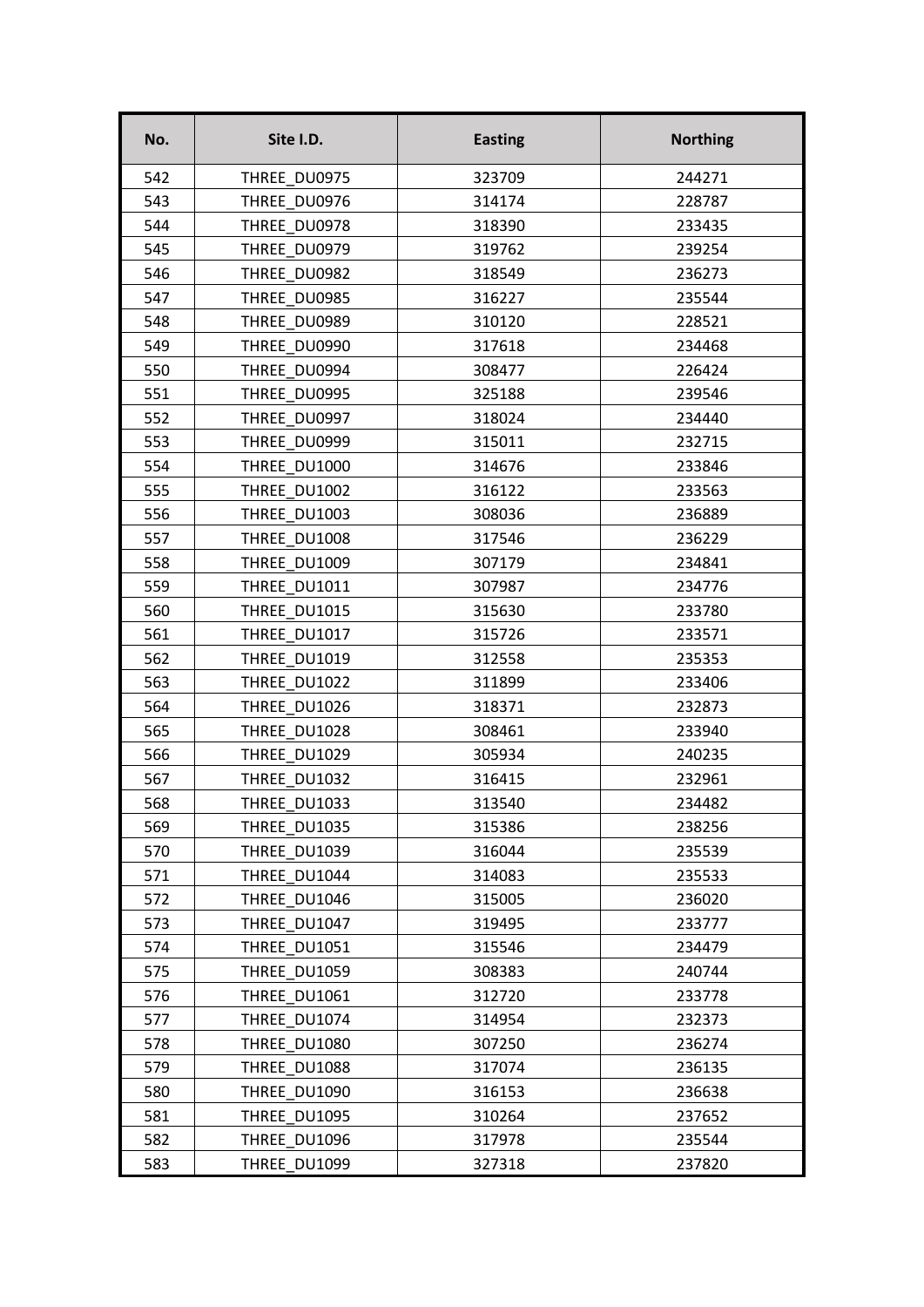| No. | Site I.D.    | <b>Easting</b> | <b>Northing</b> |
|-----|--------------|----------------|-----------------|
| 584 | THREE DU1100 | 317626         | 238702          |
| 585 | THREE DU1101 | 323008         | 240798          |
| 586 | THREE DU1104 | 319221         | 244779          |
| 587 | THREE DU1106 | 309676         | 241465          |
| 588 | THREE DU1114 | 320332         | 230092          |
| 589 | THREE DU1116 | 325817         | 239361          |
| 590 | THREE DU1117 | 317772         | 229669          |
| 591 | THREE DU1119 | 319071         | 230142          |
| 592 | THREE DU1120 | 316637         | 233345          |
| 593 | THREE DU1123 | 318045         | 234449          |
| 594 | THREE DU1130 | 321366         | 229512          |
| 595 | THREE DU1131 | 308556         | 238819          |
| 596 | THREE DU1132 | 312794         | 226222          |
| 597 | THREE DU1133 | 320828         | 254703          |
| 598 | THREE DU1138 | 320410         | 246770          |
| 599 | THREE DU1145 | 323775         | 220260          |
| 600 | THREE DU1147 | 323586         | 260702          |
| 601 | THREE DU1155 | 303629         | 227311          |
| 602 | THREE DU1157 | 306684         | 238038          |
| 603 | THREE DU1158 | 316637         | 233345          |
| 604 | THREE DU1161 | 317260         | 234171          |
| 605 | THREE DU1164 | 314621         | 232533          |
| 606 | THREE DU1166 | 320461         | 225799          |
| 607 | THREE DU1167 | 320461         | 225789          |
| 608 | THREE DU1171 | 314765         | 231742          |
| 609 | THREE DU1173 | 318248         | 232121          |
| 610 | THREE_DU1182 | 312607         | 229362          |
| 611 | THREE DU1187 | 324326         | 245368          |
| 612 | THREE DU1188 | 318546         | 241611          |
| 613 | THREE DU1189 | 316279         | 234275          |
| 614 | THREE DU1190 | 318248         | 232121          |
| 615 | THREE DU1191 | 322852         | 225582          |
| 616 | THREE DU1192 | 316623         | 230051          |
| 617 | THREE DU1194 | 316917         | 230660          |
| 618 | THREE DU1196 | 317245         | 234022          |
| 619 | THREE DU1197 | 317371         | 234622          |
| 620 | THREE DU1198 | 317372         | 234623          |
| 621 | THREE DU1199 | 317373         | 234624          |
| 622 | THREE DU1200 | 317374         | 234625          |
| 623 | THREE DU1202 | 302474         | 226761          |
| 624 | THREE DU1205 | 318128         | 246557          |
| 625 | THREE DU1207 | 315496         | 235169          |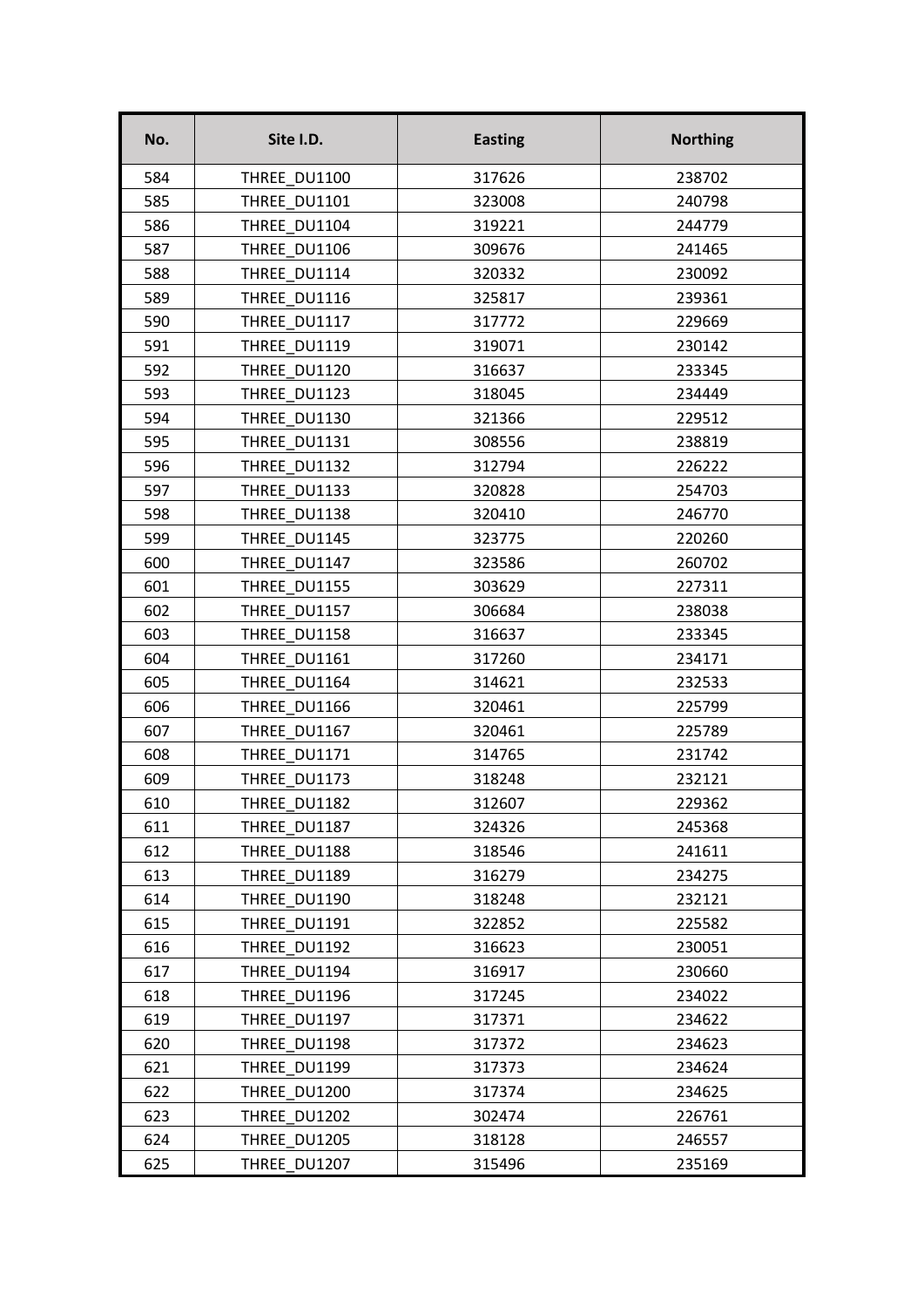| No. | Site I.D.    | <b>Easting</b> | <b>Northing</b> |
|-----|--------------|----------------|-----------------|
| 626 | THREE DU1211 | 325034         | 260389          |
| 627 | THREE DU1217 | 318261         | 246312          |
| 628 | THREE DU1220 | 303571         | 232142          |
| 629 | THREE DU1222 | 300858         | 235294          |
| 630 | THREE DU1225 | 303094         | 234198          |
| 631 | THREE DU1230 | 317052         | 247832          |
| 632 | THREE DU1232 | 316780         | 243508          |
| 633 | THREE DU1233 | 318649         | 259601          |
| 634 | THREE DU1234 | 308224         | 228238          |
| 635 | THREE DU1236 | 309617         | 226510          |
| 636 | THREE DU1237 | 301751         | 222773          |
| 637 | THREE DU1238 | 308921         | 228088          |
| 638 | THREE DU1239 | 303480         | 230633          |
| 639 | THREE DU1245 | 301989         | 231086          |
| 640 | THREE_DU1246 | 307893         | 231064          |
| 641 | THREE DU1247 | 301665         | 226702          |
| 642 | THREE DU1248 | 305196         | 227697          |
| 643 | THREE DU1252 | 322274         | 239852          |
| 644 | THREE DU1254 | 323087         | 227861          |
| 645 | THREE DU1257 | 322981         | 240402          |
| 646 | THREE DU1258 | 320767         | 222296          |
| 647 | THREE DU1262 | 318731         | 226582          |
| 648 | THREE DU1270 | 322672         | 226971          |
| 649 | THREE DU1276 | 318166         | 225641          |
| 650 | THREE DU1283 | 318556         | 227942          |
| 651 | THREE DU1285 | 312836         | 240656          |
| 652 | THREE DU1290 | 316336         | 233807          |
| 653 | THREE DU1294 | 310746         | 228992          |
| 654 | THREE DU1295 | 317397         | 234823          |
| 655 | THREE DU1296 | 314397         | 233365          |
| 656 | THREE DU1298 | 322831         | 238786          |
| 657 | THREE DU1303 | 316718         | 240783          |
| 658 | THREE DU1305 | 317845         | 237396          |
| 659 | THREE DU1312 | 314218         | 226821          |
| 660 | THREE DU1314 | 320507         | 225428          |
| 661 | THREE DU1320 | 315527         | 229096          |
| 662 | THREE DU1326 | 319363         | 230922          |
| 663 | THREE DU1336 | 314742         | 233290          |
| 664 | THREE DU1340 | 317202         | 234206          |
| 665 | THREE DU1345 | 316901         | 232736          |
| 666 | THREE DU1346 | 316788         | 232566          |
| 667 | THREE DU1348 | 315988         | 233924          |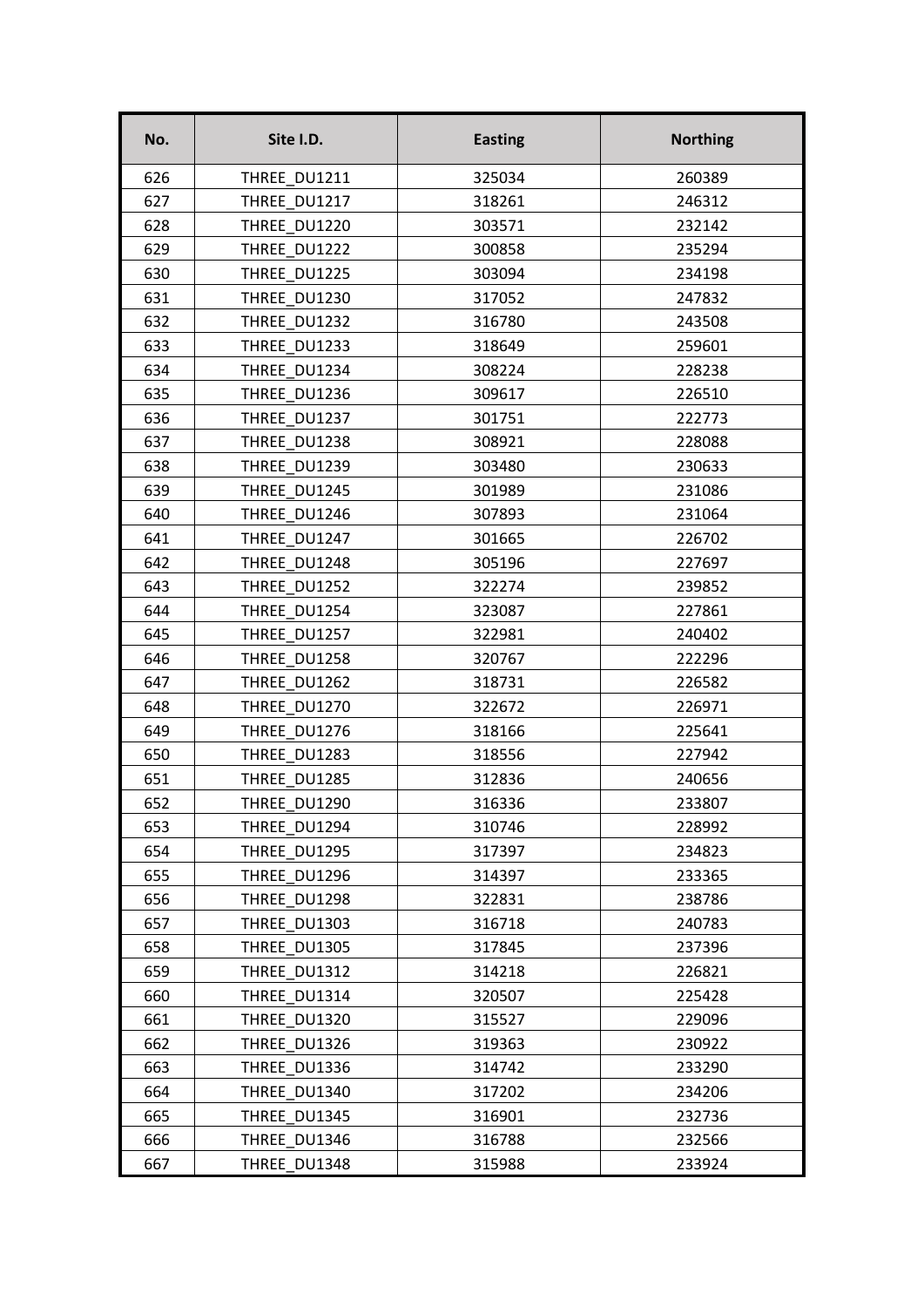| No. | Site I.D.    | <b>Easting</b> | <b>Northing</b> |
|-----|--------------|----------------|-----------------|
| 668 | THREE DU1352 | 306896         | 239082          |
| 669 | THREE DU1357 | 316030         | 234474          |
| 670 | THREE DU1361 | 316449         | 235997          |
| 671 | THREE DU1362 | 316417         | 235923          |
| 672 | THREE DU1363 | 316394         | 235842          |
| 673 | THREE DU1364 | 316458         | 235820          |
| 674 | THREE DU1365 | 316534         | 235823          |
| 675 | THREE DU1366 | 316553         | 235880          |
| 676 | THREE DU1367 | 316575         | 235941          |
| 677 | THREE DU1376 | 316523         | 235929          |
| 678 | THREE DU1388 | 321120         | 240795          |
| 679 | THREE DU1391 | 317368         | 234584          |
| 680 | THREE DU1396 | 313852         | 232811          |
| 681 | THREE DU1398 | 318237         | 232151          |
| 682 | THREE_DU1399 | 315095         | 225529          |
| 683 | THREE DU1402 | 305822         | 238117          |
| 684 | THREE DU1405 | 317355         | 234123          |
| 685 | THREE DU1418 | 317031         | 234511          |
| 686 | THREE DU1421 | 314937         | 235019          |
| 687 | THREE DU1422 | 312712         | 236293          |
| 688 | THREE DU1427 | 315753         | 235716          |
| 689 | THREE DU1428 | 315719         | 234604          |
| 690 | THREE DU1435 | 316768         | 235237          |
| 691 | THREE DU1439 | 304321         | 228583          |
| 692 | THREE DU1440 | 304352         | 228065          |
| 693 | THREE DU1441 | 315546         | 239635          |
| 694 | THREE DU1443 | 303889         | 231124          |
| 695 | THREE DU1444 | 315909         | 232897          |
| 696 | THREE DU1467 | 316688         | 235021          |
| 697 | THREE DU1475 | 317846         | 233814          |
| 698 | THREE DU1476 | 317849         | 233830          |
| 699 | THREE DU1477 | 317846         | 233840          |
| 700 | THREE DU1478 | 317301         | 234634          |
| 701 | THREE DU1479 | 317302         | 234636          |
| 702 | THREE DU1480 | 317303         | 234637          |
| 703 | THREE DU1486 | 317050         | 232816          |
| 704 | THREE DU1488 | 303874         | 227933          |
| 705 | THREE DU1492 | 319413         | 226646          |
| 706 | THREE DU1494 | 316850         | 234241          |
| 707 | THREE DU1505 | 303990         | 231140          |
| 708 | THREE DU1506 | 316850         | 234241          |
| 709 | THREE DU1507 | 316850         | 234241          |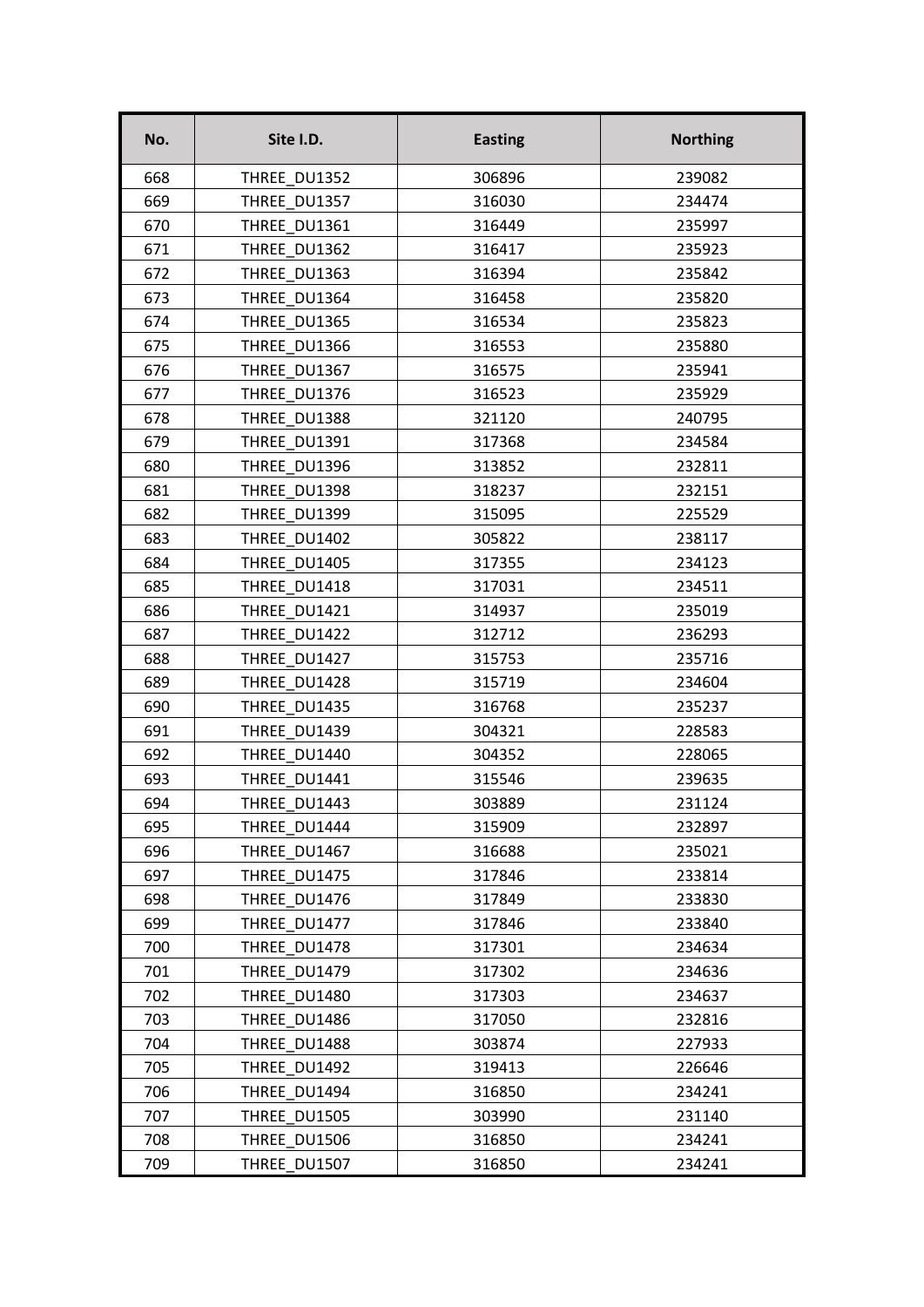| No. | Site I.D.    | <b>Easting</b> | <b>Northing</b> |
|-----|--------------|----------------|-----------------|
| 710 | THREE DU1508 | 318226         | 232453          |
| 711 | THREE DU1509 | 315307         | 233106          |
| 712 | THREE DU1518 | 318341         | 240636          |
| 713 | THREE DU1521 | 309021         | 237978          |
| 714 | THREE DU1526 | 313003         | 233737          |
| 715 | THREE DU1533 | 318105         | 233026          |
| 716 | THREE DU1535 | 318138         | 233119          |
| 717 | THREE DU1536 | 317982         | 233067          |
| 718 | THREE DU1537 | 318172         | 233133          |
| 719 | THREE DU1540 | 320506         | 225428          |
| 720 | THREE DU1547 | 323311         | 239785          |
| 721 | THREE DU1550 | 317258         | 234021          |
| 722 | THREE DU1557 | 320326         | 226945          |
| 723 | THREE DU1561 | 304319         | 232903          |
| 724 | THREE_DU1566 | 303629         | 227310          |
| 725 | THREE DU1567 | 316404         | 239197          |
| 726 | THREE DU1588 | 320864         | 233598          |
| 727 | THREE DU1589 | 320869         | 233598          |
| 728 | THREE DU1590 | 320869         | 233593          |
| 729 | THREE DUR003 | 307505         | 229443          |
| 730 | THREE DUR017 | 246384         | 318312          |
| 731 | THREE DUR018 | 234866         | 307255          |
| 732 | THREE DUR022 | 308424         | 232283          |
| 733 | THREE DUR024 | 317847         | 233860          |
| 734 | THREE DUR026 | 302827         | 231333          |
| 735 | THREE DUR028 | 315878         | 232880          |
| 736 | THREE_DUR029 | 316314         | 233810          |
| 737 | THREE DUR030 | 317147         | 233370          |
| 738 | THREE DUR031 | 317169         | 233090          |
| 739 | THREE DUR033 | 316233         | 233680          |
| 740 | THREE DUR034 | 309895         | 228627          |
| 741 | THREE DUR047 | 312070         | 242335          |
| 742 | THREE DUR052 | 309429         | 239579          |
| 743 | THREE DUR055 | 318341         | 246900          |
| 744 | THREE DUR058 | 318355         | 246023          |
| 745 | THREE DUR064 | 312653         | 233776          |
| 746 | THREE DUR069 | 314404         | 246024          |
| 747 | THREE DUR071 | 315709         | 245484          |
| 748 | THREE DUR085 | 317365         | 234497          |
| 749 | THREE DUR087 | 317008         | 233010          |
| 750 | THREE DUR090 | 316172         | 233697          |
| 751 | THREE DUR095 | 305390         | 228538          |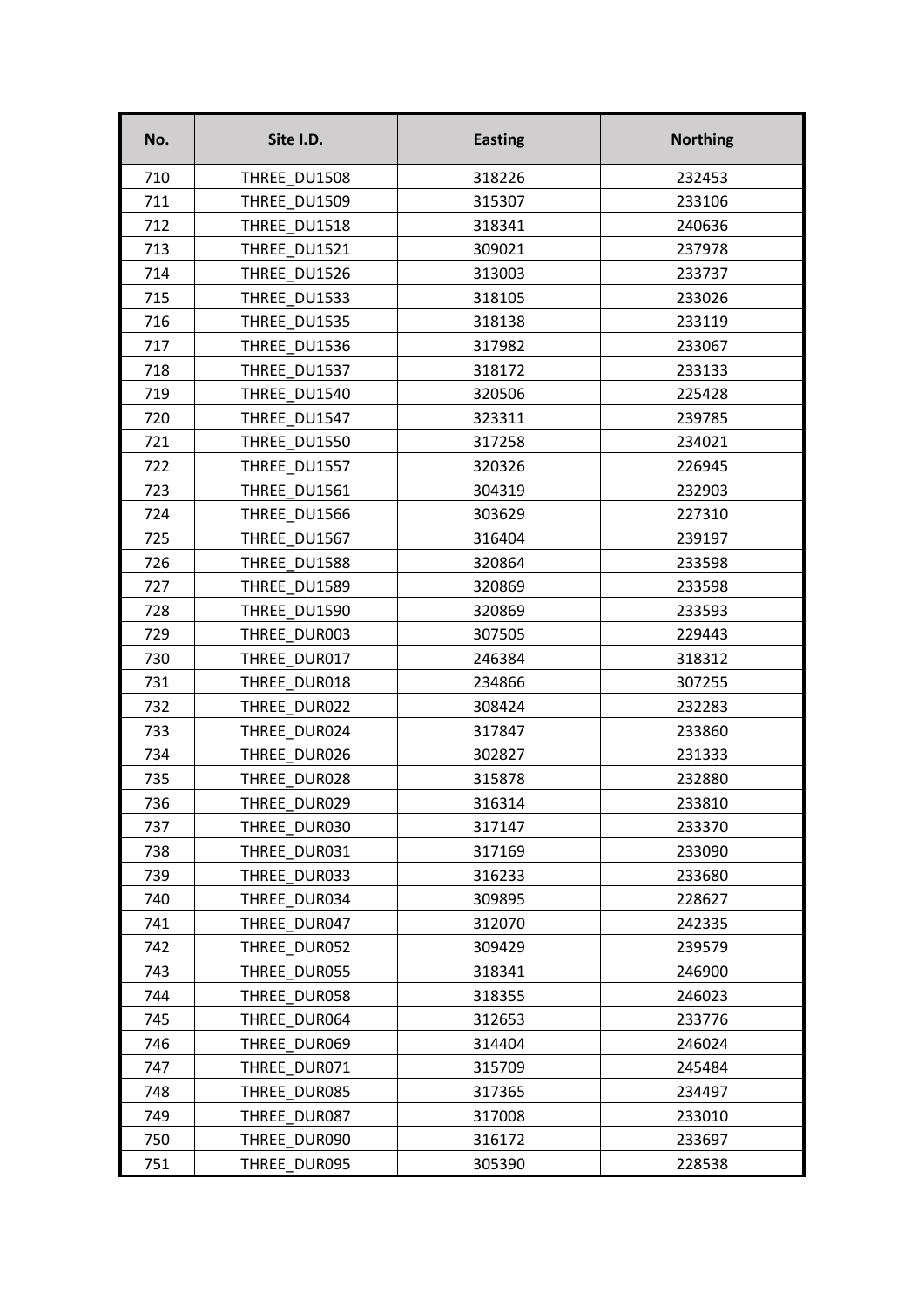| No. | Site I.D.    | <b>Easting</b> | <b>Northing</b> |
|-----|--------------|----------------|-----------------|
| 752 | THREE DUR113 | 320297         | 225891          |
| 753 | THREE DUR131 | 302970         | 232000          |
| 754 | THREE DUR132 | 316100         | 233700          |
| 755 | THREE DUR134 | 313640         | 242084          |
| 756 | THREE DUR136 | 323400         | 226490          |
| 757 | THREE DUR137 | 316830         | 234620          |
| 758 | THREE DUR138 | 315860         | 232527          |
| 759 | THREE DUR142 | 317736         | 234462          |
| 760 | THREE DUR143 | 308631         | 238763          |
| 761 | THREE GA0002 | 129666         | 224991          |
| 762 | THREE GA0007 | 131756         | 224918          |
| 763 | THREE GA0008 | 130234         | 226876          |
| 764 | THREE GA0009 | 128794         | 224583          |
| 765 | THREE GA0010 | 129066         | 225140          |
| 766 | THREE GA0014 | 126525         | 223665          |
| 767 | THREE GA0015 | 126086         | 224879          |
| 768 | THREE GA0016 | 132402         | 227143          |
| 769 | THREE GA0017 | 133100         | 226966          |
| 770 | THREE GA0019 | 134033         | 227398          |
| 771 | THREE GA0020 | 133966         | 228753          |
| 772 | THREE GA0021 | 134715         | 225824          |
| 773 | THREE GA0022 | 127919         | 224665          |
| 774 | THREE GA0023 | 137709         | 225792          |
| 775 | THREE GA0025 | 123122         | 222919          |
| 776 | THREE GA0035 | 67520          | 249959          |
| 777 | THREE GA0040 | 141176         | 219994          |
| 778 | THREE_GA0042 | 138538         | 234966          |
| 779 | THREE GA0044 | 149865         | 227871          |
| 780 | THREE GA0045 | 105663         | 244363          |
| 781 | THREE GA0051 | 138131         | 224777          |
| 782 | THREE GA0060 | 96328          | 227824          |
| 783 | THREE GA0062 | 56437          | 257553          |
| 784 | THREE GA0063 | 139185         | 241773          |
| 785 | THREE GA0064 | 153147         | 250825          |
| 786 | THREE GA0065 | 161007         | 239652          |
| 787 | THREE GA0066 | 162753         | 212505          |
| 788 | THREE GA0067 | 177413         | 206214          |
| 789 | THREE GA0069 | 138957         | 250225          |
| 790 | THREE GA0071 | 136627         | 258603          |
| 791 | THREE GA0073 | 164160         | 228617          |
| 792 | THREE GA0074 | 181208         | 220976          |
| 793 | THREE GA0075 | 61899          | 244482          |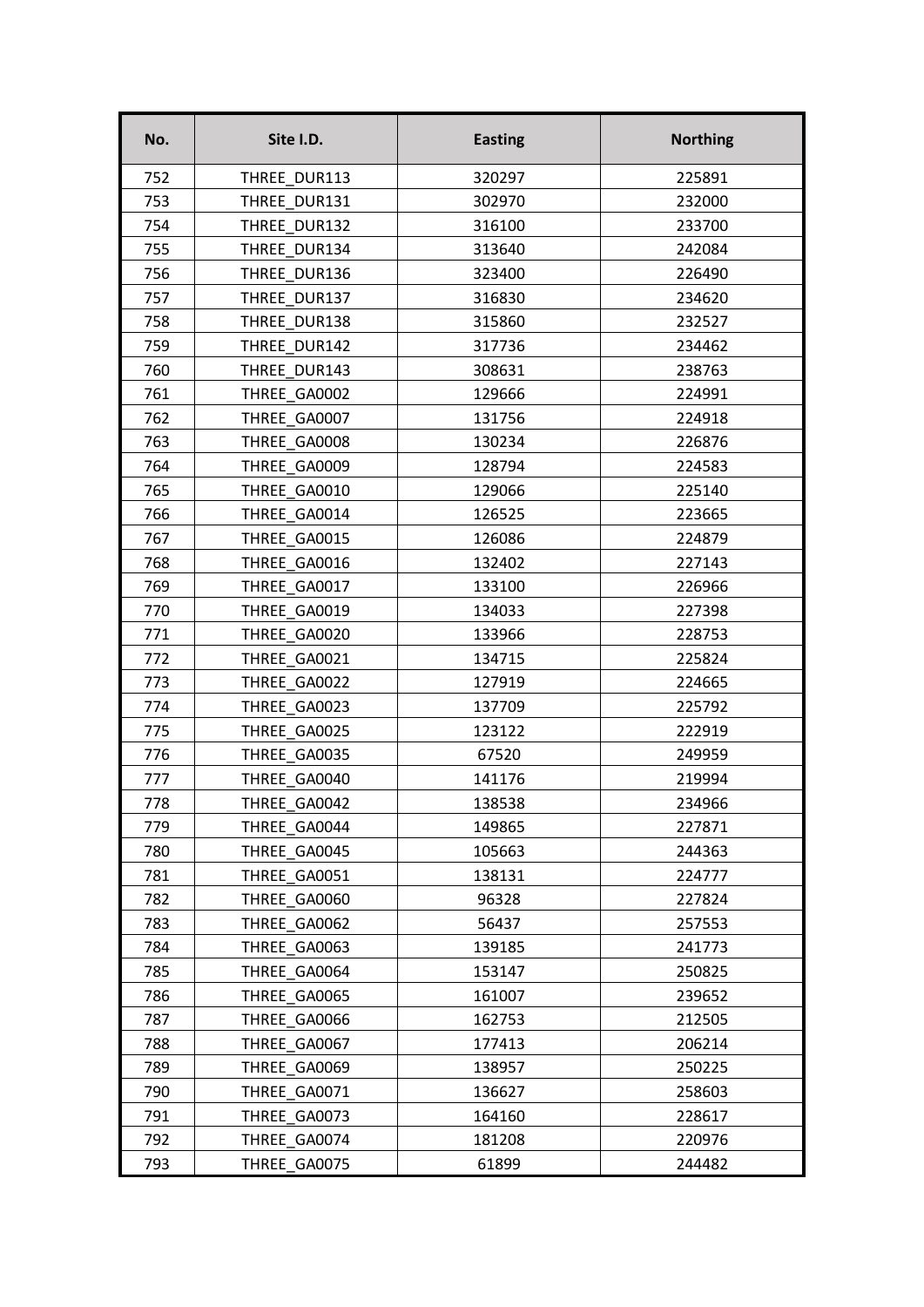| No. | Site I.D.    | <b>Easting</b> | <b>Northing</b> |
|-----|--------------|----------------|-----------------|
| 794 | THREE GA0076 | 71639          | 240352          |
| 795 | THREE GA0077 | 82128          | 232992          |
| 796 | THREE GA0078 | 86462          | 262206          |
| 797 | THREE GA0079 | 143084         | 210174          |
| 798 | THREE GA0080 | 152563         | 204789          |
| 799 | THREE GA0081 | 96691          | 251434          |
| 800 | THREE GA0085 | 163620         | 235660          |
| 801 | THREE GA0086 | 92268          | 236675          |
| 802 | THREE GA0087 | 168119         | 204816          |
| 803 | THREE GA0088 | 170829         | 249691          |
| 804 | THREE GA0090 | 154638         | 224687          |
| 805 | THREE GA0091 | 159974         | 259332          |
| 806 | THREE GA0093 | 178095         | 238998          |
| 807 | THREE GA0097 | 174391         | 212566          |
| 808 | THREE GA0101 | 94017          | 204856          |
| 809 | THREE GA0102 | 98253          | 202218          |
| 810 | THREE GA0108 | 81841          | 247158          |
| 811 | THREE GA0109 | 86629          | 252937          |
| 812 | THREE GA0112 | 81712          | 260315          |
| 813 | THREE GA0113 | 92040          | 255297          |
| 814 | THREE GA0118 | 172021         | 193409          |
| 815 | THREE GA0119 | 167526         | 255891          |
| 816 | THREE GA0126 | 112976         | 222495          |
| 817 | THREE GA0148 | 130156         | 224970          |
| 818 | THREE GA0231 | 133392         | 228258          |
| 819 | THREE GA0232 | 132872         | 248645          |
| 820 | THREE_GA0234 | 130691         | 227989          |
| 821 | THREE GA0238 | 132735         | 240082          |
| 822 | THREE GA0245 | 145205         | 202167          |
| 823 | THREE GA0255 | 161937         | 216414          |
| 824 | THREE GA0261 | 173199         | 199710          |
| 825 | THREE GA0262 | 140560         | 264685          |
| 826 | THREE GA0264 | 132346         | 225790          |
| 827 | THREE GA0268 | 146038         | 258706          |
| 828 | THREE GA0272 | 129126         | 225654          |
| 829 | THREE GA0278 | 129489         | 225028          |
| 830 | THREE GA0280 | 76731          | 246621          |
| 831 | THREE GA0281 | 68579          | 262815          |
| 832 | THREE GA0282 | 184284         | 209724          |
| 833 | THREE GA0296 | 166170         | 225654          |
| 834 | THREE GA0300 | 163016         | 216988          |
| 835 | THREE GA0305 | 131086         | 226138          |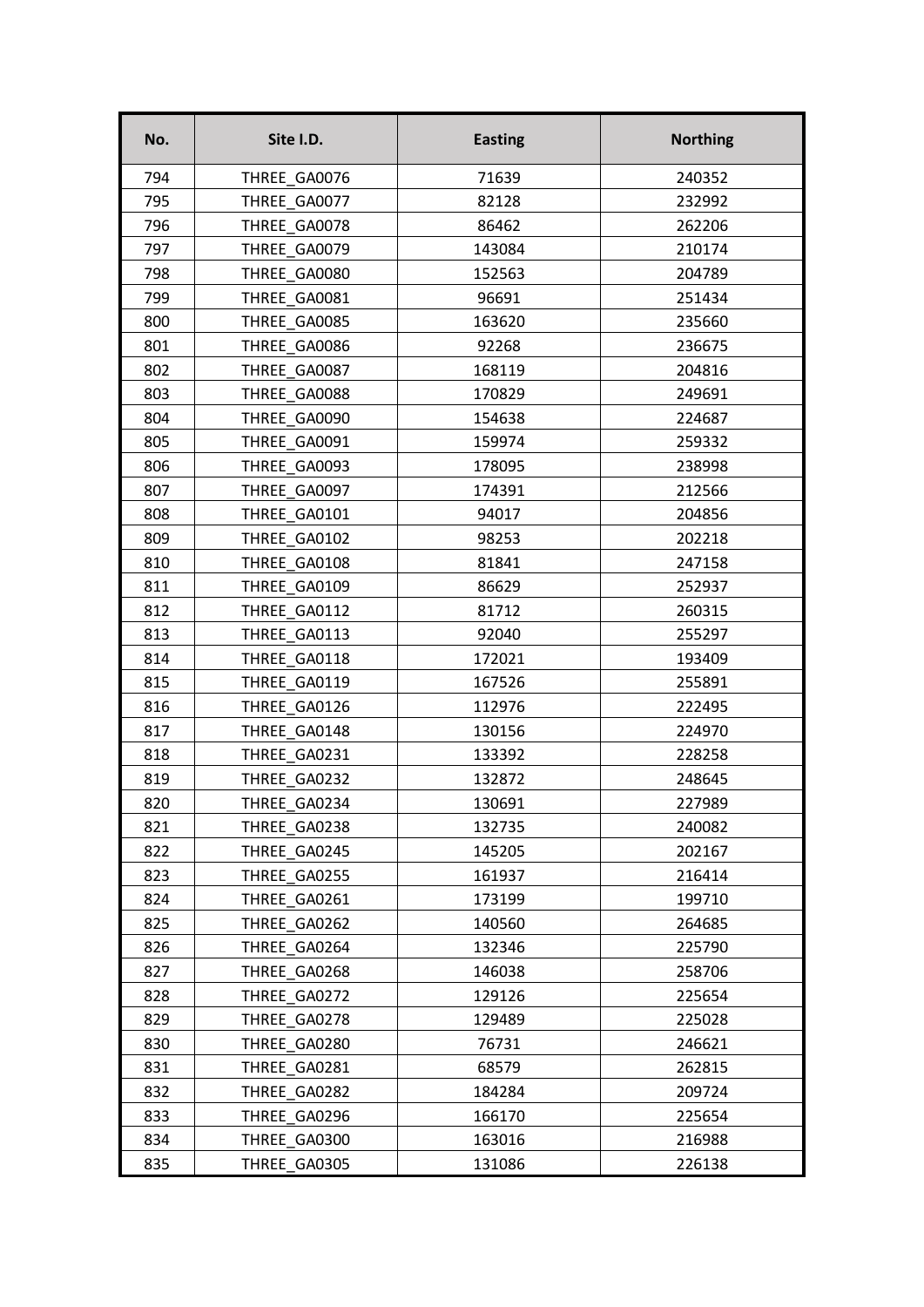| No. | Site I.D.    | <b>Easting</b> | <b>Northing</b> |
|-----|--------------|----------------|-----------------|
| 836 | THREE GA0308 | 124769         | 228878          |
| 837 | THREE GA0319 | 66469          | 250536          |
| 838 | THREE GA0320 | 93463          | 247159          |
| 839 | THREE GA0325 | 130024         | 225585          |
| 840 | THREE GA0333 | 101554         | 228579          |
| 841 | THREE GA0336 | 137174         | 232989          |
| 842 | THREE GA0338 | 114852         | 254585          |
| 843 | THREE GA0339 | 114873         | 254584          |
| 844 | THREE GA0340 | 114895         | 254568          |
| 845 | THREE GA0341 | 114830         | 254590          |
| 846 | THREE GA0342 | 114807         | 254589          |
| 847 | THREE GA0346 | 143415         | 252047          |
| 848 | THREE GA0347 | 178801         | 227179          |
| 849 | THREE GA0353 | 143142         | 229132          |
| 850 | THREE GA0356 | 172631         | 225269          |
| 851 | THREE GA0360 | 88388          | 209154          |
| 852 | THREE GA0375 | 128002         | 223686          |
| 853 | THREE GA0376 | 174634         | 258040          |
| 854 | THREE GAR002 | 225238         | 129863          |
| 855 | THREE GAR017 | 128938         | 225902          |
| 856 | THREE KD0001 | 300844         | 235999          |
| 857 | THREE KD0004 | 298403         | 236677          |
| 858 | THREE KD0008 | 296836         | 234404          |
| 859 | THREE KD0009 | 297689         | 232983          |
| 860 | THREE KD0014 | 289541         | 240160          |
| 861 | THREE KD0015 | 282905         | 209151          |
| 862 | THREE_KD0022 | 289164         | 218002          |
| 863 | THREE KD0023 | 286500         | 219271          |
| 864 | THREE KD0031 | 283461         | 240150          |
| 865 | THREE KD0033 | 280397         | 214952          |
| 866 | THREE KD0037 | 277874         | 184192          |
| 867 | THREE KD0043 | 280459         | 214772          |
| 868 | THREE KD0045 | 295772         | 224011          |
| 869 | THREE KD0046 | 270167         | 210145          |
| 870 | THREE KD0049 | 293162         | 234188          |
| 871 | THREE KD0055 | 274834         | 219294          |
| 872 | THREE KD0056 | 280139         | 191809          |
| 873 | THREE KD0097 | 300308         | 233152          |
| 874 | THREE KD0103 | 269222         | 212178          |
| 875 | THREE KD0145 | 282739         | 229478          |
| 876 | THREE KD0148 | 288758         | 221540          |
| 877 | THREE KD0152 | 289162         | 218590          |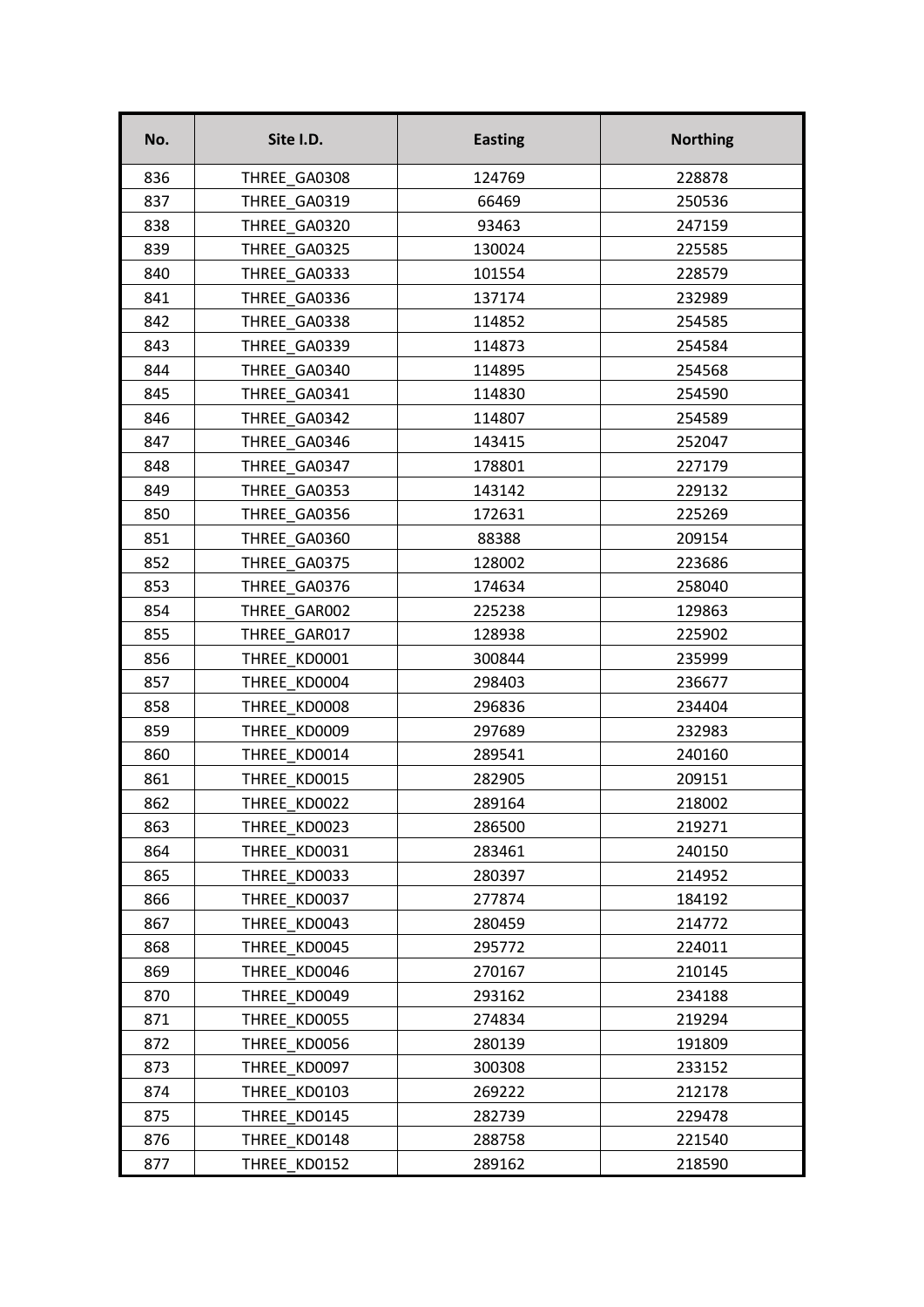| No. | Site I.D.    | <b>Easting</b> | <b>Northing</b> |
|-----|--------------|----------------|-----------------|
| 878 | THREE KD0153 | 267764         | 193662          |
| 879 | THREE KD0154 | 286448         | 228717          |
| 880 | THREE KD0155 | 263319         | 210135          |
| 881 | THREE KD0156 | 264750         | 208720          |
| 882 | THREE KD0157 | 274628         | 227022          |
| 883 | THREE KD0158 | 278943         | 215284          |
| 884 | THREE KD0161 | 269305         | 194019          |
| 885 | THREE KD0169 | 287991         | 227405          |
| 886 | THREE KD0173 | 273151         | 212265          |
| 887 | THREE KD0174 | 284106         | 216935          |
| 888 | THREE KD0175 | 290425         | 222006          |
| 889 | THREE KD0176 | 294618         | 235853          |
| 890 | THREE KD0177 | 278216         | 196552          |
| 891 | THREE KD0178 | 279425         | 214711          |
| 892 | THREE_KD0179 | 291798         | 229485          |
| 893 | THREE KD0182 | 289291         | 219488          |
| 894 | THREE KD0185 | 279721         | 215659          |
| 895 | THREE KD0187 | 285541         | 211556          |
| 896 | THREE KD0189 | 280318         | 214720          |
| 897 | THREE KD0193 | 288953         | 224074          |
| 898 | THREE KD0195 | 285461         | 221090          |
| 899 | THREE KD0197 | 290400         | 219666          |
| 900 | THREE KD0201 | 280450         | 215134          |
| 901 | THREE KD0203 | 295645         | 232663          |
| 902 | THREE KD0204 | 293346         | 236754          |
| 903 | THREE KD0208 | 272427         | 241068          |
| 904 | THREE_KD0216 | 287915         | 240155          |
| 905 | THREE KD0218 | 288719         | 239063          |
| 906 | THREE KD0220 | 272769         | 212810          |
| 907 | THREE KD0227 | 301021         | 236316          |
| 908 | THREE KD0232 | 269709         | 232054          |
| 909 | THREE KD0239 | 291732         | 215816          |
| 910 | THREE KD0243 | 267764         | 193662          |
| 911 | THREE KD0245 | 278728         | 213165          |
| 912 | THREE KD0247 | 293299         | 238368          |
| 913 | THREE KD0248 | 290845         | 221063          |
| 914 | THREE KDR003 | 267331         | 194721          |
| 915 | THREE KDR008 | 280983         | 269894          |
| 916 | THREE KDR012 | 279705         | 196052          |
| 917 | THREE KK0003 | 262042         | 113523          |
| 918 | THREE KK0004 | 249754         | 157670          |
| 919 | THREE KK0007 | 251383         | 153901          |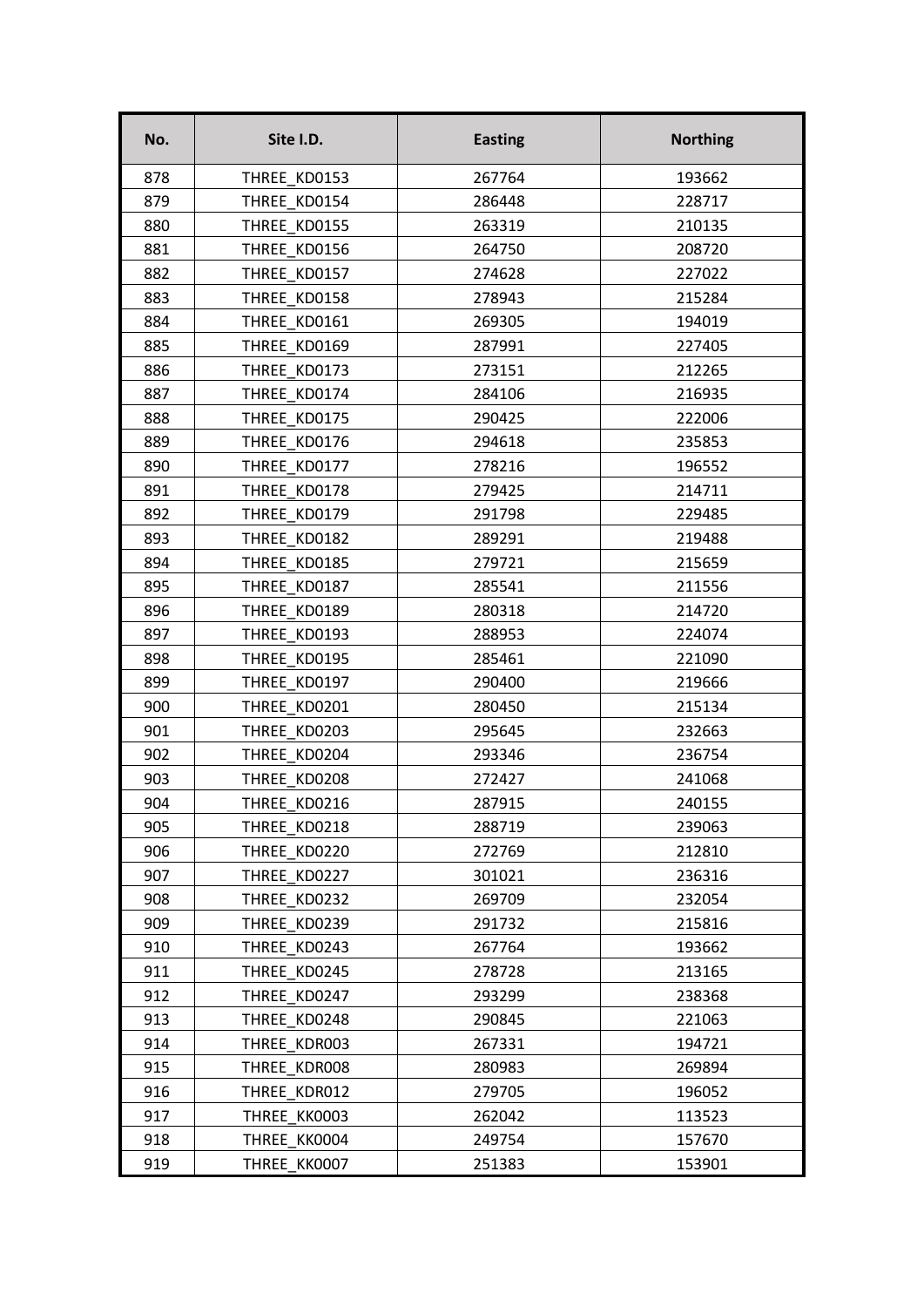| No. | Site I.D.    | <b>Easting</b> | <b>Northing</b> |
|-----|--------------|----------------|-----------------|
| 920 | THREE KK0009 | 250060         | 124906          |
| 921 | THREE KK0011 | 273069         | 124196          |
| 922 | THREE KK0016 | 258863         | 140436          |
| 923 | THREE KK0017 | 270095         | 143581          |
| 924 | THREE KK0026 | 249124         | 142379          |
| 925 | THREE KK0029 | 266749         | 115881          |
| 926 | THREE KK0032 | 242857         | 154991          |
| 927 | THREE KK0051 | 258777         | 139474          |
| 928 | THREE KK0087 | 248803         | 150239          |
| 929 | THREE KK0093 | 250083         | 154871          |
| 930 | THREE KK0094 | 257662         | 163713          |
| 931 | THREE KK0095 | 251072         | 154606          |
| 932 | THREE KK0096 | 254281         | 174105          |
| 933 | THREE KK0097 | 253550         | 155030          |
| 934 | THREE KK0100 | 241193         | 143422          |
| 935 | THREE KK0101 | 250506         | 156227          |
| 936 | THREE KK0102 | 251385         | 156218          |
| 937 | THREE KK0108 | 251917         | 139716          |
| 938 | THREE KK0111 | 264827         | 152476          |
| 939 | THREE KK0113 | 254442         | 149554          |
| 940 | THREE KK0114 | 250774         | 157267          |
| 941 | THREE KK0115 | 251152         | 156301          |
| 942 | THREE KK0116 | 252649         | 157420          |
| 943 | THREE KK0120 | 233191         | 167793          |
| 944 | THREE KK0124 | 244835         | 171228          |
| 945 | THREE KK0125 | 247502         | 176072          |
| 946 | THREE_KK0129 | 263883         | 115742          |
| 947 | THREE KK0133 | 255105         | 141951          |
| 948 | THREE KKROO8 | 252796         | 155498          |
| 949 | THREE KKR010 | 221719         | 166424          |
| 950 | THREE KKR018 | 244575         | 126860          |
| 951 | THREE KKR020 | 260440         | 139028          |
| 952 | THREE KR0003 | 96782          | 90692           |
| 953 | THREE KR0006 | 83058          | 108044          |
| 954 | THREE KR0007 | 96824          | 89246           |
| 955 | THREE KR0012 | 85479          | 114829          |
| 956 | THREE KR0013 | 85596          | 113748          |
| 957 | THREE KR0023 | 50173          | 66521           |
| 958 | THREE KR0034 | 70850          | 93748           |
| 959 | THREE KR0035 | 56183          | 71404           |
| 960 | THREE KR0037 | 113898         | 97240           |
| 961 | THREE KR0039 | 70444          | 82845           |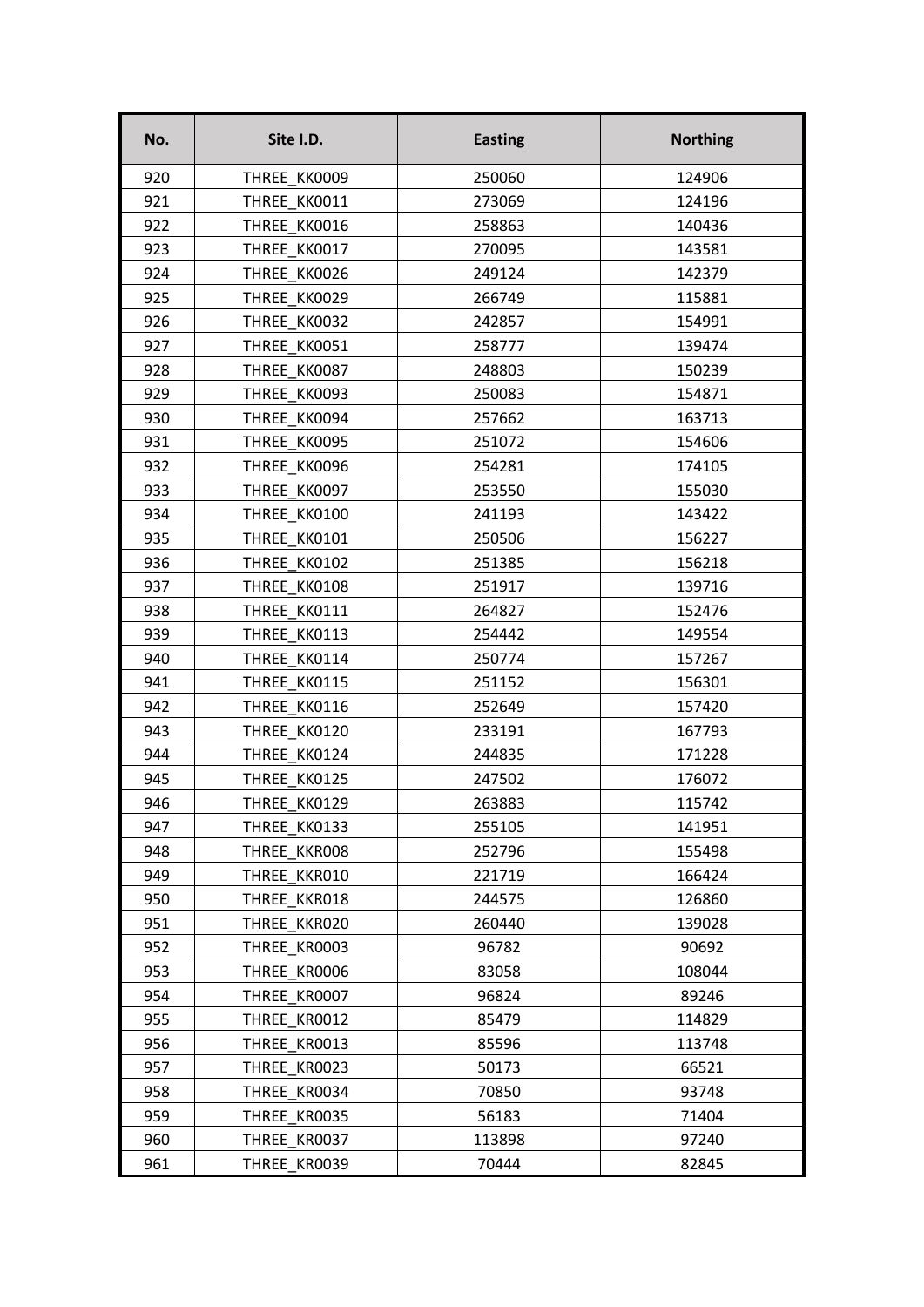| No.  | Site I.D.    | <b>Easting</b> | <b>Northing</b> |
|------|--------------|----------------|-----------------|
| 962  | THREE KR0040 | 90967          | 72982           |
| 963  | THREE KR0043 | 80984          | 69333           |
| 964  | THREE KR0045 | 101207         | 72644           |
| 965  | THREE KR0047 | 45752          | 71472           |
| 966  | THREE KR0050 | 108935         | 120804          |
| 967  | THREE KR0055 | 78797          | 61947           |
| 968  | THREE KR0058 | 98613          | 98276           |
| 969  | THREE KR0061 | 110248         | 77239           |
| 970  | THREE KR0066 | 96586          | 121011          |
| 971  | THREE KR0068 | 92251          | 91655           |
| 972  | THREE KR0069 | 93347          | 92806           |
| 973  | THREE KR0070 | 97315          | 90639           |
| 974  | THREE KR0072 | 96034          | 91777           |
| 975  | THREE KR0139 | 93023          | 102707          |
| 976  | THREE_KR0140 | 105923         | 148099          |
| 977  | THREE KR0146 | 86646          | 141261          |
| 978  | THREE KR0151 | 99143          | 133865          |
| 979  | THREE KR0154 | 54651          | 60318           |
| 980  | THREE KR0157 | 80817          | 99554           |
| 981  | THREE KR0160 | 82151          | 115511          |
| 982  | THREE KR0161 | 83390          | 114410          |
| 983  | THREE KR0162 | 83902          | 114441          |
| 984  | THREE KR0165 | 75620          | 127921          |
| 985  | THREE KR0166 | 67185          | 91188           |
| 986  | THREE KR0167 | 37734          | 107422          |
| 987  | THREE KR0168 | 103786         | 129860          |
| 988  | THREE_KR0170 | 96733          | 90096           |
| 989  | THREE KR0172 | 91139          | 70694           |
| 990  | THREE KR0176 | 44614          | 100989          |
| 991  | THREE KR0177 | 106591         | 125483          |
| 992  | THREE KR0178 | 86841          | 93422           |
| 993  | THREE KR0179 | 99932          | 109641          |
| 994  | THREE KR0183 | 77505          | 96550           |
| 995  | THREE KR0184 | 105626         | 113498          |
| 996  | THREE KR0185 | 52753          | 99869           |
| 997  | THREE KR0186 | 91740          | 124619          |
| 998  | THREE KR0187 | 46540          | 80934           |
| 999  | THREE KR0189 | 116809         | 93149           |
| 1000 | THREE KR0190 | 41855          | 99159           |
| 1001 | THREE KR0192 | 39319          | 70953           |
| 1002 | THREE KR0193 | 85886          | 116582          |
| 1003 | THREE KR0194 | 104480         | 89119           |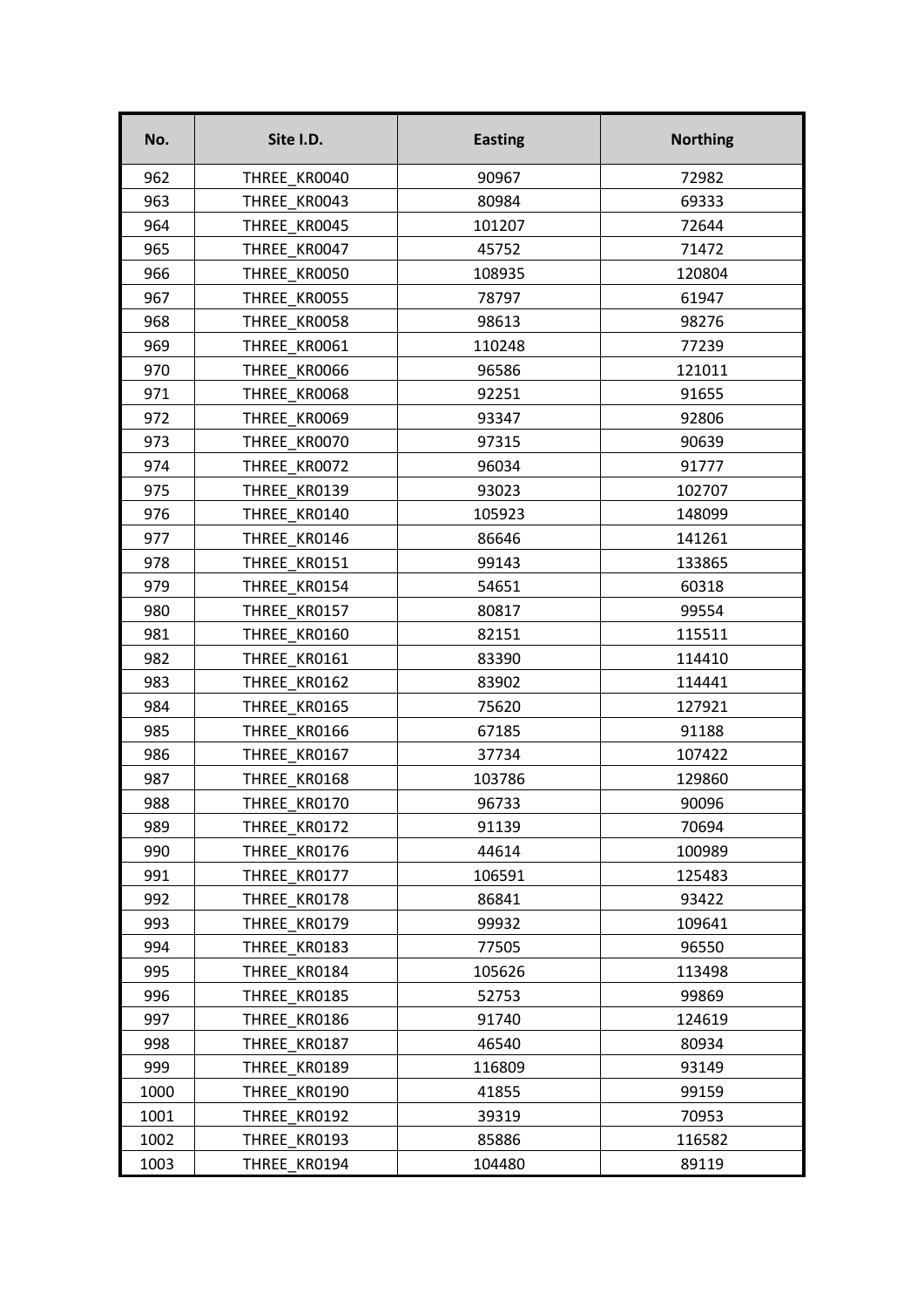| No.  | Site I.D.    | <b>Easting</b> | <b>Northing</b> |
|------|--------------|----------------|-----------------|
| 1004 | THREE KR0195 | 91014          | 142517          |
| 1005 | THREE KR0197 | 112666         | 105393          |
| 1006 | THREE KR0198 | 99547          | 92469           |
| 1007 | THREE KR0199 | 33989          | 101624          |
| 1008 | THREE KR0202 | 62926          | 104384          |
| 1009 | THREE KRR002 | 93679          | 91753           |
| 1010 | THREE KRR007 | 90801          | 96490           |
| 1011 | THREE_KRR008 | 50810          | 65330           |
| 1012 | THREE LF0002 | 218795         | 284201          |
| 1013 | THREE LF0010 | 222512         | 288519          |
| 1014 | THREE LF0011 | 224084         | 293002          |
| 1015 | THREE LF0035 | 211404         | 280812          |
| 1016 | THREE LF0039 | 233395         | 281122          |
| 1017 | THREE LF0040 | 214731         | 275877          |
| 1018 | THREE_LF0041 | 213041         | 276877          |
| 1019 | THREE LF0043 | 224609         | 272654          |
| 1020 | THREE LF0045 | 218139         | 267729          |
| 1021 | THREE LF0048 | 214349         | 274888          |
| 1022 | THREE LF0049 | 213103         | 275484          |
| 1023 | THREE LF0052 | 220109         | 254889          |
| 1024 | THREE LK0001 | 157716         | 156725          |
| 1025 | THREE LK0002 | 157481         | 157099          |
| 1026 | THREE LK0007 | 157343         | 157843          |
| 1027 | THREE LK0009 | 155981         | 156165          |
| 1028 | THREE LK0010 | 155859         | 157743          |
| 1029 | THREE LK0013 | 161018         | 159189          |
| 1030 | THREE_LK0016 | 158155         | 156829          |
| 1031 | THREE LK0019 | 159080         | 155430          |
| 1032 | THREE LK0020 | 155257         | 153183          |
| 1033 | THREE LK0022 | 153413         | 154093          |
| 1034 | THREE LK0023 | 155598         | 159427          |
| 1035 | THREE LK0024 | 153722         | 158490          |
| 1036 | THREE LK0028 | 157915         | 157043          |
| 1037 | THREE LK0029 | 161810         | 157162          |
| 1038 | THREE LK0032 | 156125         | 152016          |
| 1039 | THREE LK0033 | 159691         | 157037          |
| 1040 | THREE LK0034 | 160518         | 155765          |
| 1041 | THREE LK0037 | 128096         | 133838          |
| 1042 | THREE LK0039 | 146259         | 147448          |
| 1043 | THREE LK0040 | 151714         | 149499          |
| 1044 | THREE LK0042 | 163924         | 156946          |
| 1045 | THREE LK0047 | 156546         | 158345          |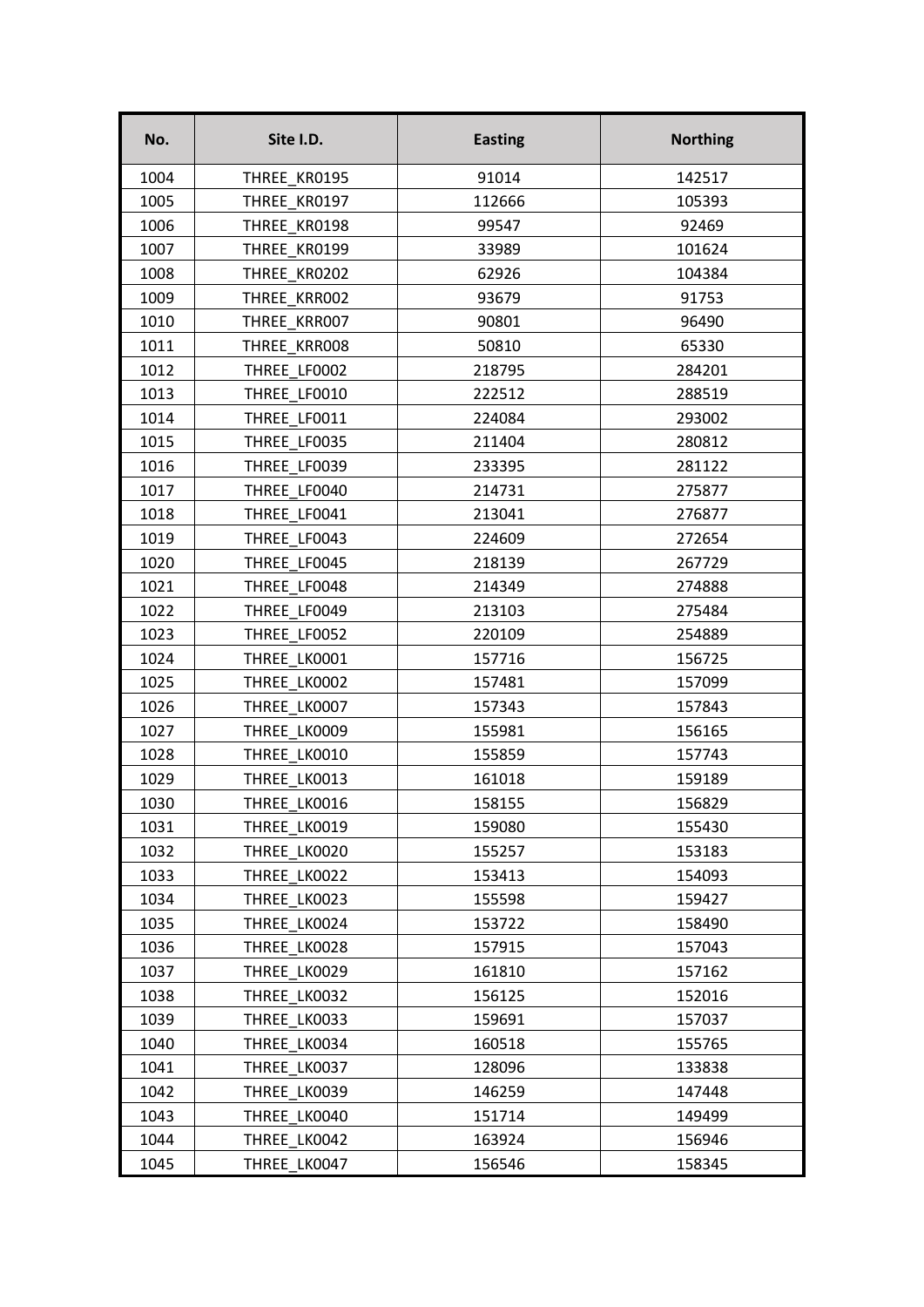| No.  | Site I.D.    | <b>Easting</b> | <b>Northing</b> |
|------|--------------|----------------|-----------------|
| 1046 | THREE LK0049 | 163661         | 147597          |
| 1047 | THREE LK0051 | 114599         | 122148          |
| 1048 | THREE LK0052 | 150353         | 133658          |
| 1049 | THREE LK0053 | 175009         | 133095          |
| 1050 | THREE LK0054 | 121707         | 134470          |
| 1051 | THREE LK0055 | 180321         | 140047          |
| 1052 | THREE LK0056 | 168840         | 121342          |
| 1053 | THREE LK0060 | 168711         | 139517          |
| 1054 | THREE LK0061 | 119842         | 122840          |
| 1055 | THREE LK0135 | 123055         | 129550          |
| 1056 | THREE LK0141 | 172997         | 155669          |
| 1057 | THREE LK0143 | 116703         | 147585          |
| 1058 | THREE LK0144 | 136289         | 141719          |
| 1059 | THREE LK0145 | 137933         | 121087          |
| 1060 | THREE LK0146 | 111500         | 134199          |
| 1061 | THREE LK0150 | 161414         | 158157          |
| 1062 | THREE LK0151 | 125294         | 151473          |
| 1063 | THREE LK0152 | 157695         | 157153          |
| 1064 | THREE LK0153 | 154927         | 155614          |
| 1065 | THREE LK0157 | 157734         | 157359          |
| 1066 | THREE LK0158 | 155619         | 152458          |
| 1067 | THREE LK0159 | 157494         | 156909          |
| 1068 | THREE LK0160 | 156671         | 156359          |
| 1069 | THREE LK0162 | 124788         | 150725          |
| 1070 | THREE LK0164 | 143906         | 135977          |
| 1071 | THREE LK0167 | 112213         | 126914          |
| 1072 | THREE_LK0168 | 127438         | 134269          |
| 1073 | THREE LK0169 | 133816         | 149715          |
| 1074 | THREE LK0170 | 156641         | 153828          |
| 1075 | THREE LK0171 | 160845         | 127537          |
| 1076 | THREE LK0174 | 160100         | 154172          |
| 1077 | THREE LK0180 | 151271         | 141381          |
| 1078 | THREE LK0181 | 158442         | 155627          |
| 1079 | THREE LK0183 | 158368         | 157715          |
| 1080 | THREE LK0184 | 163014         | 154355          |
| 1081 | THREE LK0186 | 158499         | 159122          |
| 1082 | THREE LK0187 | 155926         | 153222          |
| 1083 | THREE LK0190 | 157820         | 157698          |
| 1084 | THREE LK0192 | 158020         | 157260          |
| 1085 | THREE LK0194 | 155898         | 158934          |
| 1086 | THREE LK0197 | 162898         | 136322          |
| 1087 | THREE LK0198 | 172143         | 131596          |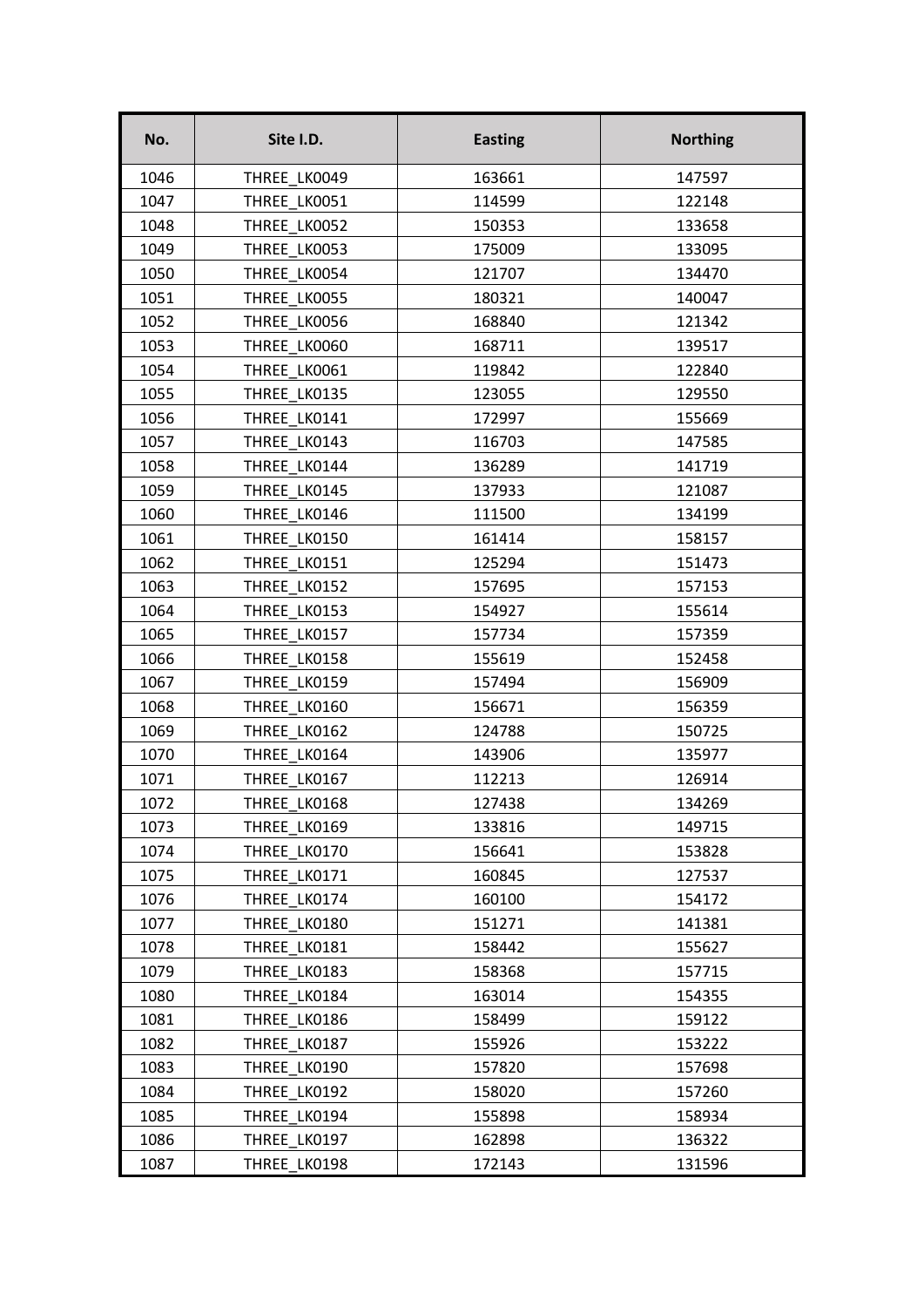| No.  | Site I.D.    | <b>Easting</b> | <b>Northing</b> |
|------|--------------|----------------|-----------------|
| 1088 | THREE LK0199 | 165172         | 148938          |
| 1089 | THREE LK0203 | 168108         | 123068          |
| 1090 | THREE LK0209 | 155868         | 153902          |
| 1091 | THREE LK0210 | 175232         | 146495          |
| 1092 | THREE LK0211 | 160448         | 155256          |
| 1093 | THREE LK0212 | 162666         | 157171          |
| 1094 | THREE LK0218 | 162869         | 158103          |
| 1095 | THREE LK0219 | 158206         | 156350          |
| 1096 | THREE LK0220 | 147310         | 146093          |
| 1097 | THREE LK0226 | 161206         | 152744          |
| 1098 | THREE LKR004 | 155601         | 152249          |
| 1099 | THREE LO0001 | 297558         | 287439          |
| 1100 | THREE LO0002 | 304852         | 296072          |
| 1101 | THREE LO0003 | 309035         | 274977          |
| 1102 | THREE LO0007 | 303926         | 305882          |
| 1103 | THREE LO0008 | 303457         | 307340          |
| 1104 | THREE LO0010 | 306172         | 306827          |
| 1105 | THREE LO0011 | 306002         | 309184          |
| 1106 | THREE LO0014 | 309905         | 315842          |
| 1107 | THREE LO0015 | 305334         | 279373          |
| 1108 | THREE LO0019 | 296318         | 290627          |
| 1109 | THREE LO0020 | 305510         | 284216          |
| 1110 | THREE LO0029 | 296742         | 310194          |
| 1111 | THREE LO0037 | 306919         | 302820          |
| 1112 | THREE LO0051 | 314059         | 283141          |
| 1113 | THREE LO0080 | 306213         | 311522          |
| 1114 | THREE_LO0088 | 315868         | 283742          |
| 1115 | THREE LO0089 | 318796         | 311737          |
| 1116 | THREE LO0090 | 311016         | 276472          |
| 1117 | THREE_LO0093 | 309528         | 275750          |
| 1118 | THREE LO0095 | 304750         | 308121          |
| 1119 | THREE LO0096 | 289531         | 297839          |
| 1120 | THREE LO0097 | 304342         | 306735          |
| 1121 | THREE LO0102 | 314177         | 316685          |
| 1122 | THREE LO0103 | 307390         | 273703          |
| 1123 | THREE LO0108 | 304818         | 306536          |
| 1124 | THREE LO0109 | 305737         | 293292          |
| 1125 | THREE LO0110 | 308805         | 275529          |
| 1126 | THREE LO0112 | 303040         | 308228          |
| 1127 | THREE LO0113 | 309965         | 274798          |
| 1128 | THREE LO0117 | 308634         | 275200          |
| 1129 | THREE LO0121 | 305736         | 304480          |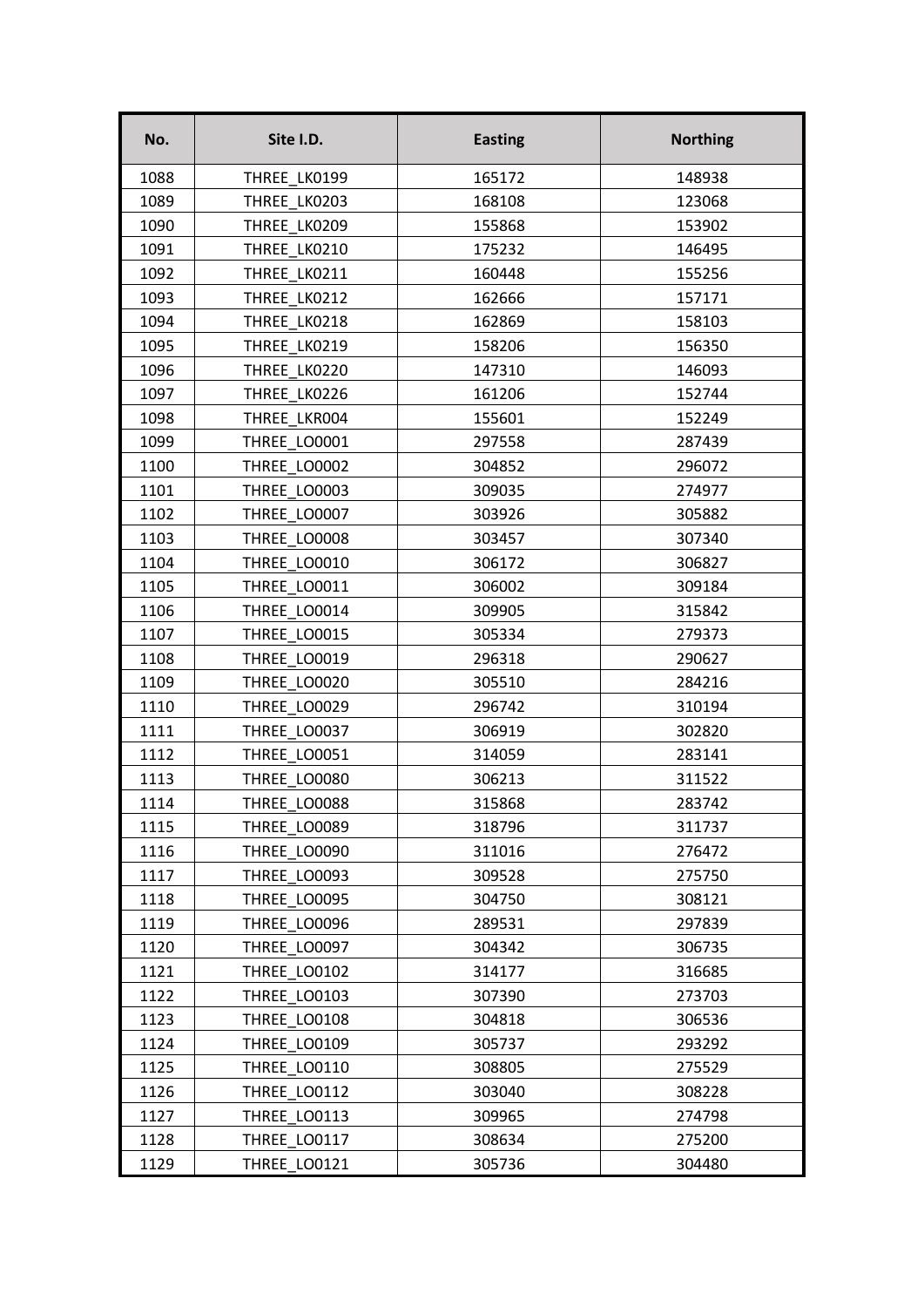| No.  | Site I.D.    | <b>Easting</b> | <b>Northing</b> |
|------|--------------|----------------|-----------------|
| 1130 | THREE LO0122 | 298038         | 283311          |
| 1131 | THREE LO0128 | 308514         | 276096          |
| 1132 | THREE LOR004 | 275039         | 309236          |
| 1133 | THREE LOR005 | 302184         | 294875          |
| 1134 | THREE LOR006 | 310420         | 274445          |
| 1135 | THREE LOR009 | 292797         | 303913          |
| 1136 | THREE LT0005 | 209534         | 296185          |
| 1137 | THREE LT0006 | 178921         | 340612          |
| 1138 | THREE LT0007 | 197320         | 343950          |
| 1139 | THREE LT0008 | 193621         | 346472          |
| 1140 | THREE LT0010 | 206472         | 314188          |
| 1141 | THREE LT0012 | 182234         | 335866          |
| 1142 | THREE LT0013 | 205560         | 306235          |
| 1143 | THREE LT0016 | 199066         | 298641          |
| 1144 | THREE LT0017 | 210106         | 304366          |
| 1145 | THREE LT0018 | 200598         | 324189          |
| 1146 | THREE LT0019 | 191745         | 330186          |
| 1147 | THREE LT0047 | 213146         | 310729          |
| 1148 | THREE LT0051 | 197128         | 310863          |
| 1149 | THREE LT0052 | 194145         | 299723          |
| 1150 | THREE LT0053 | 188402         | 339550          |
| 1151 | THREE LT0057 | 181434         | 355300          |
| 1152 | THREE LT0064 | 193581         | 299432          |
| 1153 | THREE LT0065 | 193581         | 299432          |
| 1154 | THREE LT0066 | 193581         | 299432          |
| 1155 | THREE LX0012 | 227431         | 205073          |
| 1156 | THREE LX0017 | 249190         | 189765          |
| 1157 | THREE LX0022 | 252148         | 206425          |
| 1158 | THREE LX0023 | 231326         | 195487          |
| 1159 | THREE LX0025 | 237901         | 170892          |
| 1160 | THREE LX0042 | 234425         | 184890          |
| 1161 | THREE LX0060 | 260640         | 208812          |
| 1162 | THREE LX0072 | 239521         | 177128          |
| 1163 | THREE LX0073 | 264358         | 187735          |
| 1164 | THREE LX0078 | 234732         | 172758          |
| 1165 | THREE LX0079 | 244959         | 208485          |
| 1166 | THREE LX0083 | 226832         | 178515          |
| 1167 | THREE LX0084 | 227496         | 185798          |
| 1168 | THREE LX0085 | 235986         | 193441          |
| 1169 | THREE LX0088 | 254416         | 200693          |
| 1170 | THREE LX0094 | 247149         | 197042          |
| 1171 | THREE LX0095 | 257543         | 206453          |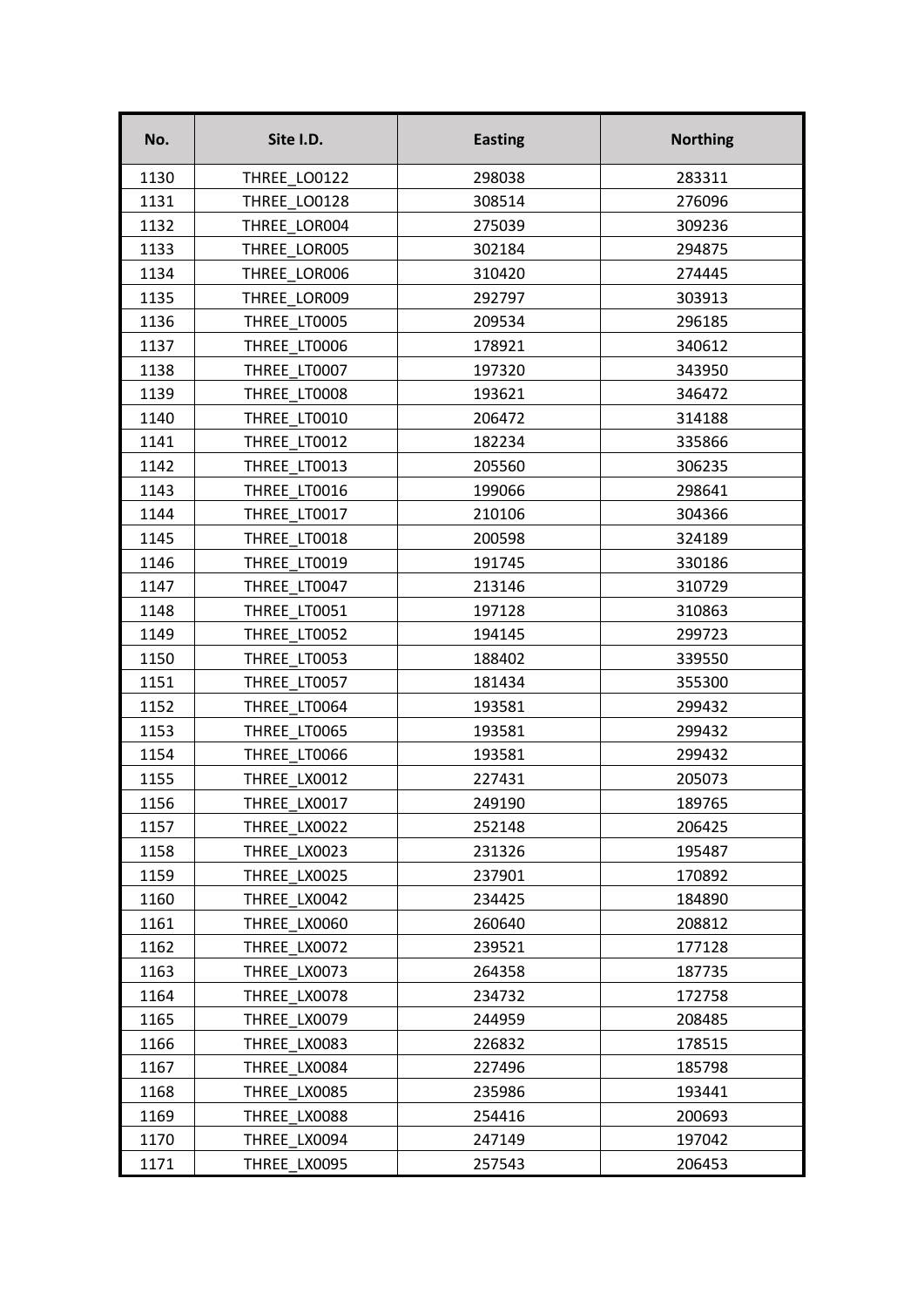| No.  | Site I.D.    | <b>Easting</b> | <b>Northing</b> |
|------|--------------|----------------|-----------------|
| 1172 | THREE LX0096 | 220532         | 192933          |
| 1173 | THREE LX0097 | 245521         | 184440          |
| 1174 | THREE LX0099 | 248751         | 198745          |
| 1175 | THREE LX0104 | 246792         | 198075          |
| 1176 | THREE LX0105 | 237911         | 208718          |
| 1177 | THREE LX0106 | 245871         | 199717          |
| 1178 | THREE MH0009 | 268130         | 333590          |
| 1179 | THREE MH0010 | 251206         | 320410          |
| 1180 | THREE MH0011 | 261375         | 348781          |
| 1181 | THREE MH0017 | 275927         | 315772          |
| 1182 | THREE MH0018 | 277022         | 306745          |
| 1183 | THREE MH0019 | 270730         | 336495          |
| 1184 | THREE MH0025 | 244533         | 322146          |
| 1185 | THREE MH0062 | 273113         | 319336          |
| 1186 | THREE MH0066 | 267366         | 334112          |
| 1187 | THREE MH0067 | 281376         | 319709          |
| 1188 | THREE MH0068 | 283944         | 303881          |
| 1189 | THREE MH0069 | 282755         | 319511          |
| 1190 | THREE MH0070 | 250459         | 325677          |
| 1191 | THREE MH0071 | 269466         | 341597          |
| 1192 | THREE MH0073 | 284127         | 303718          |
| 1193 | THREE MH0074 | 267524         | 333151          |
| 1194 | THREE MH0081 | 285745         | 312848          |
| 1195 | THREE MH0082 | 257690         | 324627          |
| 1196 | THREE MH0086 | 255507         | 325212          |
| 1197 | THREE MHR007 | 280752         | 299095          |
| 1198 | THREE MT0005 | 270976         | 263986          |
| 1199 | THREE MT0007 | 311631         | 267426          |
| 1200 | THREE MT0010 | 297088         | 251852          |
| 1201 | THREE MT0012 | 275051         | 275533          |
| 1202 | THREE MT0013 | 316357         | 271345          |
| 1203 | THREE MT0016 | 301141         | 251618          |
| 1204 | THREE MT0027 | 285157         | 248229          |
| 1205 | THREE MT0032 | 316049         | 273468          |
| 1206 | THREE MT0033 | 286775         | 267928          |
| 1207 | THREE MT0037 | 268845         | 280858          |
| 1208 | THREE MT0039 | 264763         | 260496          |
| 1209 | THREE MT0046 | 283503         | 265041          |
| 1210 | THREE MT0051 | 260311         | 268944          |
| 1211 | THREE MT0073 | 307827         | 252543          |
| 1212 | THREE MT0124 | 276214         | 244147          |
| 1213 | THREE MT0125 | 309492         | 267376          |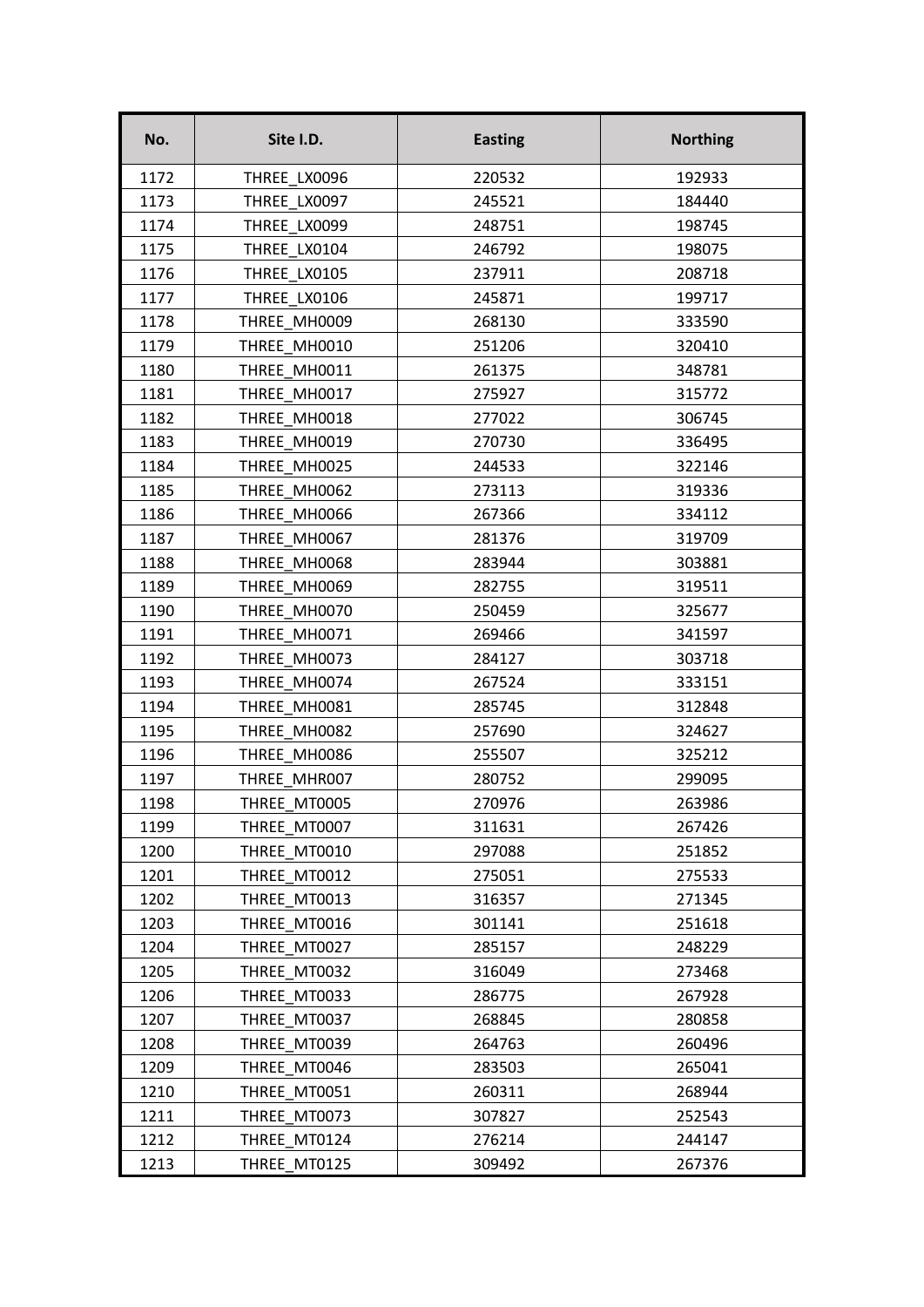| No.  | Site I.D.    | <b>Easting</b> | <b>Northing</b> |
|------|--------------|----------------|-----------------|
| 1214 | THREE MT0127 | 284131         | 244601          |
| 1215 | THREE MT0130 | 303713         | 241167          |
| 1216 | THREE MT0132 | 301275         | 242290          |
| 1217 | THREE MT0133 | 304014         | 268964          |
| 1218 | THREE MT0134 | 279879         | 255815          |
| 1219 | THREE MT0135 | 264799         | 244177          |
| 1220 | THREE MT0136 | 296661         | 251768          |
| 1221 | THREE MT0137 | 255171         | 280346          |
| 1222 | THREE MT0140 | 285653         | 266971          |
| 1223 | THREE MT0142 | 306409         | 252465          |
| 1224 | THREE MT0143 | 273889         | 275995          |
| 1225 | THREE MT0144 | 284124         | 248716          |
| 1226 | THREE MT0145 | 314269         | 273388          |
| 1227 | THREE MT0147 | 264914         | 278322          |
| 1228 | THREE MT0149 | 301840         | 257132          |
| 1229 | THREE MT0150 | 270792         | 245720          |
| 1230 | THREE MT0155 | 305254         | 254053          |
| 1231 | THREE MT0156 | 301746         | 249213          |
| 1232 | THREE MT0157 | 296027         | 269994          |
| 1233 | THREE MT0158 | 304078         | 271896          |
| 1234 | THREE MT0159 | 278630         | 292190          |
| 1235 | THREE MT0160 | 278650         | 292160          |
| 1236 | THREE MT0161 | 278635         | 292195          |
| 1237 | THREE MT0162 | 278655         | 292165          |
| 1238 | THREE MT0165 | 293862         | 274049          |
| 1239 | THREE MT0169 | 286665         | 266687          |
| 1240 | THREE_MT0171 | 298690         | 242960          |
| 1241 | THREE MT0172 | 298707         | 242973          |
| 1242 | THREE MT0173 | 298700         | 242950          |
| 1243 | THREE MT0174 | 298710         | 242955          |
| 1244 | THREE MT0175 | 298720         | 242962          |
| 1245 | THREE MT0176 | 298715         | 242935          |
| 1246 | THREE MT0177 | 298735         | 242945          |
| 1247 | THREE MT0178 | 295963         | 274328          |
| 1248 | THREE MT0179 | 302441         | 251228          |
| 1249 | THREE MT0185 | 288679         | 266849          |
| 1250 | THREE MT0188 | 278957         | 267374          |
| 1251 | THREE MT0189 | 282095         | 291749          |
| 1252 | THREE MT0191 | 290309         | 252597          |
| 1253 | THREE MT0192 | 279458         | 257844          |
| 1254 | THREE MT0194 | 265546         | 269424          |
| 1255 | THREE MT0199 | 291663         | 263312          |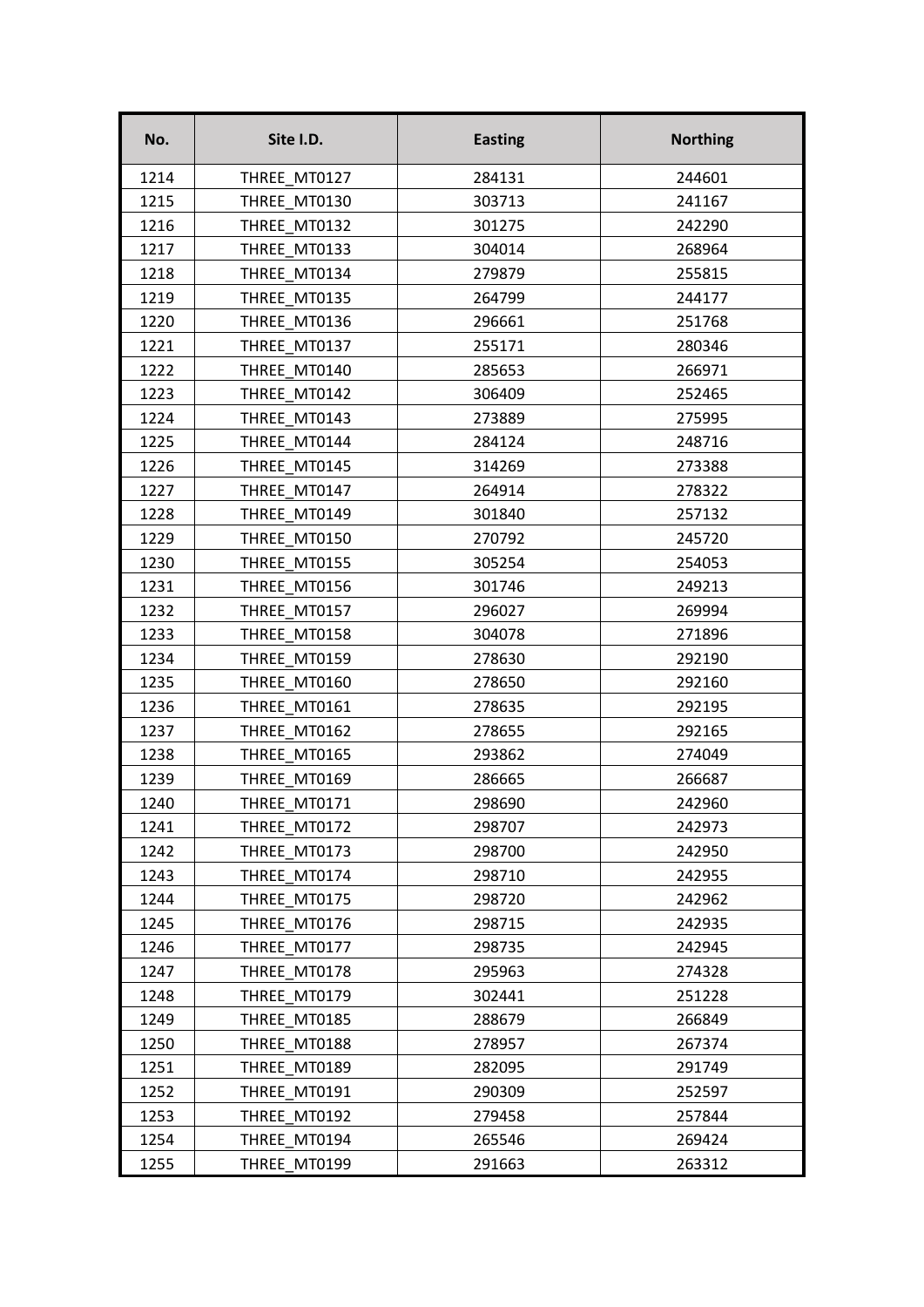| No.  | Site I.D.    | <b>Easting</b> | <b>Northing</b> |
|------|--------------|----------------|-----------------|
| 1256 | THREE MT0201 | 278263         | 262678          |
| 1257 | THREE MT0214 | 299775         | 246348          |
| 1258 | THREE MT0216 | 303986         | 261039          |
| 1259 | THREE MT0226 | 291701         | 277694          |
| 1260 | THREE MTR001 | 298636         | 242983          |
| 1261 | THREE MTR008 | 245130         | 271235          |
| 1262 | THREE MTR009 | 256859         | 251865          |
| 1263 | THREE MTR010 | 283813         | 240668          |
| 1264 | THREE MTR017 | 301857         | 245070          |
| 1265 | THREE MTR018 | 301825         | 245093          |
| 1266 | THREE MTR019 | 301760         | 244866          |
| 1267 | THREE MTR020 | 301855         | 255843          |
| 1268 | THREE MTR022 | 283813         | 240668          |
| 1269 | THREE MTR025 | 302501         | 243196          |
| 1270 | THREE MY0003 | 123833         | 318434          |
| 1271 | THREE MY0014 | 139682         | 299057          |
| 1272 | THREE MY0015 | 134264         | 289088          |
| 1273 | THREE MY0019 | 98521          | 293629          |
| 1274 | THREE MY0023 | 99919          | 284492          |
| 1275 | THREE MY0027 | 124611         | 307699          |
| 1276 | THREE MY0028 | 134575         | 293866          |
| 1277 | THREE MY0030 | 130296         | 267175          |
| 1278 | THREE MY0031 | 141741         | 293588          |
| 1279 | THREE MY0033 | 86795          | 281227          |
| 1280 | THREE MY0035 | 105130         | 281510          |
| 1281 | THREE MY0037 | 122564         | 255237          |
| 1282 | THREE MY0038 | 140918         | 274598          |
| 1283 | THREE MY0039 | 144935         | 279801          |
| 1284 | THREE MY0041 | 122278         | 268861          |
| 1285 | THREE MY0042 | 113018         | 273703          |
| 1286 | THREE MY0044 | 122449         | 259771          |
| 1287 | THREE MY0045 | 109024         | 317755          |
| 1288 | THREE MY0047 | 97737          | 287586          |
| 1289 | THREE MY0050 | 81850          | 279605          |
| 1290 | THREE MY0051 | 100484         | 338242          |
| 1291 | THREE MY0061 | 114294         | 317567          |
| 1292 | THREE MY0062 | 127476         | 253649          |
| 1293 | THREE MY0065 | 124810         | 275540          |
| 1294 | THREE MY0077 | 146730         | 296412          |
| 1295 | THREE MY0078 | 129626         | 311948          |
| 1296 | THREE MY0079 | 89804          | 264203          |
| 1297 | THREE MY0144 | 120296         | 327806          |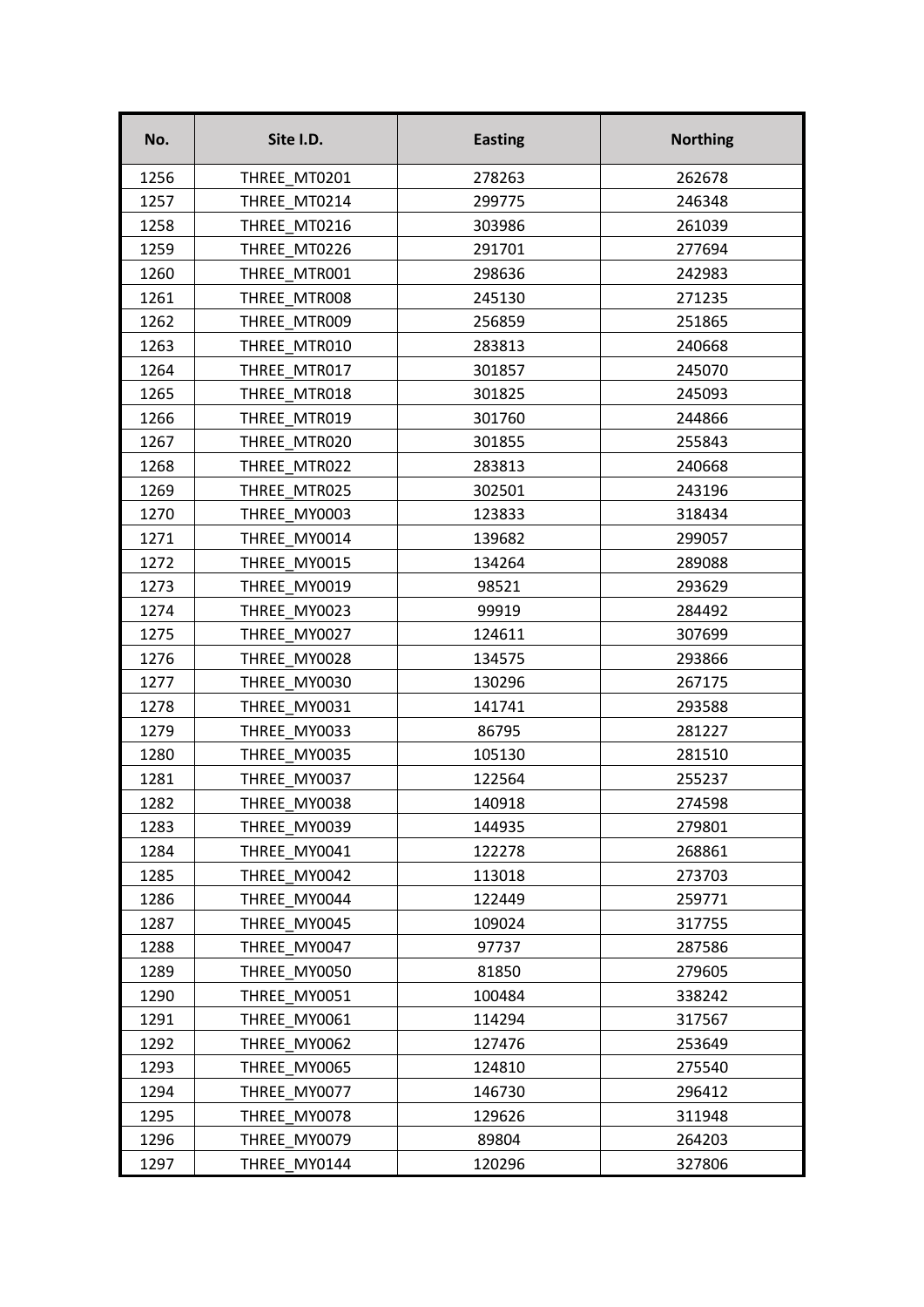| No.  | Site I.D.    | <b>Easting</b> | <b>Northing</b> |
|------|--------------|----------------|-----------------|
| 1298 | THREE MY0145 | 137526         | 299425          |
| 1299 | THREE MY0149 | 132730         | 303093          |
| 1300 | THREE MY0151 | 125826         | 318684          |
| 1301 | THREE MY0154 | 110550         | 337508          |
| 1302 | THREE MY0157 | 134952         | 318660          |
| 1303 | THREE MY0160 | 138891         | 282508          |
| 1304 | THREE MY0162 | 106307         | 329405          |
| 1305 | THREE MY0164 | 99926          | 283976          |
| 1306 | THREE MY0165 | 124227         | 318928          |
| 1307 | THREE MY0169 | 109830         | 298224          |
| 1308 | THREE MY0170 | 66993          | 302737          |
| 1309 | THREE MY0171 | 152435         | 298933          |
| 1310 | THREE MY0172 | 81076          | 296701          |
| 1311 | THREE MY0176 | 114895         | 290685          |
| 1312 | THREE MY0178 | 97081          | 320362          |
| 1313 | THREE MY0179 | 147918         | 302060          |
| 1314 | THREE MY0180 | 96716          | 275511          |
| 1315 | THREE MY0184 | 135312         | 274974          |
| 1316 | THREE_MY0189 | 109413         | 271062          |
| 1317 | THREE MY0190 | 115553         | 254607          |
| 1318 | THREE MY0191 | 115518         | 254602          |
| 1319 | THREE MYR008 | 116182         | 290323          |
| 1320 | THREE OF0005 | 235166         | 224801          |
| 1321 | THREE OF0008 | 200739         | 215483          |
| 1322 | THREE OF0014 | 206412         | 205450          |
| 1323 | THREE OF0015 | 235217         | 225702          |
| 1324 | THREE_OF0020 | 231117         | 217398          |
| 1325 | THREE OF0021 | 236423         | 218850          |
| 1326 | THREE OF0023 | 213295         | 201945          |
| 1327 | THREE OF0024 | 212538         | 229368          |
| 1328 | THREE OF0025 | 260629         | 217940          |
| 1329 | THREE OF0027 | 233888         | 225797          |
| 1330 | THREE OF0028 | 249733         | 214315          |
| 1331 | THREE OF0038 | 234240         | 227859          |
| 1332 | THREE OF0061 | 251960         | 227269          |
| 1333 | THREE OF0067 | 227507         | 222571          |
| 1334 | THREE OF0068 | 216865         | 210296          |
| 1335 | THREE OF0072 | 263274         | 232560          |
| 1336 | THREE OF0083 | 234171         | 225938          |
| 1337 | THREE OFR001 | 224492         | 231985          |
| 1338 | THREE RS0001 | 201691         | 241381          |
| 1339 | THREE RS0003 | 187411         | 264887          |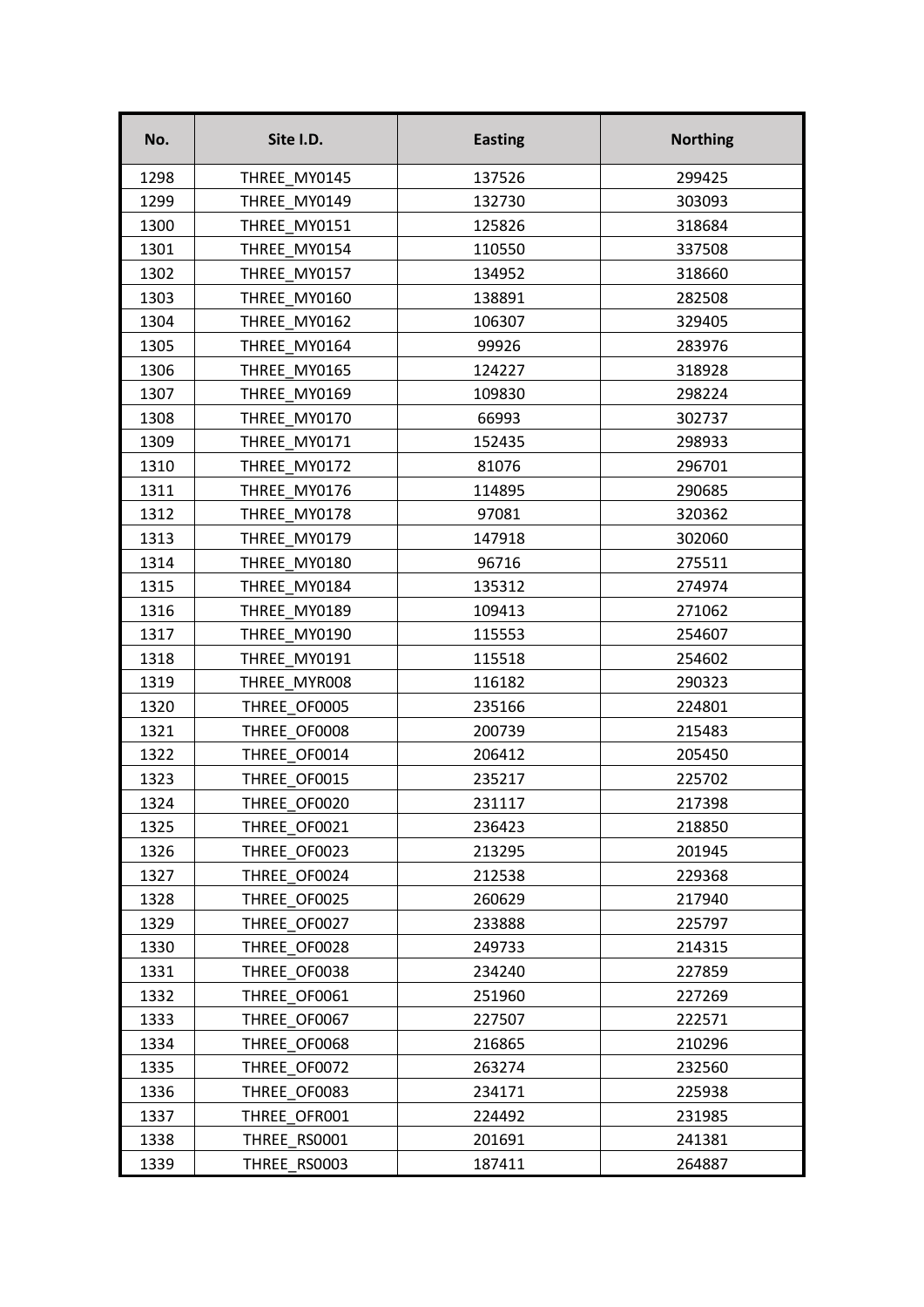| No.  | Site I.D.           | <b>Easting</b> | <b>Northing</b> |
|------|---------------------|----------------|-----------------|
| 1340 | THREE RS0005        | 180406         | 300454          |
| 1341 | THREE RS0007        | 195588         | 275417          |
| 1342 | THREE RS0018        | 193790         | 291884          |
| 1343 | THREE RS0019        | 194176         | 252524          |
| 1344 | THREE RS0020        | 186581         | 296230          |
| 1345 | THREE RS0022        | 161881         | 284449          |
| 1346 | THREE RS0023        | 192914         | 316777          |
| 1347 | THREE RS0024        | 180288         | 307681          |
| 1348 | THREE RS0025        | 198254         | 281667          |
| 1349 | THREE RS0026        | 155869         | 272713          |
| 1350 | THREE RS0027        | 160590         | 298215          |
| 1351 | THREE RS0028        | 181170         | 268435          |
| 1352 | THREE RS0029        | 149891         | 269653          |
| 1353 | THREE RS0070        | 176582         | 284851          |
| 1354 | THREE RS0087        | 179056         | 280615          |
| 1355 | THREE RS0091        | 180294         | 306005          |
| 1356 | THREE RS0092        | 180362         | 302690          |
| 1357 | THREE RS0093        | 187226         | 264420          |
| 1358 | THREE RS0094        | 192160         | 237990          |
| 1359 | THREE RS0095        | 161966         | 294782          |
| 1360 | THREE RS0096        | 161620         | 276818          |
| 1361 | THREE RS0098        | 200769         | 287588          |
| 1362 | THREE RS0099        | 191679         | 230006          |
| 1363 | <b>THREE SI0003</b> | 169335         | 335502          |
| 1364 | THREE SI0004        | 170021         | 337058          |
| 1365 | THREE SI0009        | 152394         | 311136          |
| 1366 | <b>THREE SI0015</b> | 160163         | 346700          |
| 1367 | THREE SI0016        | 157610         | 311219          |
| 1368 | THREE SI0018        | 169638         | 332494          |
| 1369 | THREE SI0021        | 155300         | 329124          |
| 1370 | <b>THREE_SI0025</b> | 172702         | 329503          |
| 1371 | THREE SI0026        | 141508         | 314395          |
| 1372 | THREE SI0027        | 171821         | 308101          |
| 1373 | THREE SI0028        | 168112         | 317740          |
| 1374 | THREE SI0029        | 137512         | 328289          |
| 1375 | THREE SI0051        | 165888         | 321210          |
| 1376 | THREE SI0054        | 168212         | 326386          |
| 1377 | THREE SI0060        | 167521         | 339061          |
| 1378 | THREE SI0063        | 166612         | 302574          |
| 1379 | THREE SI0064        | 170847         | 336991          |
| 1380 | THREE SI0065        | 167923         | 335250          |
| 1381 | THREE SI0068        | 129501         | 323142          |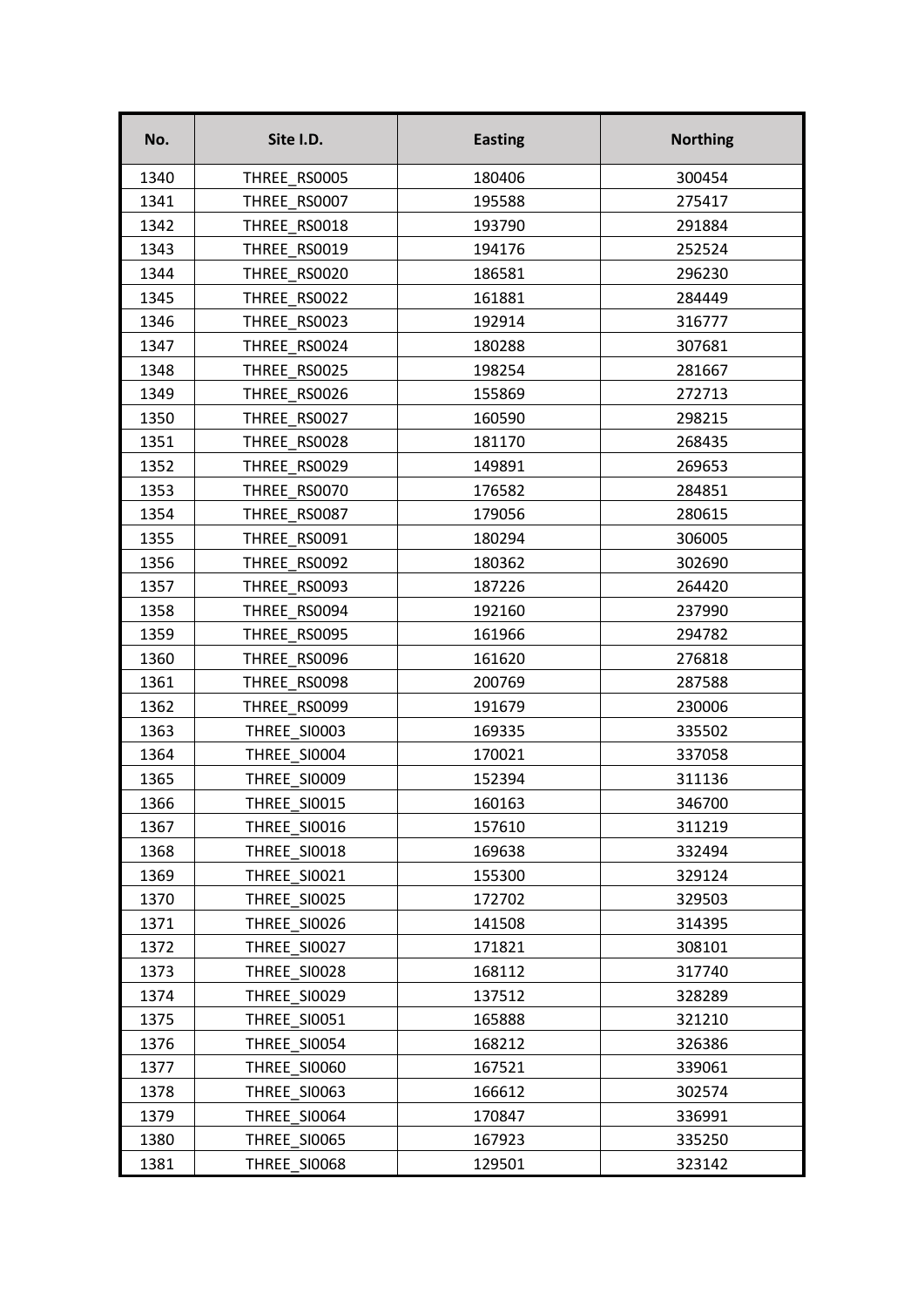| No.  | Site I.D.           | <b>Easting</b> | <b>Northing</b> |
|------|---------------------|----------------|-----------------|
| 1382 | <b>THREE SI0071</b> | 161138         | 336466          |
| 1383 | THREE SI0073        | 175909         | 347284          |
| 1384 | THREE SI0075        | 170364         | 333558          |
| 1385 | THREE SI0076        | 167749         | 328296          |
| 1386 | THREE SI0077        | 157487         | 318376          |
| 1387 | THREE SI0079        | 174313         | 314587          |
| 1388 | THREE SI0080        | 167664         | 336251          |
| 1389 | THREE SI0083        | 152633         | 310071          |
| 1390 | THREE SI0089        | 169128         | 336077          |
| 1391 | THREE SI0092        | 166300         | 315484          |
| 1392 | THREE SIRO01        | 335947         | 169075          |
| 1393 | THREE TP0002        | 212791         | 158375          |
| 1394 | THREE TP0004        | 240383         | 120741          |
| 1395 | THREE TP0012        | 222470         | 123222          |
| 1396 | THREE TP0015        | 193834         | 152230          |
| 1397 | THREE TP0016        | 177664         | 169564          |
| 1398 | THREE TP0017        | 191587         | 115338          |
| 1399 | THREE TP0021        | 198920         | 176672          |
| 1400 | THREE TP0023        | 197293         | 121917          |
| 1401 | THREE_TP0027        | 206078         | 175984          |
| 1402 | THREE TP0029        | 219122         | 124153          |
| 1403 | THREE TP0037        | 209377         | 118011          |
| 1404 | THREE TP0038        | 201546         | 139199          |
| 1405 | THREE TP0039        | 225544         | 150923          |
| 1406 | THREE TP0042        | 223208         | 137079          |
| 1407 | THREE TP0044        | 195700         | 146233          |
| 1408 | THREE_TP0046        | 193310         | 161026          |
| 1409 | THREE TP0047        | 184861         | 130799          |
| 1410 | THREE TP0048        | 183806         | 194810          |
| 1411 | THREE TP0049        | 191750         | 168859          |
| 1412 | THREE TP0057        | 234027         | 139256          |
| 1413 | THREE TP0060        | 182352         | 166651          |
| 1414 | THREE TP0076        | 213618         | 186284          |
| 1415 | THREE TP0078        | 173520         | 168140          |
| 1416 | THREE TP0119        | 211502         | 150398          |
| 1417 | THREE TP0128        | 220863         | 123526          |
| 1418 | THREE_TP0131        | 213867         | 189820          |
| 1419 | THREE TP0133        | 221145         | 122513          |
| 1420 | THREE TP0135        | 203762         | 180045          |
| 1421 | THREE TP0136        | 205518         | 124956          |
| 1422 | THREE TP0137        | 213310         | 158821          |
| 1423 | THREE TP0140        | 210825         | 171004          |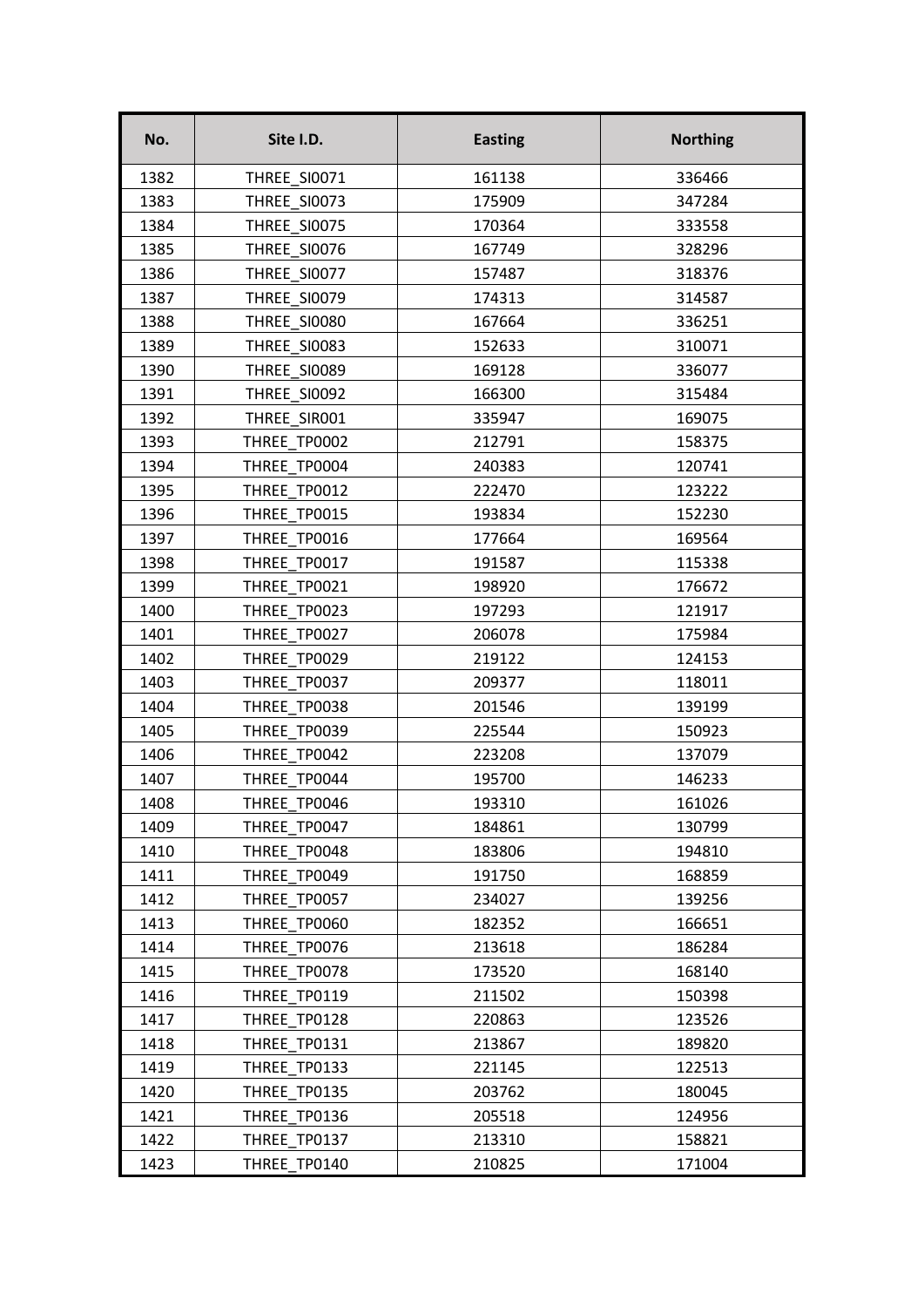| No.  | Site I.D.    | <b>Easting</b> | <b>Northing</b> |
|------|--------------|----------------|-----------------|
| 1424 | THREE TP0141 | 205388         | 130604          |
| 1425 | THREE TP0143 | 221098         | 139569          |
| 1426 | THREE TP0144 | 218947         | 185061          |
| 1427 | THREE TP0145 | 201904         | 149851          |
| 1428 | THREE TP0154 | 208636         | 154557          |
| 1429 | THREE TP0157 | 211707         | 159036          |
| 1430 | THREE TP0158 | 188498         | 136294          |
| 1431 | THREE_TP0159 | 204784         | 126643          |
| 1432 | THREE TP0163 | 174032         | 177287          |
| 1433 | THREE TP0165 | 192186         | 183831          |
| 1434 | THREE TP0166 | 177949         | 180044          |
| 1435 | THREE TP0167 | 213821         | 188776          |
| 1436 | THREE TP0171 | 189159         | 135930          |
| 1437 | THREE TP0173 | 186935         | 178959          |
| 1438 | THREE TP0174 | 216377         | 189759          |
| 1439 | THREE TP0175 | 216377         | 189774          |
| 1440 | THREE TP0176 | 216406         | 189770          |
| 1441 | THREE TP0177 | 210405         | 143869          |
| 1442 | THREE TP0181 | 186601         | 179228          |
| 1443 | THREE TP0186 | 220418         | 122525          |
| 1444 | THREE TP0193 | 207483         | 139942          |
| 1445 | THREE TP0199 | 201150         | 196507          |
| 1446 | THREE TP0203 | 220259         | 122320          |
| 1447 | THREE TP0207 | 215001         | 189900          |
| 1448 | THREE TPR001 | 204485         | 123336          |
| 1449 | THREE TPROO5 | 122461         | 220352          |
| 1450 | THREE_TPR007 | 186859         | 181251          |
| 1451 | THREE TPROO8 | 123336         | 204485          |
| 1452 | THREE TPR011 | 224101         | 123267          |
| 1453 | THREE TPR012 | 224079         | 123299          |
| 1454 | THREE TPR015 | 221174         | 138936          |
| 1455 | THREE TPR017 | 200552         | 122781          |
| 1456 | THREE TPR021 | 221462         | 166615          |
| 1457 | THREE TPR022 | 185241         | 179209          |
| 1458 | THREE WK0001 | 326120         | 219495          |
| 1459 | THREE WK0003 | 326184         | 217938          |
| 1460 | THREE WK0004 | 326843         | 218969          |
| 1461 | THREE WK0006 | 326695         | 217361          |
| 1462 | THREE WK0012 | 327133         | 212551          |
| 1463 | THREE WK0015 | 323250         | 172348          |
| 1464 | THREE WK0018 | 329716         | 187224          |
| 1465 | THREE WK0020 | 298632         | 215836          |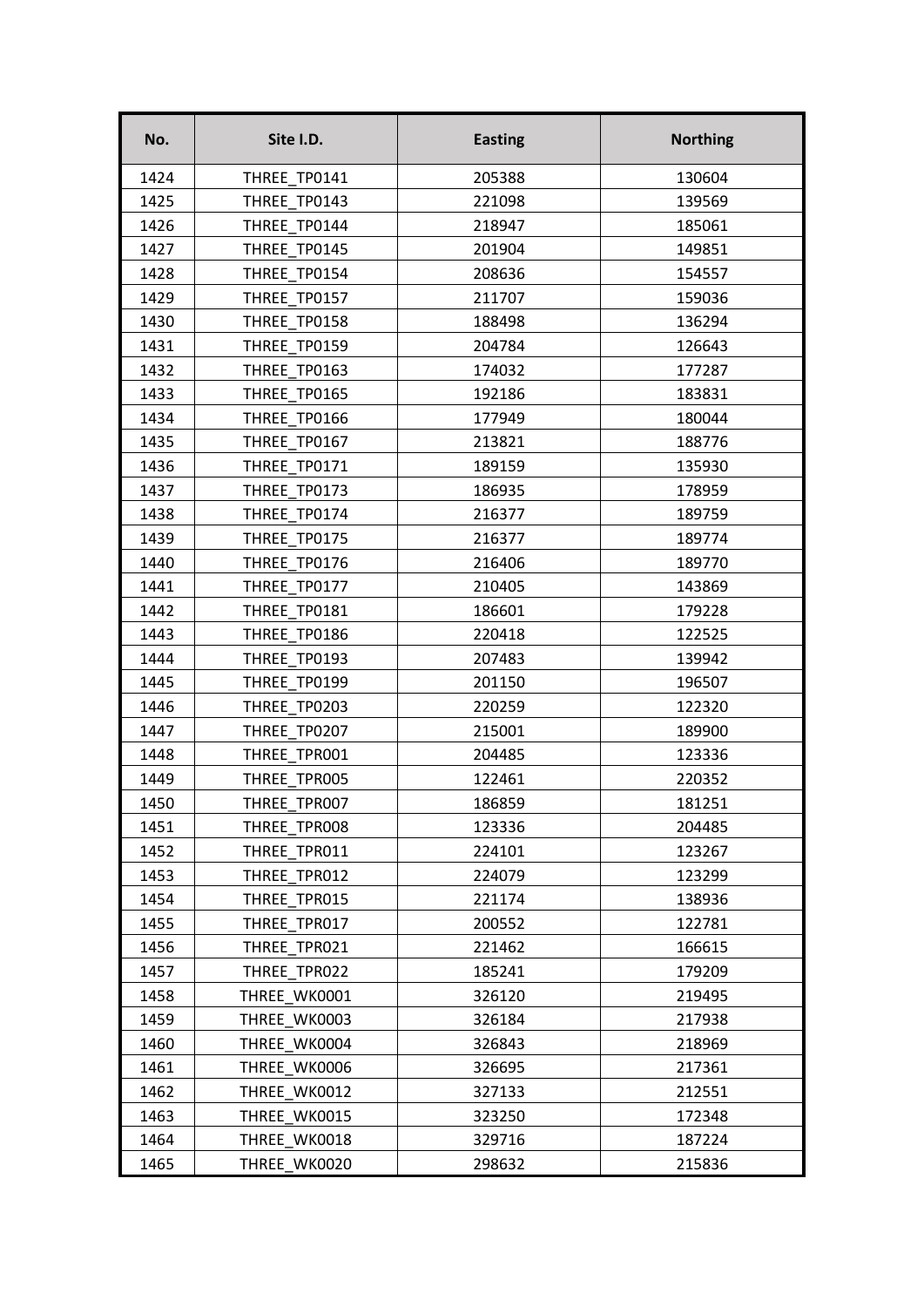| No.  | Site I.D.    | <b>Easting</b> | <b>Northing</b> |
|------|--------------|----------------|-----------------|
| 1466 | THREE WK0028 | 328366         | 200911          |
| 1467 | THREE WK0030 | 331737         | 193878          |
| 1468 | THREE WK0040 | 321689         | 216500          |
| 1469 | THREE WK0046 | 303168         | 218365          |
| 1470 | THREE WK0048 | 319494         | 196245          |
| 1471 | THREE WK0050 | 322687         | 192992          |
| 1472 | THREE WK0051 | 323726         | 187244          |
| 1473 | THREE WK0053 | 319832         | 175320          |
| 1474 | THREE WK0055 | 292549         | 188649          |
| 1475 | THREE WK0103 | 323354         | 217979          |
| 1476 | THREE WK0107 | 328454         | 192217          |
| 1477 | THREE WK0108 | 327510         | 197690          |
| 1478 | THREE WK0112 | 325009         | 175413          |
| 1479 | THREE WK0113 | 327956         | 194975          |
| 1480 | THREE WK0114 | 322392         | 217187          |
| 1481 | THREE WK0116 | 298099         | 214299          |
| 1482 | THREE WK0120 | 330856         | 194771          |
| 1483 | THREE WK0122 | 290035         | 203055          |
| 1484 | THREE WK0123 | 324914         | 173551          |
| 1485 | THREE WK0124 | 332638         | 193356          |
| 1486 | THREE WK0125 | 331416         | 185457          |
| 1487 | THREE WK0128 | 325014         | 179606          |
| 1488 | THREE WK0132 | 324094         | 172482          |
| 1489 | THREE WK0133 | 324515         | 173240          |
| 1490 | THREE WK0135 | 326404         | 218796          |
| 1491 | THREE WK0138 | 329926         | 203299          |
| 1492 | THREE_WK0139 | 329644         | 211003          |
| 1493 | THREE WK0150 | 314136         | 180419          |
| 1494 | THREE WK0154 | 315318         | 183301          |
| 1495 | THREE WK0167 | 285831         | 189597          |
| 1496 | THREE WK0169 | 322875         | 173899          |
| 1497 | THREE WK0171 | 307604         | 199235          |
| 1498 | THREE WKR001 | 173566         | 324919          |
| 1499 | THREE WKR003 | 321699         | 194554          |
| 1500 | THREE WM0003 | 205864         | 241256          |
| 1501 | THREE WM0007 | 242483         | 251956          |
| 1502 | THREE WM0010 | 243869         | 253159          |
| 1503 | THREE WM0011 | 259823         | 245313          |
| 1504 | THREE WM0015 | 237745         | 258515          |
| 1505 | THREE WM0018 | 233495         | 237471          |
| 1506 | THREE WM0024 | 205118         | 242949          |
| 1507 | THREE WM0028 | 263369         | 253606          |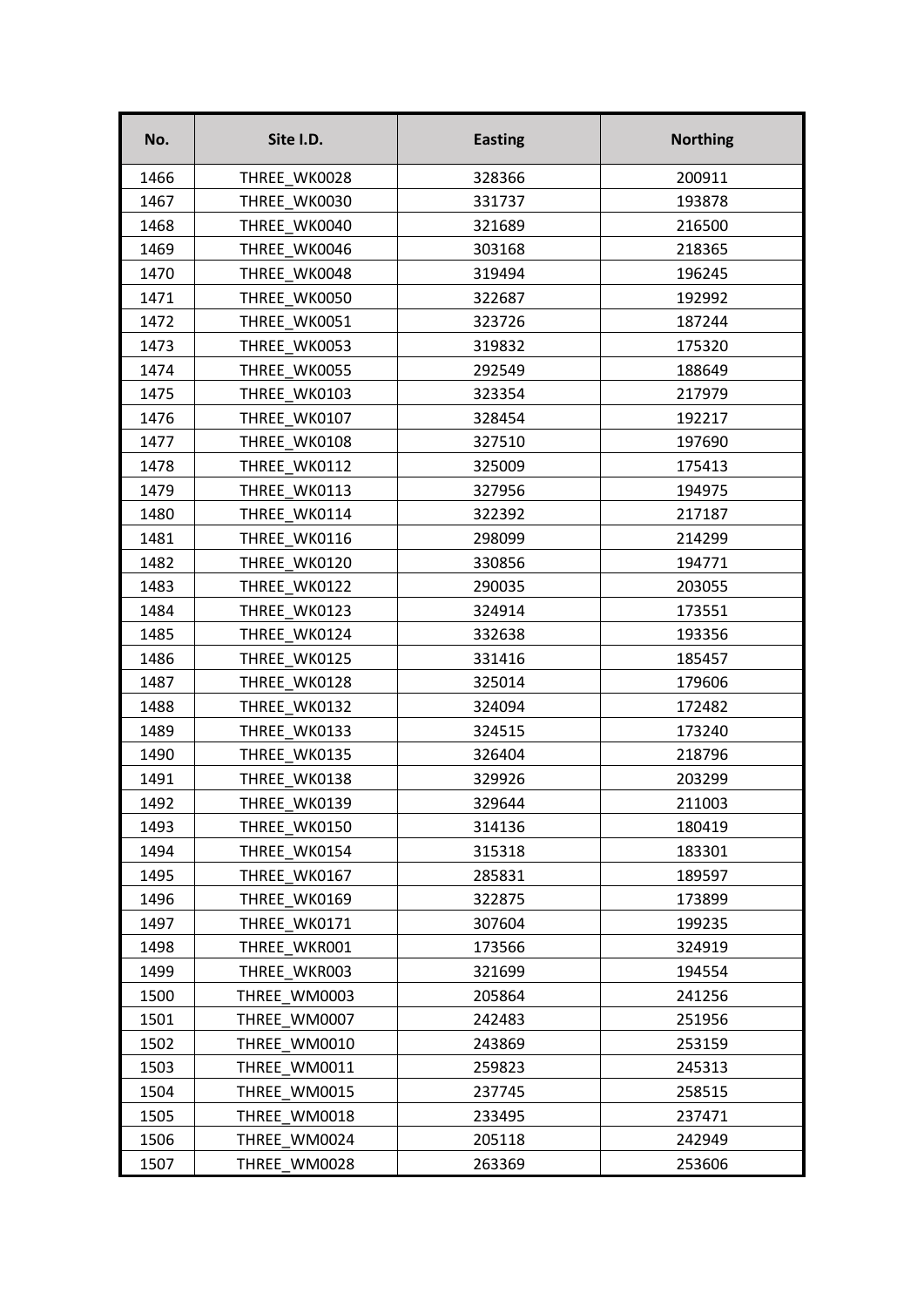| No.  | Site I.D.    | <b>Easting</b> | <b>Northing</b> |
|------|--------------|----------------|-----------------|
| 1508 | THREE WM0030 | 242068         | 271775          |
| 1509 | THREE WM0031 | 238613         | 264056          |
| 1510 | THREE WM0033 | 245562         | 260430          |
| 1511 | THREE WM0037 | 216286         | 246695          |
| 1512 | THREE WM0093 | 229053         | 237651          |
| 1513 | THREE WM0096 | 244827         | 250842          |
| 1514 | THREE WM0097 | 246635         | 270821          |
| 1515 | THREE WM0098 | 248215         | 267520          |
| 1516 | THREE WM0100 | 243404         | 238037          |
| 1517 | THREE WM0101 | 259835         | 247003          |
| 1518 | THREE WM0102 | 237445         | 242332          |
| 1519 | THREE WM0106 | 206555         | 242103          |
| 1520 | THREE WM0107 | 204294         | 241437          |
| 1521 | THREE WM0111 | 202941         | 241513          |
| 1522 | THREE WM0119 | 243443         | 253010          |
| 1523 | THREE WM0122 | 245746         | 253729          |
| 1524 | THREE WT0003 | 259587         | 111967          |
| 1525 | THREE WT0006 | 260682         | 110470          |
| 1526 | THREE WT0011 | 263401         | 111090          |
| 1527 | THREE WT0012 | 263779         | 110262          |
| 1528 | THREE WT0024 | 248360         | 111844          |
| 1529 | THREE WT0032 | 275897         | 102953          |
| 1530 | THREE WT0034 | 259305         | 112564          |
| 1531 | THREE WT0035 | 230932         | 99564           |
| 1532 | THREE WT0038 | 219591         | 102598          |
| 1533 | THREE WT0039 | 227307         | 100784          |
| 1534 | THREE_WT0042 | 218285         | 112513          |
| 1535 | THREE WT0048 | 265536         | 103581          |
| 1536 | THREE WT0049 | 224692         | 114718          |
| 1537 | THREE WT0051 | 243599         | 99115           |
| 1538 | THREE WT0094 | 218554         | 79440           |
| 1539 | THREE WT0095 | 259699         | 108170          |
| 1540 | THREE WT0096 | 258659         | 109686          |
| 1541 | THREE WT0098 | 256936         | 110303          |
| 1542 | THREE WT0100 | 262547         | 111029          |
| 1543 | THREE WT0101 | 262910         | 103821          |
| 1544 | THREE WT0103 | 260278         | 112716          |
| 1545 | THREE WT0104 | 225082         | 93666           |
| 1546 | THREE WT0105 | 217418         | 87049           |
| 1547 | THREE WT0111 | 227851         | 95479           |
| 1548 | THREE WT0112 | 257827         | 112384          |
| 1549 | THREE WT0115 | 225786         | 87803           |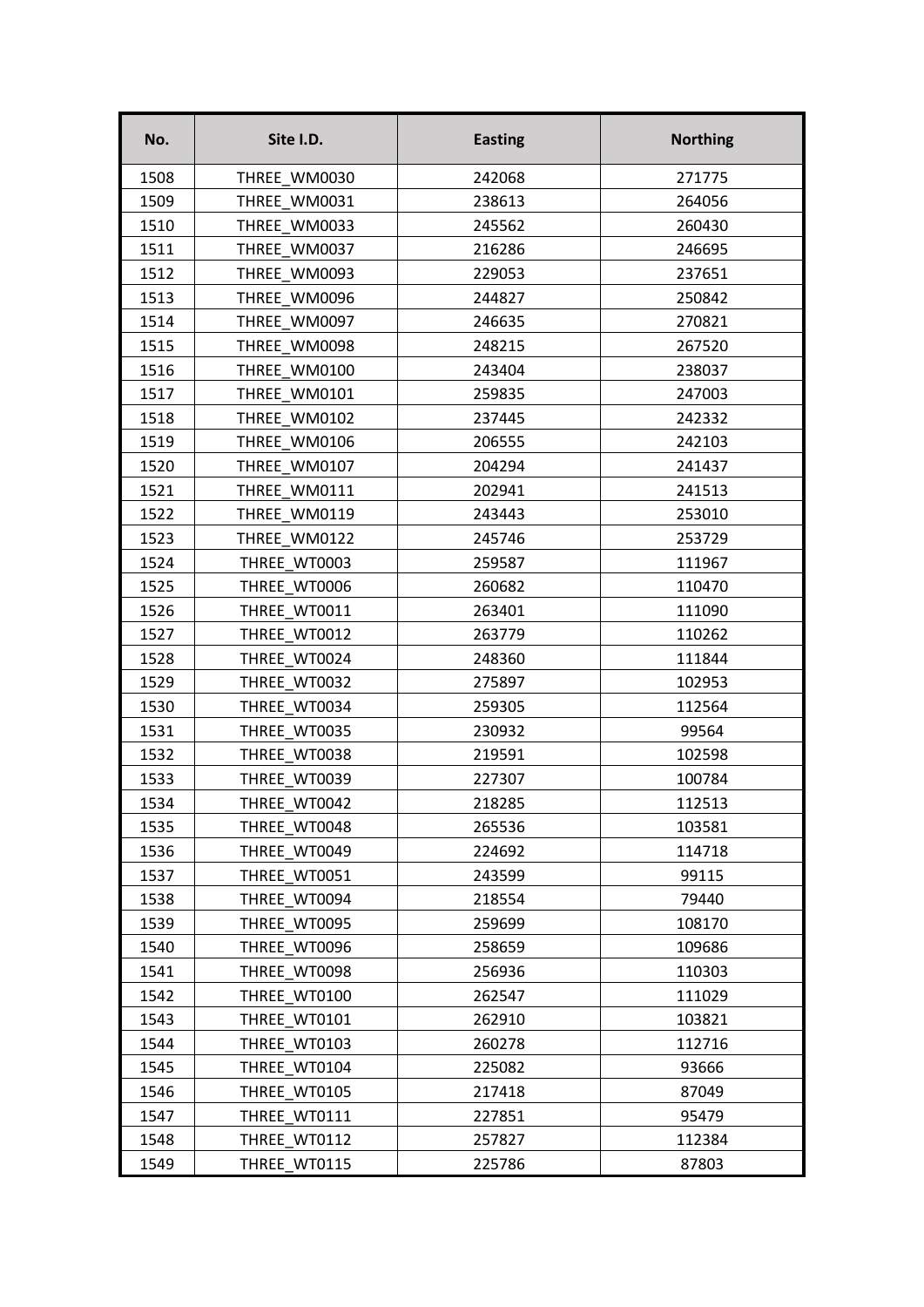| No.  | Site I.D.    | <b>Easting</b> | <b>Northing</b> |
|------|--------------|----------------|-----------------|
| 1550 | THREE WT0116 | 257570         | 101619          |
| 1551 | THREE WT0118 | 259232         | 103791          |
| 1552 | THREE WT0120 | 261210         | 112077          |
| 1553 | THREE WT0124 | 265115         | 109767          |
| 1554 | THREE WT0130 | 260282         | 111035          |
| 1555 | THREE WT0134 | 239586         | 105332          |
| 1556 | THREE WT0136 | 244969         | 105650          |
| 1557 | THREE WT0139 | 211967         | 77853           |
| 1558 | THREE WT0143 | 220950         | 120970          |
| 1559 | THREE WT0147 | 257979         | 111690          |
| 1560 | THREE WT0148 | 257985         | 111690          |
| 1561 | THREE WT0149 | 257990         | 111725          |
| 1562 | THREE WT0150 | 258037         | 111736          |
| 1563 | THREE WT0151 | 257880         | 111725          |
| 1564 | THREE WT0152 | 257865         | 111748          |
| 1565 | THREE WT0153 | 257852         | 111749          |
| 1566 | THREE WT0154 | 257877         | 111777          |
| 1567 | THREE_WTR003 | 262499         | 110826          |
| 1568 | THREE WX0001 | 297346         | 139715          |
| 1569 | THREE WX0002 | 297632         | 141775          |
| 1570 | THREE WX0003 | 315546         | 159712          |
| 1571 | THREE WX0008 | 313664         | 112167          |
| 1572 | THREE WX0019 | 312101         | 133670          |
| 1573 | THREE WX0020 | 305231         | 121524          |
| 1574 | THREE WX0023 | 301893         | 149864          |
| 1575 | THREE WX0032 | 278179         | 119256          |
| 1576 | THREE_WX0034 | 310062         | 130309          |
| 1577 | THREE WX0035 | 315110         | 139239          |
| 1578 | THREE WX0102 | 299247         | 131322          |
| 1579 | THREE WX0118 | 296947         | 103873          |
| 1580 | THREE WX0120 | 315223         | 159537          |
| 1581 | THREE WX0122 | 302033         | 111846          |
| 1582 | THREE WX0125 | 282128         | 124230          |
| 1583 | THREE WX0131 | 305805         | 120472          |
| 1584 | THREE WX0132 | 282504         | 115277          |
| 1585 | THREE WX0133 | 298039         | 119103          |
| 1586 | THREE WX0136 | 305394         | 124004          |
| 1587 | THREE WX0138 | 285390         | 133032          |
| 1588 | THREE WX0141 | 316647         | 160097          |
| 1589 | THREE WX0146 | 291260         | 130236          |
| 1590 | THREE WX0148 | 314061         | 111663          |
| 1591 | THREE WX0155 | 302281         | 157134          |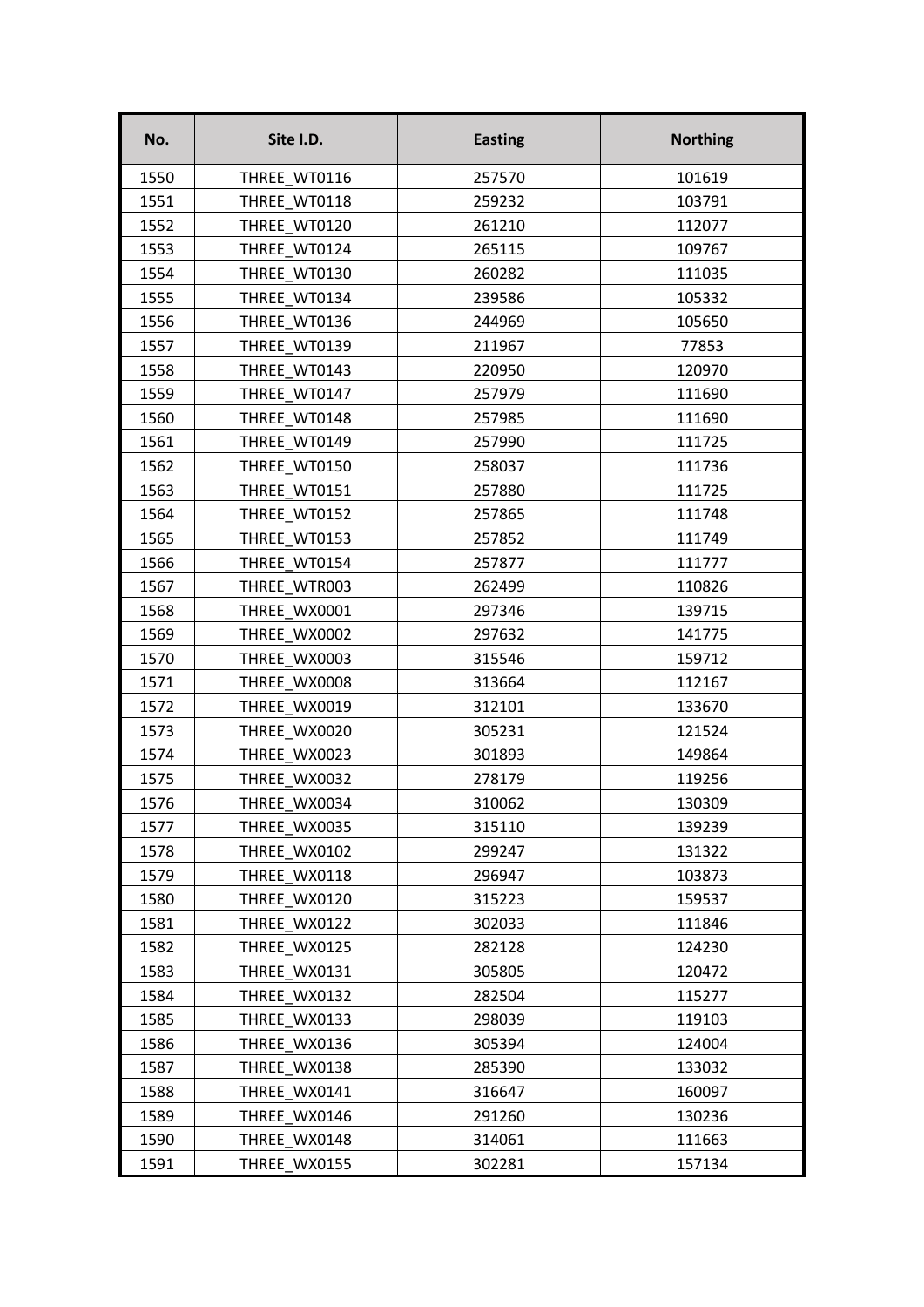| No.  | Site I.D.    | <b>Easting</b> | <b>Northing</b> |
|------|--------------|----------------|-----------------|
| 1592 | THREE WX0164 | 303284         | 122266          |
| 1593 | THREE WX0193 | 273702         | 110867          |
| 1594 | THREE WXR003 | 127365         | 271816          |
| 1595 | THREE WXR012 | 292381         | 119707          |
| 1596 | THREE WXR013 | 305239         | 118944          |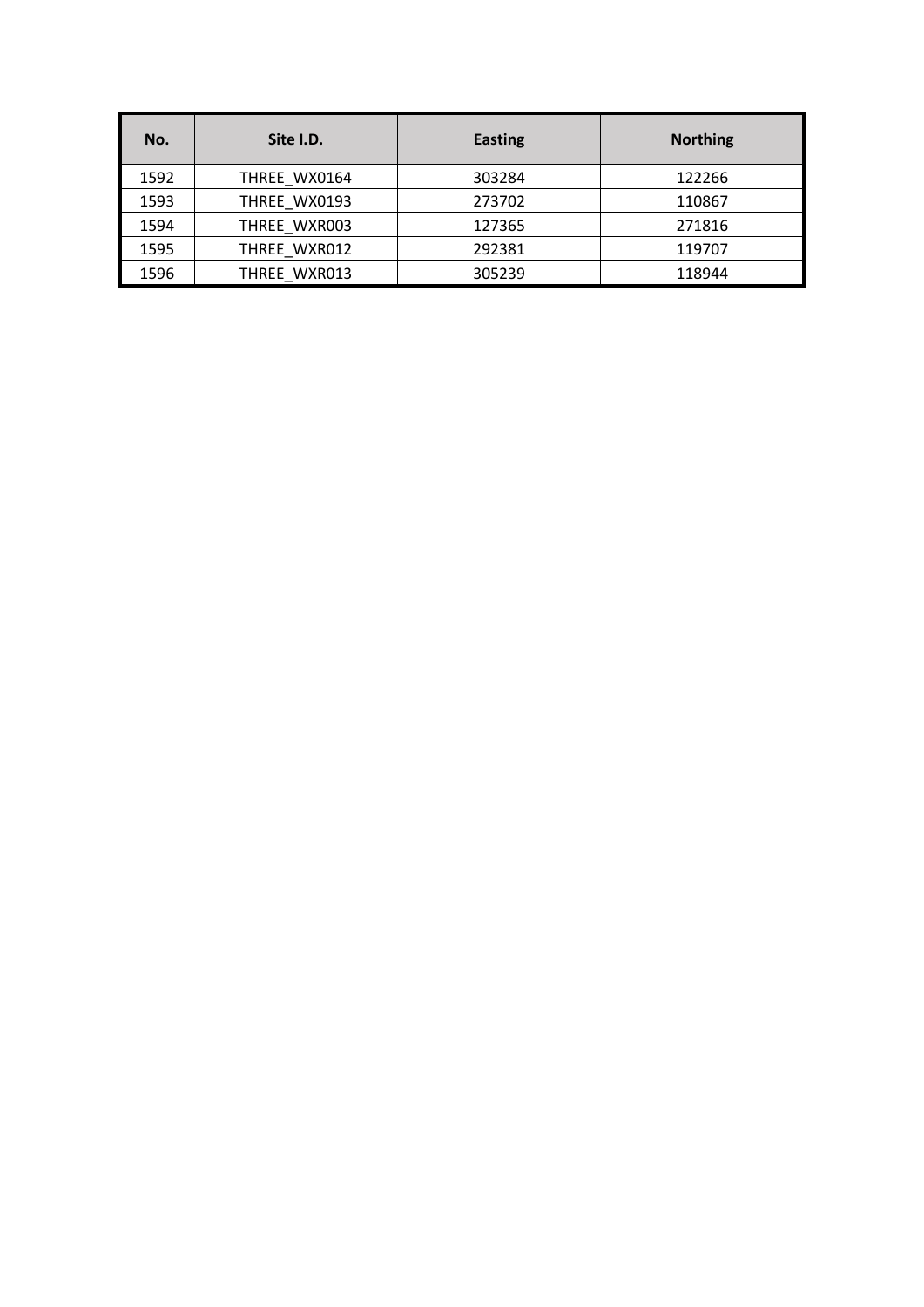## **Schedule 2**

| No.            | <b>Manufacturer</b> | Component  | <b>Equipment No.</b> |
|----------------|---------------------|------------|----------------------|
| $\mathbf 1$    | Redacted            | <b>BTS</b> | Redacted             |
| $\overline{2}$ | Redacted            | <b>BTS</b> | Redacted             |
| 3              | Redacted            | Antenna    | Redacted             |
| 4              | Redacted            | Antenna    | Redacted             |
| 5              | Redacted            | Antenna    | Redacted             |
| 6              | Redacted            | Antenna    | Redacted             |
| 7              | Redacted            | Antenna    | Redacted             |
| 8              | Redacted            | Antenna    | Redacted             |
| 9              | Redacted            | Antenna    | Redacted             |
| 10             | Redacted            | Antenna    | Redacted             |
| 11             | Redacted            | Antenna    | Redacted             |
| 12             | Redacted            | Antenna    | Redacted             |
| 13             | Redacted            | Antenna    | Redacted             |
| 14             | Redacted            | Antenna    | Redacted             |
| 15             | Redacted            | Antenna    | Redacted             |
| 16             | Redacted            | Antenna    | Redacted             |
| 17             | Redacted            | Antenna    | Redacted             |
| 18             | Redacted            | Antenna    | Redacted             |
| 19             | Redacted            | Antenna    | Redacted             |
| 20             | Redacted            | Antenna    | Redacted             |
| 21             | Redacted            | Antenna    | Redacted             |
| 22             | Redacted            | Antenna    | Redacted             |
| 23             | Redacted            | Antenna    | Redacted             |
| 24             | Redacted            | Antenna    | Redacted             |
| 25             | Redacted            | Antenna    | Redacted             |
| 26             | Redacted            | Antenna    | Redacted             |
| 27             | Redacted            | Antenna    | Redacted             |
| 28             | Redacted            | Antenna    | Redacted             |
| 29             | Redacted            | Antenna    | Redacted             |
| 30             | Redacted            | Antenna    | Redacted             |
| 31             | Redacted            | Antenna    | Redacted             |
| 32             | Redacted            | Antenna    | Redacted             |
| 33             | Redacted            | Antenna    | Redacted             |
| 34             | Redacted            | Antenna    | Redacted             |
| 35             | Redacted            | Antenna    | Redacted             |
| 36             | Redacted            | Antenna    | Redacted             |
| 37             | Redacted            | Antenna    | Redacted             |
| 38             | Redacted            | Antenna    | Redacted             |

## **The Apparatus for Wireless Telegraphy to which this Licence Applies:**